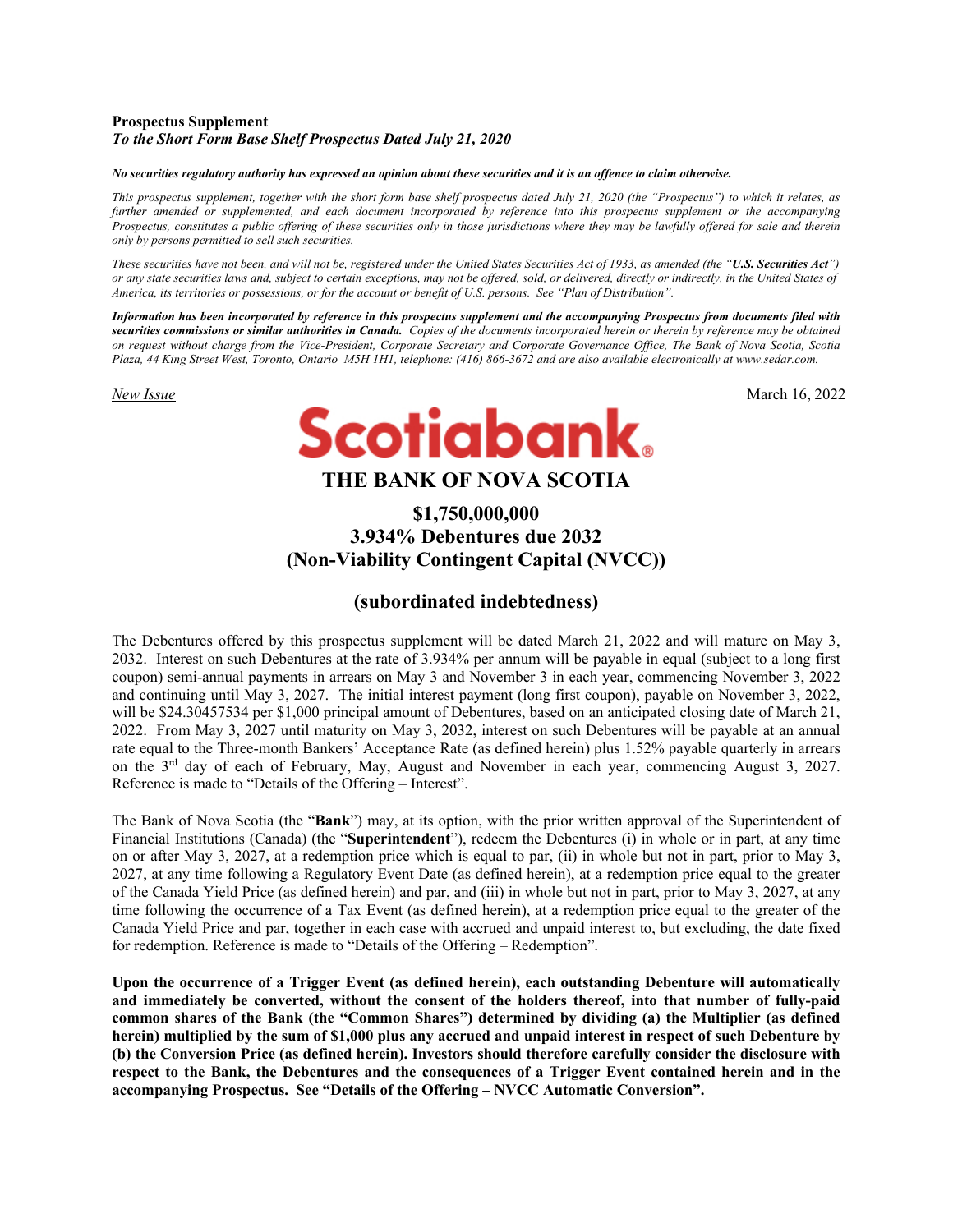|       | Price to<br>the Public | Agents' Fee <sup>(1)</sup> | <b>Net Proceeds</b><br>to the Bank $^{(2)(3)}$ |
|-------|------------------------|----------------------------|------------------------------------------------|
|       | \$999.94               | \$3.50                     | \$996.44                                       |
| Total | \$1,749,895,000.00     | \$6,125,000.00             | \$1,743,770,000.00                             |

<sup>(1)</sup> Consisting of an agency fee of \$3.50 per \$1,000 principal amount of Debentures.<br><sup>(2)</sup> Plus accrued interest, if any, from March 21, 2022 to the date of delivery.<br>Before deduction of expenses of issue estimated at \$7

Scotia Capital Inc., CIBC World Markets Inc., Desjardins Securities Inc., BMO Nesbitt Burns Inc., iA Private Wealth Inc., Laurentian Bank Securities Inc., Manulife Securities Incorporated, National Bank Financial Inc., RBC Dominion Securities Inc., TD Securities Inc., HSBC Securities (Canada) Inc., Merrill Lynch Canada Inc. and Wells Fargo Securities Canada, Ltd. (collectively, the "**Agents**") have agreed to use their reasonable best efforts to obtain purchasers for the Debentures offered by this prospectus supplement from the Bank at 99.994% of their principal amount subject to the terms and conditions set forth in the Agency Agreement referred to under "Plan of Distribution" and subject to the approval of certain legal matters on behalf of the Bank by Osler, Hoskin & Harcourt LLP and on behalf of the Agents by Torys LLP, and will receive an aggregate fee of \$6,125,000, assuming the full amount of the Debentures offered are sold. In the event the full amount of the Debentures is not sold, the fee paid to the Agents will be pro-rated accordingly. **Scotia Capital Inc., one of the Agents, is an indirect wholly owned subsidiary of the Bank. Therefore, the Bank is a related and connected issuer of Scotia Capital Inc. under applicable securities legislation.** Reference is made to "Plan of Distribution".

**It is not currently anticipated that the Debentures will be listed on any stock exchange or quotation system and consequently, there is no market through which the Debentures may be sold and purchasers may not be able to resell the Debentures purchased under this prospectus supplement. This may affect the pricing of the Debentures in the secondary market, the transparency and availability of their trading prices, the liquidity of the Debentures and the extent of issuer regulation. See "Risk Factors."** 

**The Debentures offered by this prospectus supplement will be the Bank's direct unsecured obligations constituting subordinated indebtedness for the purposes of the** *Bank Act* **(Canada) (the "Bank Act") and will not constitute deposits that are insured under the** *Canada Deposit Insurance Corporation Act* **(Canada) (the "CDIC Act") or any other deposit insurance regime.** 

The Bank was granted a charter under the laws of the Province of Nova Scotia in 1832, and commenced operations in Halifax, Nova Scotia in that year. Since 1871, the Bank has been a chartered bank under the Bank Act. The Bank is a Schedule I bank under the Bank Act and the Bank Act is its charter. The head and registered office of the Bank is located at 1709 Hollis Street, Halifax, Nova Scotia, B3J 3B7 and its executive offices are at Scotia Plaza, 44 King Street West, Toronto, Ontario, M5H 1H1.

Subscriptions will be received subject to rejection or allotment in whole or in part and the right is reserved to close the subscription books at any time without notice. It is expected that closing will take place on March 21, 2022 or such later date as may be agreed upon, but in any event not later than March 28, 2022. A "book-entry only" certificate representing the Debentures distributed under this prospectus supplement will be issued in registered form to CDS Clearing and Depository Services Inc. ("**CDS**"), or its nominee, and will be deposited with CDS on closing of this offering. No physical certificates representing the Debentures will be issued to purchasers, except in limited circumstances, and registration will be made in the depository service of CDS. A purchaser of Debentures will receive only a customer confirmation from the registered dealer who is a CDS participant and from or through whom the Debentures are purchased. Reference is made to "Book-Entry Only Securities".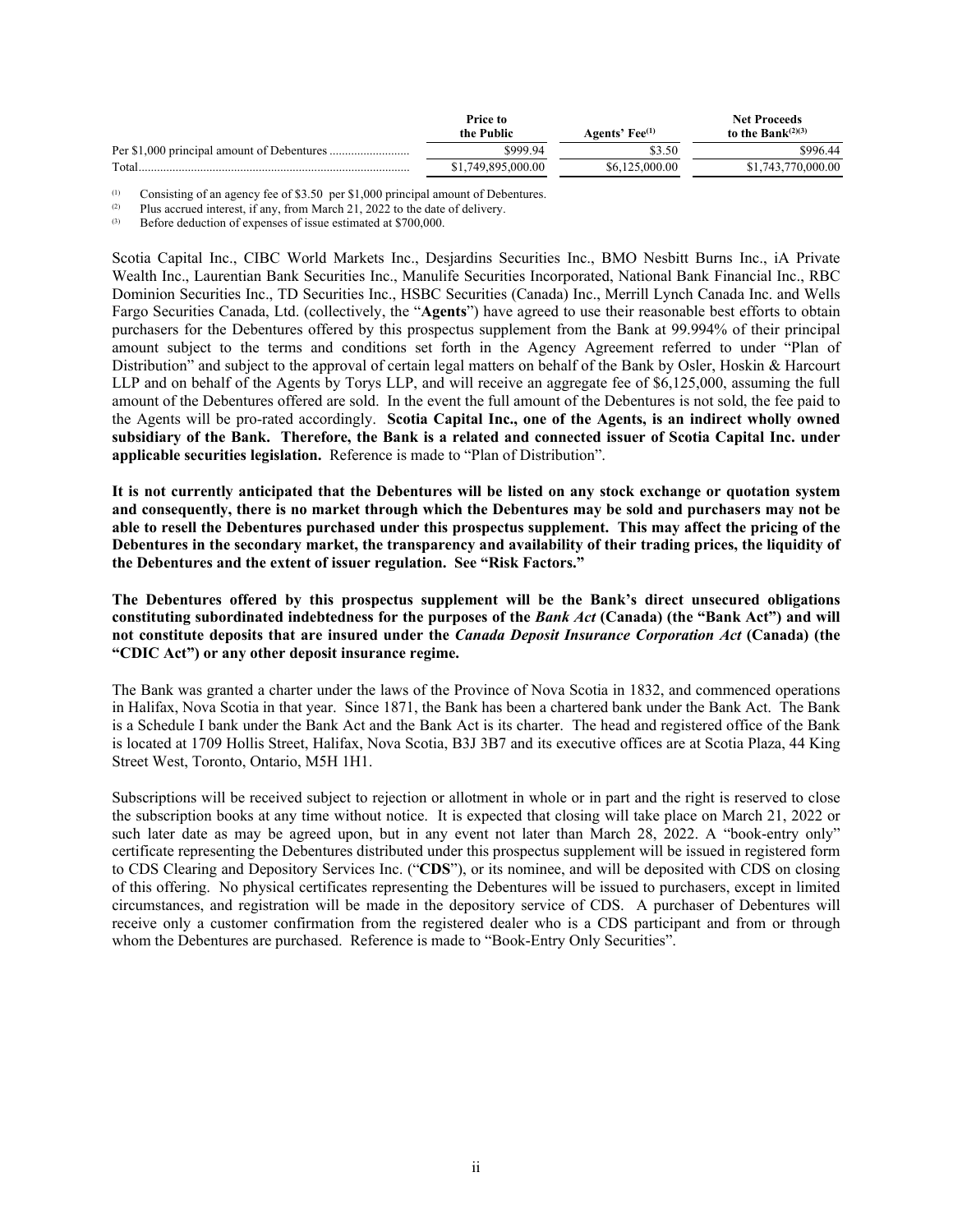# **Table of Contents**

# **Prospectus Supplement**

| $S-23$ |
|--------|
| .S-23  |
|        |
|        |

# Prospectus

# **PAGE**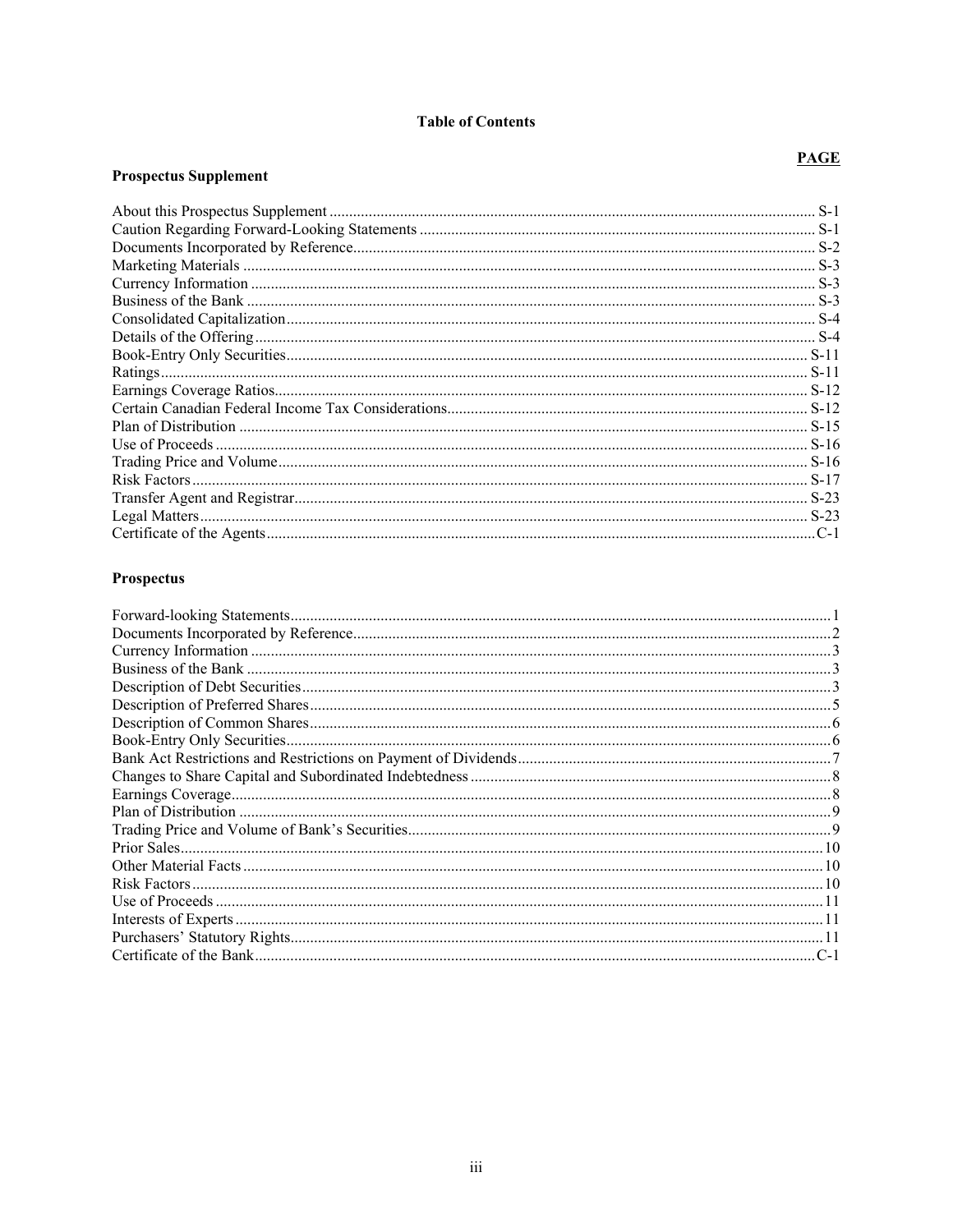#### **About this Prospectus Supplement**

This document consists of two parts, the first part is this prospectus supplement, which describes the specific terms of this offering. The second part, the Prospectus, gives more general information, some of which may not apply to this offering. If information in this prospectus supplement is inconsistent with the Prospectus, investors should rely on the information in this prospectus supplement. This prospectus supplement, the Prospectus and the documents incorporated by reference into each of them include important information about the Bank, the Debentures being offered and other information investors should know before investing in the Debentures.

## **Caution Regarding Forward-Looking Statements**

From time to time, the Bank's public communications often include oral or written forward-looking statements. Statements of this type may be included in this prospectus supplement, the Prospectus and the documents incorporated by reference into each of them and in other filings with Canadian securities regulators or the U.S. Securities and Exchange Commission, or in other communications. In addition, representatives of the Bank may make forward-looking statements orally to analysts, investors, the media and others. All such statements are made pursuant to the "safe harbor" provisions of the U.S. Private Securities Litigation Reform Act of 1995 and any applicable Canadian securities legislation. Forward-looking statements may include, but are not limited to, statements made in this prospectus supplement, the Prospectus and the documents incorporated by reference into each of them, statements in the management's discussion and analysis in the 2021 Annual Report (as defined herein), as updated by quarterly reports, under the headings "Outlook" and in other statements regarding the Bank's objectives, strategies to achieve those objectives, the regulatory environment in which the Bank operates, anticipated financial results, and the outlook for the Bank's businesses and for the Canadian, U.S. and global economies. Such statements are typically identified by words or phrases such as "believe," "expect," "foresee," "forecast," "anticipate," "intend," "estimate," "plan," "goal," "project," and similar expressions of future or conditional verbs, such as "will," "may," "should," "would" and "could."

By their very nature, forward-looking statements require the Bank to make assumptions and are subject to inherent risks and uncertainties, which give rise to the possibility that the Bank's predictions, forecasts, projections, expectations or conclusions will not prove to be accurate, that the Bank's assumptions may not be correct and that the Bank's financial performance objectives, vision and strategic goals will not be achieved. The Bank cautions prospective investors not to place undue reliance on these statements as a number of risk factors, many of which are beyond the Bank's control and effects of which can be difficult to predict, could cause the Bank's actual results to differ materially from the expectations, targets, estimates or intentions expressed in such forward-looking statements.

The future outcomes that relate to forward-looking statements may be influenced by many factors, including but not limited to: general economic and market conditions in the countries in which the Bank operates; changes in currency and interest rates; increased funding costs and market volatility due to market illiquidity and competition for funding; the failure of third parties to comply with their obligations to the Bank and its affiliates; changes in monetary, fiscal, or economic policy and tax legislation and interpretation; changes in laws and regulations or in supervisory expectations or requirements, including capital, interest rate and liquidity requirements and guidance, and the effect of such changes on funding costs; changes to the Bank's credit ratings; operational and infrastructure risks; reputational risks; the accuracy and completeness of information the Bank receives on customers and counterparties; the timely development and introduction of new products and services, and the extent to which products or services previously sold by the Bank require the Bank to incur liabilities or absorb losses not contemplated at their origination; the Bank's ability to execute the Bank's strategic plans, including the successful completion of acquisitions and dispositions, including obtaining regulatory approvals; critical accounting estimates and the effect of changes to accounting standards, rules and interpretations on these estimates; global capital markets activity; the Bank's ability to attract, develop and retain key executives; the evolution of various types of fraud or other criminal behaviour to which the Bank is exposed; disruptions in or attacks (including cyber-attacks) on the Bank's information technology, internet, network access, or other voice or data communications systems or services; increased competition in the geographic and in business areas in which the Bank operates, including through internet and mobile banking and non-traditional competitors; exposure related to significant litigation and regulatory matters; climate change and other environmental and social risks, including sustainability, that may arise, including from the Bank's business activities; the occurrence of natural and unnatural catastrophic events and claims resulting from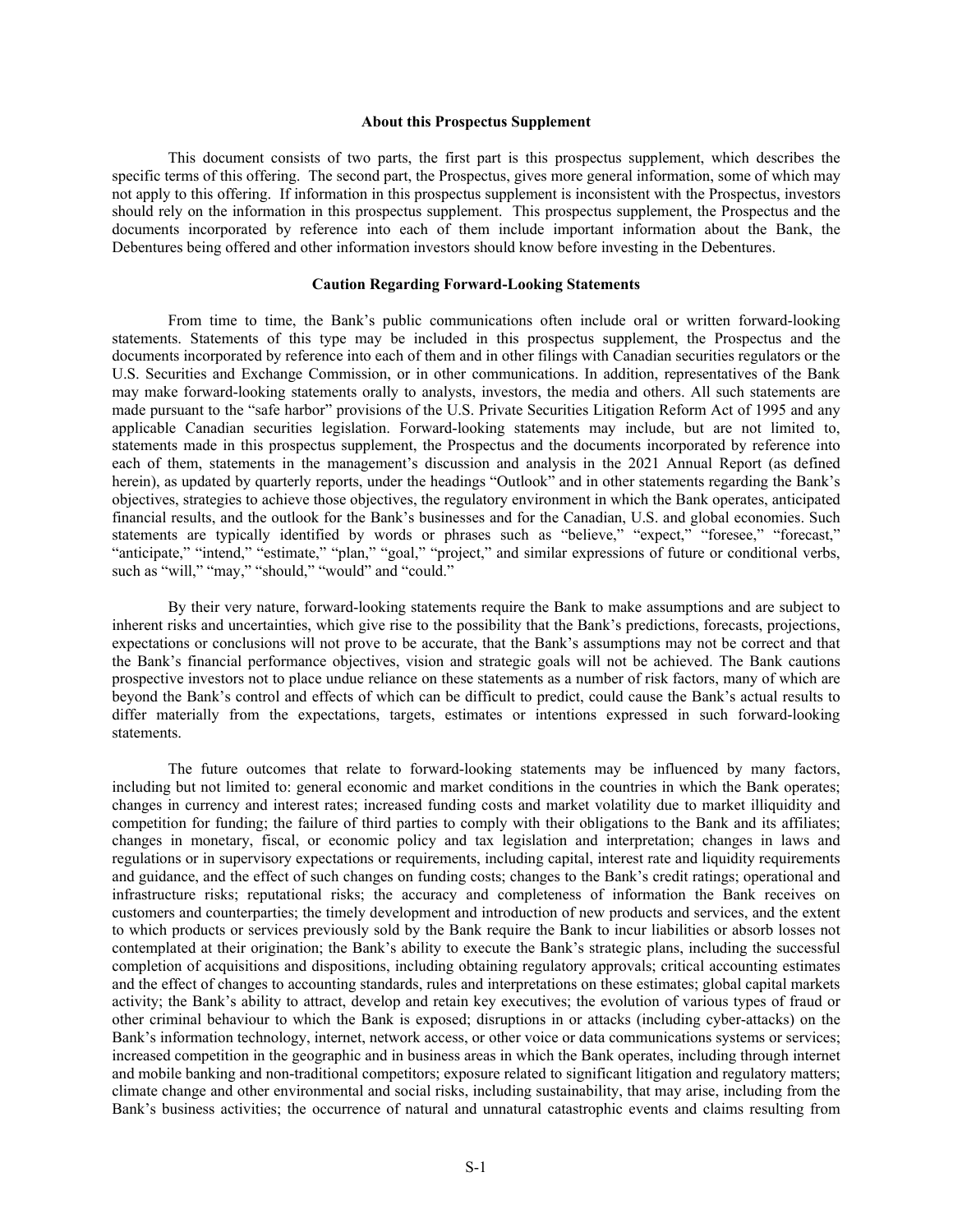such events; the emergence of widespread health emergencies or pandemics, including the magnitude and duration of the COVID-19 pandemic and its impact on the global economy, financial market conditions and the Bank's business, results of operations, financial condition and prospects; and the Bank's anticipation of and success in managing the risks implied by the foregoing. A substantial amount of the Bank's business involves making loans or otherwise committing resources to specific companies, industries or countries. Unforeseen events affecting such borrowers, industries or countries could have a material adverse effect on the Bank's financial results, businesses, financial condition or liquidity. These and other factors may cause the Bank's actual performance to differ materially from that contemplated by forward-looking statements. The Bank cautions that the preceding list is not exhaustive of all possible risk factors and other factors could also adversely affect the Bank's results. For more information, please see the "Risk Management" section of the 2021 Annual Report, which is incorporated by reference herein, as may be updated by quarterly reports.

Material economic assumptions underlying the forward-looking statements contained in, or incorporated by reference in, this prospectus supplement and the Prospectus are set out in the 2021 Annual Report under the headings "Outlook", as updated by quarterly reports. The "Outlook" sections are based on the Bank's views and the actual outcome is uncertain. Readers should consider the above-noted factors when reviewing these sections.

When relying on forward-looking statements to make decisions with respect to the Bank and its securities, investors and others should carefully consider the preceding factors, other uncertainties and potential events. Any forward-looking statements contained in, or incorporated by reference in, this prospectus supplement and the Prospectus represent the views of management only as of the date hereof or thereof and are presented for the purpose of assisting the holders or prospective holders of the Bank's securities and analysts in understanding the Bank's financial position, objectives and priorities, and anticipated financial performance as at and for the periods ended on the dates presented, and may not be appropriate for other purposes. Except as required by law, the Bank does not undertake to update any forward-looking statements, whether written or oral, that may be made from time to time by or on its behalf.

## **Documents Incorporated by Reference**

This prospectus supplement is deemed to be incorporated by reference into the Prospectus solely for the purpose of the Debentures offered hereunder. Other documents are also incorporated or deemed incorporated by reference in the Prospectus and reference should be made to the Prospectus for full particulars. The following documents have been filed with the securities commissions or similar authorities in Canada (the "**Commissions**") and are specifically incorporated by reference into, and form an integral part of, this prospectus supplement:

- (a) the Bank's annual information form dated November 30, 2021 for the year ended October 31, 2021 (the "**Annual Information Form**");
- (b) the Bank's consolidated statements of financial position as at October 31, 2021 and 2020 and the consolidated statements of income, comprehensive income, changes in equity and cash flows for each of the years in the three-year period ended October 31, 2021, together with the independent auditors' report thereon dated November 30, 2021;
- (c) the Bank's management's discussion and analysis for the year ended October 31, 2021 (the "**2021 Annual MD&A**") as contained in the Bank's Annual Report as of October 31, 2021 (the "**2021 Annual Report**");
- (d) the Bank's unaudited condensed interim consolidated financial statements and management's discussion and analysis of financial condition and results of operations for the three months ended January 31, 2022;
- (e) the Bank's notice of annual meeting and management proxy circular dated February 8, 2022 in connection with the annual meeting of shareholders of the Bank to be held on April 5, 2022; and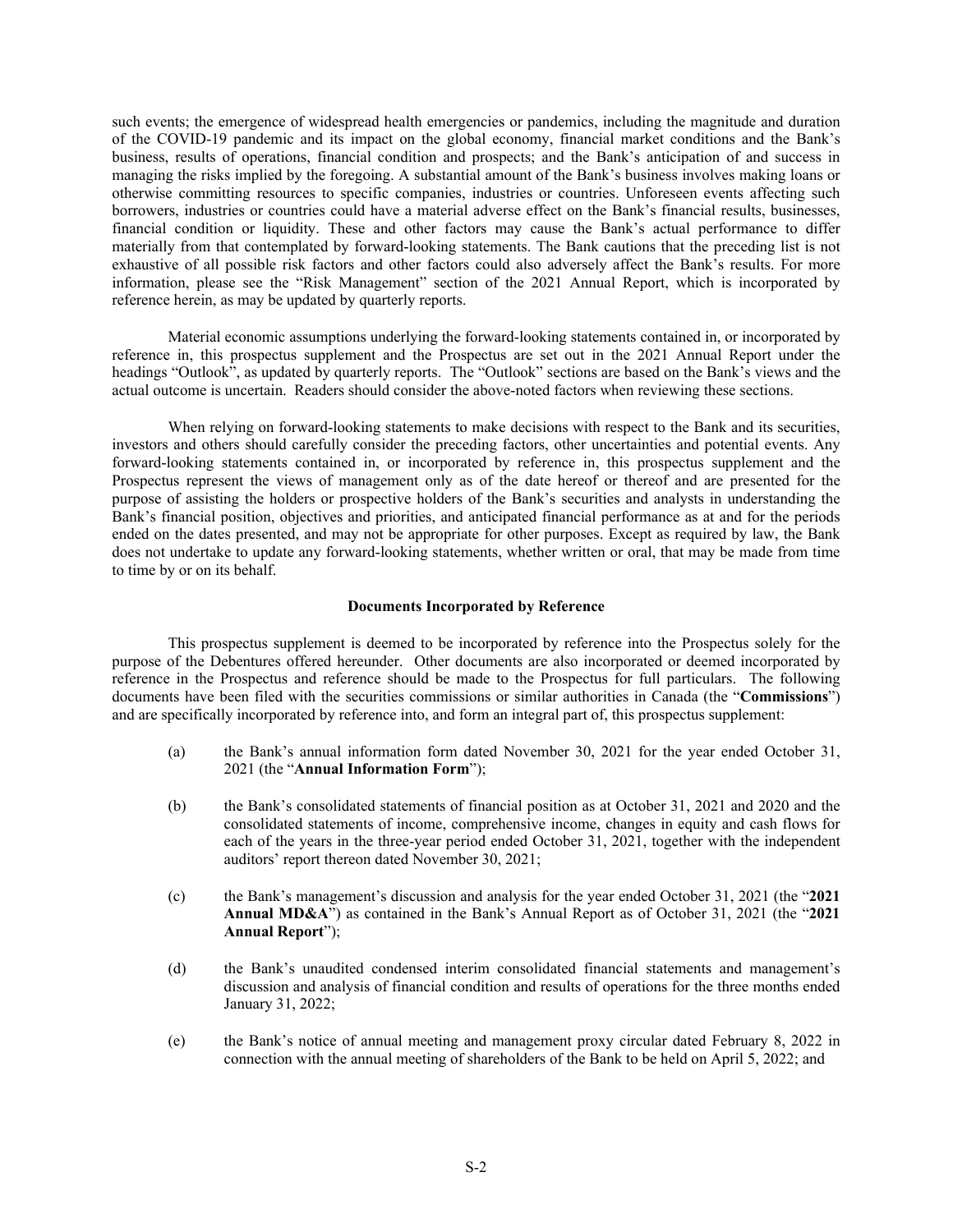(f) the template version (as defined in National Instrument 41-101 ─ *General Prospectus Requirements* ("**NI 41-101**")) of the indicative term sheet dated March 14, 2022 (the "**Indicative Term Sheet**") and the final term sheet dated March 14, 2022 (the "**Final Term Sheet**"), in each case filed on SEDAR in connection with the offering of the Debentures.

Any documents of the type described in Section 11.1 of Form 44-101F1 – *Short Form Prospectus Distributions* filed by the Bank with the Commissions on or after the date of this prospectus supplement but prior to the termination of the distribution of the Debentures under this prospectus supplement are deemed to be incorporated by reference herein.

**Any statement contained in a document incorporated or deemed to be incorporated by reference in this prospectus supplement or the Prospectus or contemplated in this prospectus supplement or in the Prospectus will be deemed to be modified or superseded for the purposes of this prospectus supplement to the extent that a statement contained herein or in any other subsequently filed document which also is or is deemed to be incorporated by reference herein modifies or supersedes such statement. The modifying or superseding statement need not state that it has modified or superseded a prior statement or include any other information set forth in the document that it modifies or supersedes. The making of a modifying or superseding statement will not be deemed to be an admission for any purpose that the modified or superseded statement, when made, constituted a misrepresentation, an untrue statement of a material fact or an omission to state a material fact that is required to be stated or that is necessary to make a statement not misleading in light of the circumstances in which it was made. Any statement so modified or superseded will not be deemed, except as so modified or superseded, to constitute a part of this prospectus supplement and the Prospectus.** 

## **Marketing Materials**

The Indicative Term Sheet and the Final Term Sheet, in each case filed with the Commissions, are specifically incorporated by reference into this prospectus supplement, solely for the purpose of the Debentures offered hereunder. Any additional marketing materials (as defined in NI 41-101) filed with the Commissions in connection with the offering of the Debentures hereunder on or after the date of this prospectus supplement but prior to the termination of the distribution of the Debentures under this prospectus supplement (including any amendments to, or an amended version of, the marketing materials) are deemed to be incorporated by reference herein. Any marketing materials, including the Indicative Term Sheet and the Final Term Sheet, are not part of this prospectus supplement to the extent that the contents thereof have been modified or superseded by a statement contained in this prospectus supplement or any amendment to this prospectus supplement. Copies of the Indicative Term Sheet and the Final Term Sheet can be found under the Bank's profile on www.sedar.com.

#### **Currency Information**

Unless otherwise indicated, all dollar amounts appearing in this prospectus supplement are stated in Canadian dollars.

#### **Business of the Bank**

The Bank is a Canadian chartered bank under the Bank Act. The Bank is a Schedule I Bank under the Bank Act and is regulated by OSFI (as defined herein).

The Bank is a leading bank in the Americas. The Bank helps its customers, their families and their communities achieve success through a broad range of advice, products and services, including personal and commercial banking, wealth management and private banking, corporate and investment banking and capital markets with a team of approximately 90,000 employees and assets of approximately \$1.2 trillion (as at January 31, 2022).

A list of the principal subsidiaries directly or indirectly owned or controlled by the Bank as at October 31, 2021 is incorporated by reference from the Bank's Annual Information Form.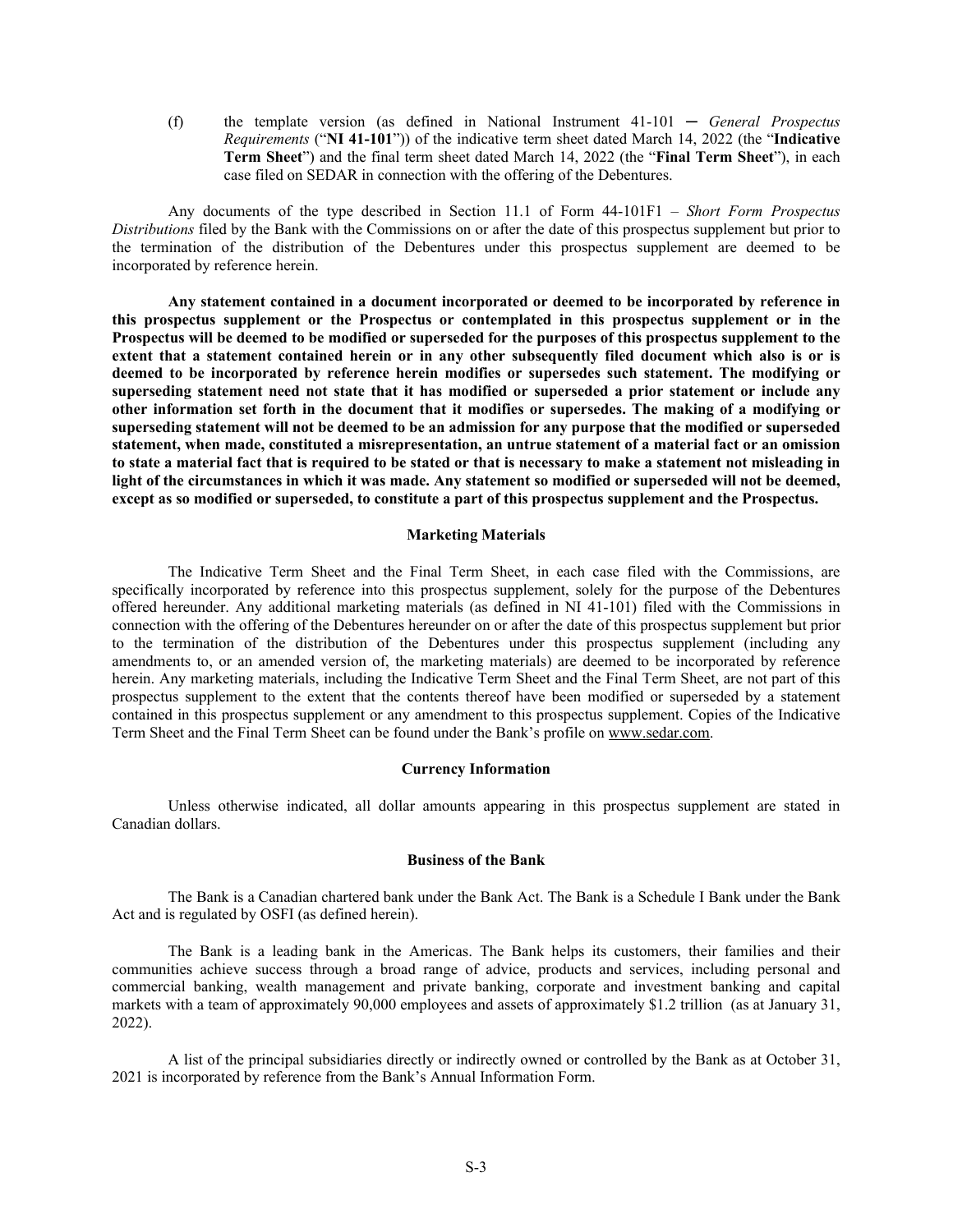## **Consolidated Capitalization**

The following table sets forth the consolidated capitalization of the Bank as at January 31, 2022, before and after giving effect to: (a) the sale by the Bank of the Debentures offered by this prospectus supplement, and (b) the redemption by the Bank of all outstanding \$1,250,000,000 2.58% Debentures due 2027 (Non-Viability Contingent Capital (NVCC)) (subordinated indebtedness) (the "**2.58% Debenture Redemption**") expected to occur on March 30, 2022. The following table should be read in conjunction with the Bank's unaudited condensed interim consolidated financial statements and management's discussion and analysis of financial condition and results of operations for the three months ended January 31, 2022, both of which are incorporated by reference into this prospectus supplement.

|                                                         | As at<br><b>January 31, 2022</b> |                                      | Adjusted as at<br><b>January 31, 2022</b> <sup>(1)</sup> |                                      |  |
|---------------------------------------------------------|----------------------------------|--------------------------------------|----------------------------------------------------------|--------------------------------------|--|
| <b>Subordinated debentures</b>                          |                                  | (in millions of Canadian<br>dollars) |                                                          | (in millions of Canadian<br>dollars) |  |
|                                                         |                                  | 6,338                                | -S                                                       | 6,835                                |  |
| <b>Equity</b>                                           |                                  |                                      |                                                          |                                      |  |
| Common equity                                           |                                  |                                      |                                                          |                                      |  |
| Common shares                                           |                                  | 18,421                               |                                                          | 18,421                               |  |
| Retained earnings                                       |                                  | 51,848                               |                                                          | 51,848                               |  |
| Accumulated other comprehensive income (loss)           |                                  | (4,324)                              |                                                          | (4,324)                              |  |
| Other reserves                                          |                                  | 227                                  |                                                          | 227                                  |  |
| Total common equity                                     |                                  | 66,172                               |                                                          | 66,172                               |  |
| Preferred shares and other equity instruments           |                                  | 5,552                                |                                                          | 5,552                                |  |
| Total equity attributable to equity holders of the Bank |                                  | 71,724                               |                                                          | 71,724                               |  |
| Non-controlling interests in subsidiaries               |                                  | 2,222                                |                                                          | 2,222                                |  |
| Total equity                                            |                                  | 73,946                               |                                                          | 73,946                               |  |
| <b>Total capitalization</b>                             | \$                               | 80,284                               | S                                                        | 80,781                               |  |

 $\overline{1}$ <sup>(1)</sup> Adjusted to give effect to the sale by the Bank of the Debentures contemplated by this prospectus supplement and the 2.58% Debenture Redemption.

## **Details of the Offering**

The following is a summary of certain of the material attributes and characteristics of the Debentures offered by this prospectus supplement, which does not purport to be complete. Reference is made to the Trust Indenture referred to below for the full text of such attributes and characteristics.

#### **General**

\_\_\_\_\_\_\_\_\_\_\_\_\_\_\_\_\_\_\_\_\_\_\_\_\_\_\_\_\_

The Debentures offered by this prospectus supplement will be issued under and pursuant to the provisions of a trust indenture (the "**Trust Indenture**") to be dated as of March 21, 2022 between the Bank and Computershare Trust Company of Canada, as trustee (the "**Trustee**"). Such Debentures will be limited to \$1,750,000,000 aggregate principal amount, will be dated March 21, 2022 and will mature on May 3, 2032.

The Debentures will be the Bank's direct unsecured obligations, constituting subordinated indebtedness for the purpose of the Bank Act, ranking equally and rateably with all of the Bank's other subordinated indebtedness from time to time issued and outstanding (other than subordinated indebtedness that has been further subordinated in accordance with its terms). In the event of the Bank's insolvency or winding-up and provided that an NVCC Automatic Conversion (as defined herein) has not occurred, the Bank's subordinated indebtedness, including the Debentures, will be subordinate in right of payment to the prior payment in full of any of the Bank's deposit liabilities and all other Indebtedness (as defined herein), other than Aggregate Bank Subordinated Indebtedness (as defined herein), except Indebtedness which by its terms ranks equally in right of payment with, or is subordinate to, such subordinated indebtedness. If an NVCC Automatic Conversion occurs, the rights, terms and conditions of the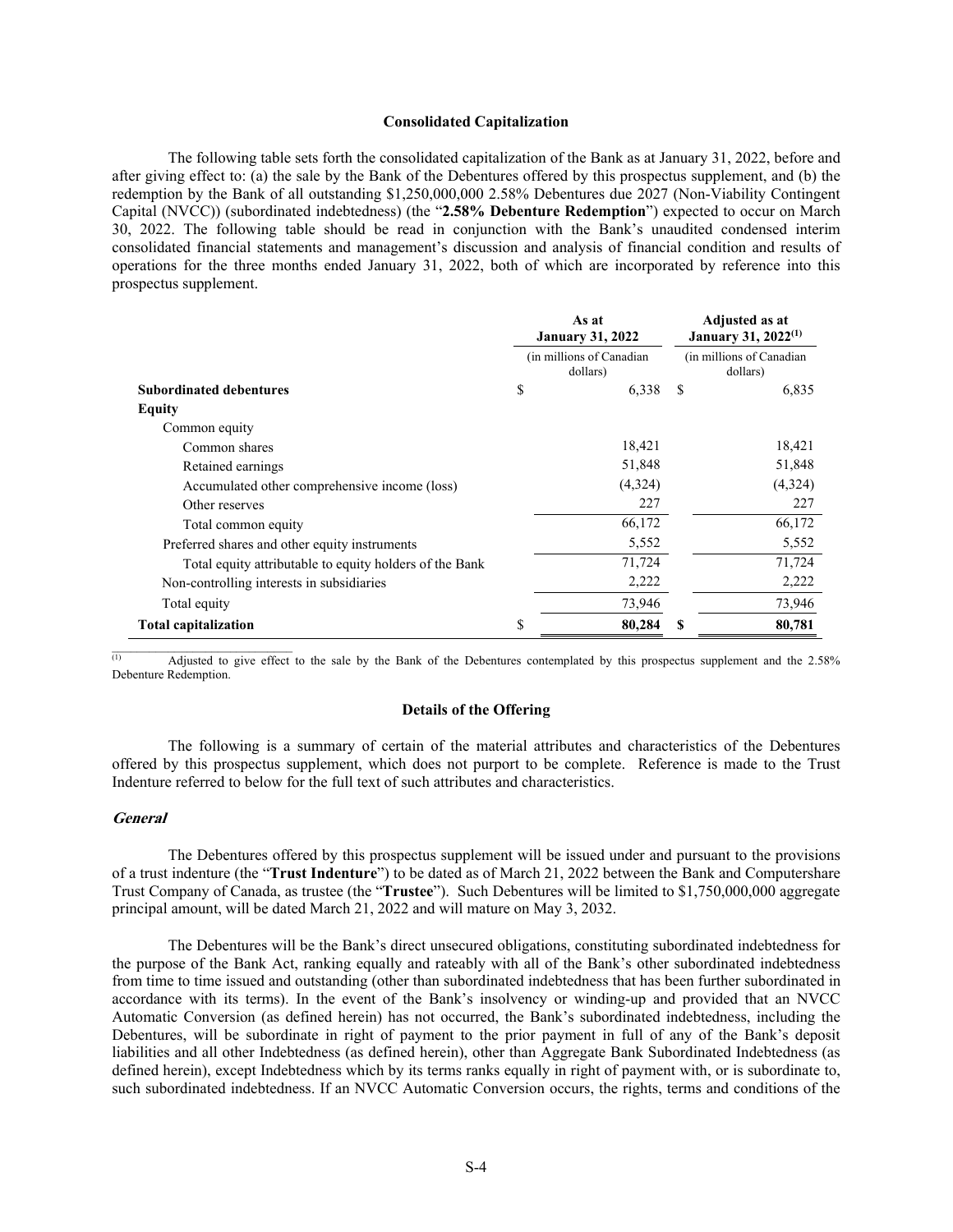Debentures, including with respect to priority and subordination, will no longer be relevant as all the Debentures will have been converted into Common Shares which will rank on parity with all other outstanding Common Shares.

The Trust Indenture will contain definitions substantially to the following effect:

# "**Aggregate Bank Subordinated Indebtedness**" will mean:

- (a) the liability of the Bank in respect of the principal of and interest on the Debentures and the principal of and premium, if any, and interest on the debentures or notes issued under any existing trust indentures;
- (b) any Indebtedness which ranks equally with and not prior to (x) the Debentures, and (y) the debentures or notes issued under any existing trust indentures in right of payment upon the insolvency or winding-up of the Bank and which, pursuant to the terms of the instrument evidencing or creating the same, is expressed to be subordinate in right of payment to all other Indebtedness to which the Debentures are subordinate in right of payment to at least the same extent as the Debentures are made junior and subordinate thereto by the provisions of the Trust Indenture; and
- (c) any Indebtedness which ranks subordinate to and not equally with or prior to (x) the Debentures, and (y) the debentures or notes issued under any existing trust indentures in right of payment upon the insolvency or winding-up of the Bank and which, pursuant to the terms of the instrument evidencing or creating the same, is expressed to be subordinate in right of payment to all other Indebtedness to which the Debentures are subordinate in right of payment to at least the same extent as the Debentures are made junior and subordinate thereto by the provisions of the Trust Indenture ("**Junior Indebtedness**").

"**Indebtedness**" will be defined in the Trust Indenture to mean all deposit liabilities of the Bank and all other liabilities and obligations of the Bank which in accordance with the accounting rules established for Canadian chartered banks issued under the authority of the Superintendent pursuant to the Bank Act or with International Financial Reporting Standards (IFRS) as issued by the International Accounting Standards Board (IASB), as the case may be, would be included in determining the total liabilities of the Bank at such time. Paid-up capital, contributed surplus, retained earnings and general reserves of the Bank will not be included in the definition of Indebtedness.

Subject to regulatory capital requirements applicable to the Bank, there is no limit on the amount of subordinated indebtedness the Bank may issue. Notwithstanding any provision of the Trust Indenture, the Bank may not, without the prior approval of the Superintendent, amend or vary terms of the Debentures that would affect the recognition of the Debentures as regulatory capital under capital adequacy requirements adopted by the Superintendent.

**The Debentures will not constitute deposits that are insured under the** *Canada Deposit Insurance Corporation Act* **(Canada) or any other deposit insurance regime.**

### **Interest**

Interest on the Debentures offered by this prospectus supplement at the rate of 3.934% per annum will be payable in equal (subject to a long first coupon) semi-annual payments in arrears on the 3<sup>rd</sup> day of May and November in each year, commencing on November 3, 2022 and continuing until May 3, 2027. During this period, any overdue interest will bear the same interest rate after as well as before default in the payment of principal or interest, as applicable. The initial interest payment (long first coupon), payable on November 3, 2022, will be \$24.30457534 per \$1,000 principal amount of Debentures, based on an anticipated closing date of March 21, 2022. From May 3, 2027 until maturity on May 3, 2032, interest on such Debentures will be payable at a rate per annum equal to the Three-month Bankers' Acceptance Rate plus 1.52%, payable quarterly in arrears on the 3<sup>rd</sup> day of each of February, May, August and November in each year ("**Interest Payment Dates**"), commencing August 3, 2027.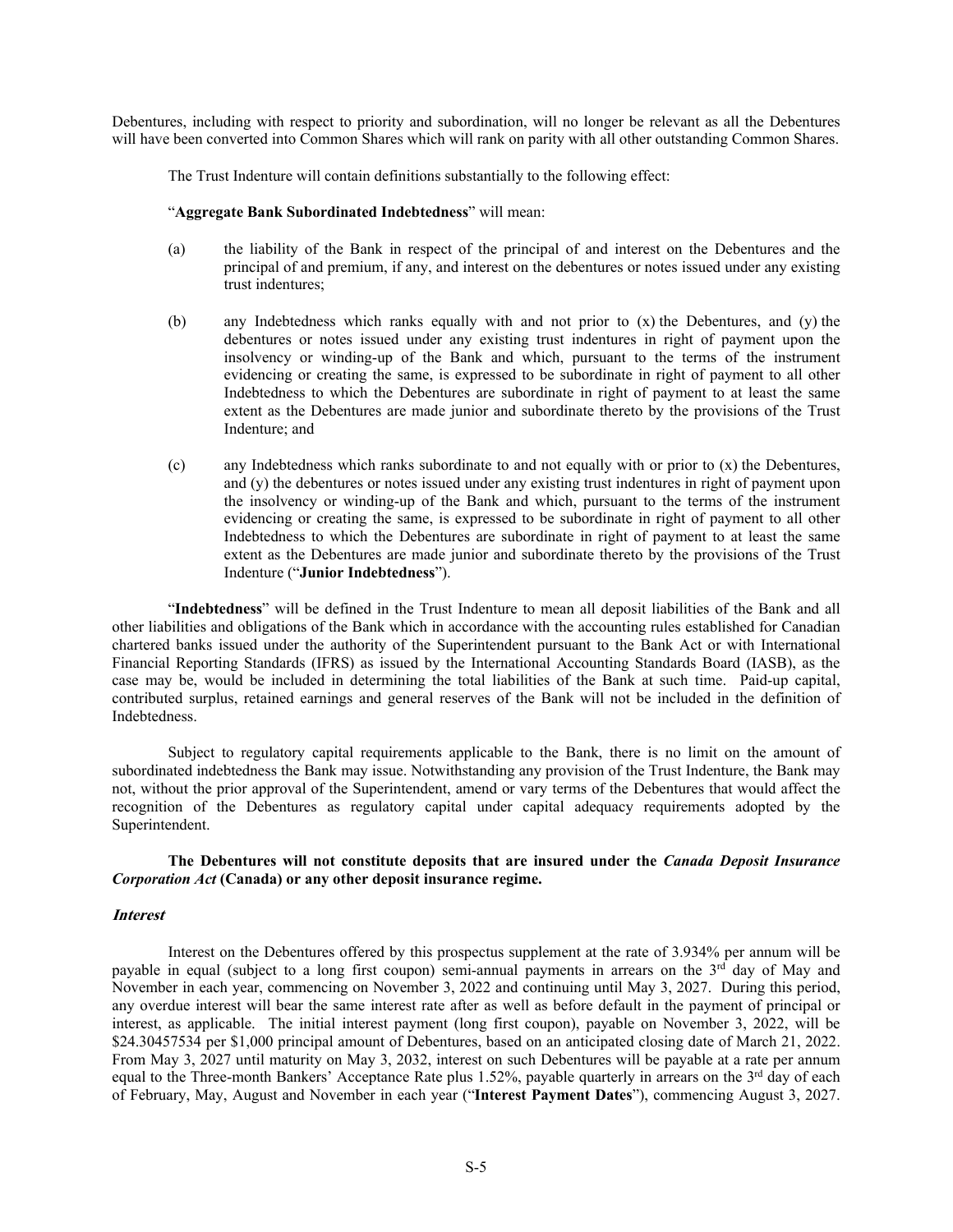During this period, any overdue interest in respect of any quarterly interest period will bear the same interest rate applicable to such quarterly interest period after as well as before maturity and after as well as before default in the payment of principal or interest, as applicable. If any of the aforesaid dates upon which interest on such Debentures is payable is not a business day, such interest will be payable on the next business day thereafter.

The Trust Indenture will contain definitions substantially to the following effect:

"**Three-month Bankers' Acceptance Rate**" means, for any quarterly floating rate interest period, the average bid rate of interest (expressed as an annual percentage rate) rounded to the nearest one-hundred-thousandth of 1.00% (with .000005 per cent being rounded up) for Canadian dollar bankers' acceptances with maturities of three months which appears on the "Reuters Screen CDOR Page" as of approximately 10:15 a.m., Toronto time, on the first business day of such quarterly interest period, as published by Refinitiv Benchmark Services (UK) Limited or any successor thereto, as administrator (the "**Administrator**") in accordance with its CDOR Methodology, as amended from time to time. If such rate does not appear on the "Reuters Screen CDOR Page" and there has been no public statement or publication of information indicating that CDOR has ceased or will cease to be provided permanently or indefinitely (an "**Index Cessation Event**"), then the rate for such date will be the Three-month Bankers' Acceptance Rate in respect of such date as provided by the Administrator and published by an authorized distributor or by the Administrator itself. If by noon, Toronto time, on such date, neither the Administrator nor an authorized distributor has provided or published Three-month Bankers' Acceptance Rate in respect of such date and an Index Cessation Event has not occurred, then the rate will be a rate formally recommended for use by the Administrator during the period of non-publication of CDOR and for so long as an Index Cessation Event has not occurred. If no such rate is available, then the Bank shall appoint a calculation agent of national standing in Canada with experience providing such services (which may be an affiliate of the Bank) and such calculation agent shall, in consultation with the Bank, determine a commercially reasonable alternative for CDOR, taking into account any rate implemented by central counterparties and/or futures exchanges, in each case, with trading volumes in derivatives or futures referencing CDOR that the calculation agent considers sufficient for that rate to be a representative alternative rate.

Notwithstanding the foregoing, on the first date that CDOR is no longer published following an Index Cessation Event, certain fallback replacement rates (including the relevant replacement rate spreads) will be triggered in a specified order and, upon the occurrence of specified events, as contemplated in the 'Canadian Alternative Reference Rate Working Group recommended fallback for floating rate notes (FRNs) referencing CDOR' published on July 6, 2021, which alternative rates include term-adjusted CORRA compounded-in-arrears rate provided by Bloomberg (or otherwise calculated), plus the spread relating to CDOR; the rate set by a committee officially endorsed or convened by the Bank of Canada (with term adjustment if not part of the recommendation); and the Bank of Canada policy rate plus the CORRA to CDOR spread, adjusted to account for any differences between the term structures or tenors of such rates.

"**Reuters Screen CDOR Page**" means the display designated as page "CDOR" on the Reuters Monitor Money Rates Service (or such other page as may replace the CDOR page on that or any other service, by the Administrator) for purposes of publishing or displaying, among other things, Canadian dollar bankers' acceptance rates.

## **Redemption**

On or after May 3, 2027, the Bank may, at its option, with the prior written approval of the Superintendent, redeem the Debentures offered by this prospectus supplement, in whole or in part, on not less than 10 nor more than 60 days' prior notice, at a redemption price which is equal to 100% of the principal amount thereof, plus accrued and unpaid interest to, but excluding, the date fixed for redemption.

In cases of partial redemption, the Debentures to be redeemed will be selected by the Trustee on a pro rata basis or in such other manner as it shall deem equitable.

The Bank may also, at its option, with the prior written approval of the Superintendent and on not less than 10 nor more than 60 days' prior notice, redeem the Debentures, in whole but not in part, prior to May 3, 2027 (i) at any time following a Regulatory Event Date, or (ii) at any time following the occurrence of a Tax Event, in either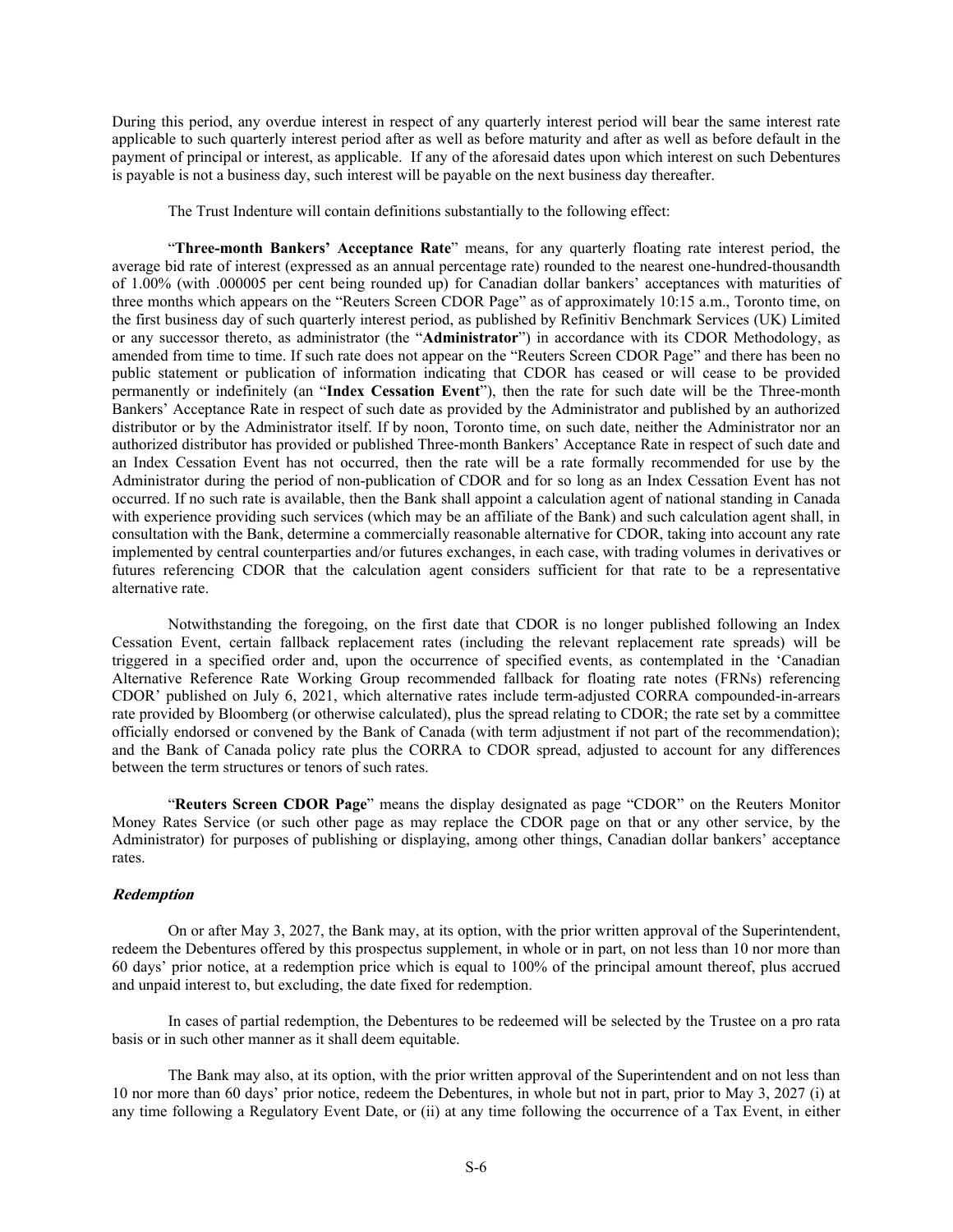case at a redemption price which is equal to the greater of the Canada Yield Price and par, together with accrued and unpaid interest to, but excluding, the date fixed for redemption.

For the purposes of the foregoing:

"**Canada Yield Price**" means a price equal to the price for the Debentures to be redeemed, calculated on the business day immediately preceding the date on which the Bank gives notice of the redemption of the Debentures, to provide an annual yield thereon from the date fixed for redemption to, but excluding, May 3, 2027 equal to the GOC Redemption Yield plus 0.50%.

"**GOC Redemption Yield**" on any date shall mean the arithmetic average of the interest rates quoted to the Bank by two registered Canadian investment dealers selected by the Bank, and approved by the Trustee, as being the annual yield to maturity on such date, compounded semi-annually, which a non-callable Government of Canada bond would carry if issued, in Canadian dollars in Canada, at 100% of its principal amount on the date of redemption with a maturity date of May 3, 2027.

"**Regulatory Event Date**" means the date specified in a letter from the Superintendent to the Bank on which the Debentures will no longer be recognized in full as eligible "Tier 2 Capital" or will no longer be eligible to be included in full as risk-based "Total Capital" on a consolidated basis under the guidelines for capital adequacy requirements for banks in Canada as interpreted by the Superintendent.

"**Tax Event**" means the Bank has received an opinion of independent counsel of recognized standing experienced in such matters to the effect that, as a result of, (i) any amendment to, clarification of, or change (including any announced prospective change) in, the laws, or any regulations thereunder, or any application or interpretation thereof, of Canada, or any political subdivision or taxing authority thereof or therein, affecting taxation; (ii) any judicial decision, administrative pronouncement, published or private ruling, regulatory procedure, rule, notice, announcement, assessment or reassessment (including any notice or announcement of intent to adopt or issue such decision, pronouncement, ruling, procedure, rule, notice, announcement, assessment or reassessment) (collectively, an "**administrative action**"); or (iii) any amendment to, clarification of, or change in, the official position with respect to or the interpretation of any administrative action or any interpretation or pronouncement that provides for a position with respect to such administrative action that differs from the theretofore generally accepted position, in each case (i), (ii) or (iii), by any legislative body, court, governmental authority or agency, regulatory body or taxing authority, irrespective of the manner in which such amendment, clarification, change, administrative action, interpretation or pronouncement is made known, which amendment, clarification, change or administrative action is effective or which interpretation, pronouncement or administrative action is announced on or after the date of the issue of the Debentures, there is more than an insubstantial risk (assuming any proposed or announced amendment, clarification, change, interpretation, pronouncement or administrative action is effective and applicable) that the Bank is, or may be, subject to more than a de minimis amount of additional taxes, duties or other governmental charges or civil liabilities because the treatment of any of its items of income, taxable income, expense, taxable capital or taxable paid up capital with respect to the Debentures (including the treatment by the Bank of interest on the Debentures) or the treatment of the Debentures, as or as would be reflected in any tax return or form filed, to be filed, or otherwise could have been filed, will not be respected by a taxing authority.

Any Debentures offered by this prospectus supplement that are redeemed by the Bank will be cancelled and will not be re-issued.

# **Purchase for Cancellation**

The Debentures may be purchased at any time, in whole or in part, by the Bank. The purchases may be made in the open market or by tender or private contract at any price. Any such purchases will require approval of the Superintendent. Debentures purchased by the Bank will be cancelled and will not be re-issued. Notwithstanding the foregoing, any subsidiary of the Bank may purchase Debentures in the ordinary course of its business of dealing in securities.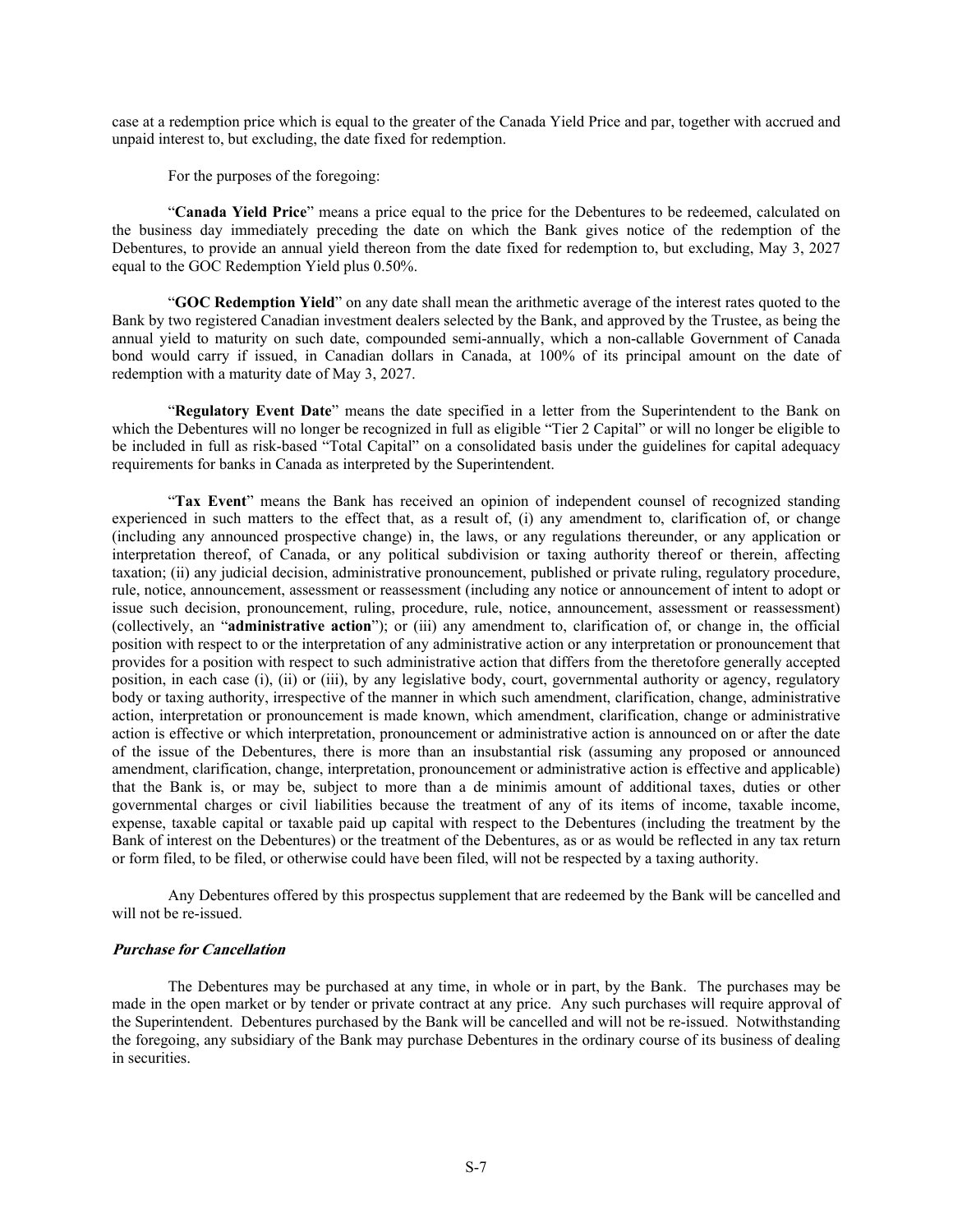## **Events of Default**

The Trust Indenture will provide that an event of default in respect of the Debentures will occur only if the Bank becomes bankrupt or insolvent or becomes subject to the provisions of the *Winding-up and Restructuring Act* (Canada), consents to the institution of bankruptcy or insolvency proceedings against it, resolves to wind-up, liquidate or dissolve, is ordered wound-up or otherwise acknowledges its insolvency.

If an event of default has occurred and is continuing in respect of the Debentures, the Trustee may, in its discretion and will, upon the request of holders of not less than 25% of the principal amount of the Debentures outstanding, declare the principal of and interest on all outstanding Debentures to be immediately due and payable. If any provisions of the Bank Act or any rules, regulations, orders or guidelines passed pursuant thereto or in connection therewith or guidelines issued by the Superintendent in relation thereto limit the payment of such unpaid principal and interest before a specified time, the obligation of the Bank to make such payment will be subject to such limitation. The holders of more than 50% in principal amount of the Debentures then outstanding under the Trust Indenture (in addition to the powers of holders exercisable by an Extraordinary Resolution (as defined herein)) may, in some circumstances, direct the Trustee to cancel or annul the acceleration and waive the default. Subject to any such waiver, if the Bank fails to pay on demand any principal or interest declared by the Trustee to be due and payable together with other amounts due under the Trust Indenture following an event of default, the Trustee may in its discretion, and must upon receiving the written direction of holders of not less than 25% in principal amount of Debentures then outstanding under the Trust Indenture, and upon being indemnified to its reasonable satisfaction against all costs, expenses and liabilities to be incurred, proceed to obtain or enforce payment of the amounts due and payable together with other amounts due under the Trust Indenture by any remedy provided by law either by legal proceedings or otherwise.

Holders of the Debentures may, by an Extraordinary Resolution, direct, control or authorize the actions of the Trustee or of any holder of Debentures bringing an action after the failure of the Trustee to act in any proceedings against the Bank. Whenever an event of default has occurred, the Trustee, in the exercise of its discretion, may proceed to enforce the rights of the Trustee and the holders of the Debentures by any action, suit, remedy or proceeding authorized or permitted by law or by equity and may file such proofs of claim and other papers or documents as may be necessary or advisable in order to have the claims of the Trustee and holders of the Debentures lodged in any bankruptcy, insolvency, winding-up or other judicial proceedings relative to the Bank.

There will be no right of acceleration in the case of a default in the performance of any covenant of the Bank in the Trust Indenture, although a legal action could be brought to enforce such covenant.

#### **Modification and Waiver of the Debentures**

There are two types of changes the Bank will be able to make to the Trust Indenture or the Debentures.

*Changes Requiring an Extraordinary Resolution*. The first type of change to the Trust Indenture or the Debentures will require approval of the holders by an Extraordinary Resolution. "**Extraordinary Resolution**" will be defined in the Trust Indenture to mean a resolution of the holders of the Debentures at a meeting of such holders at which holders of at least 25% of the principal amount of the Debentures then outstanding are present in person or by proxy and passed by the favourable votes of holders of not less than 662/3% of the principal amount of Debentures represented at the meeting. All actions that may be taken by the holders of Debentures at a meeting of such holders may also be taken in writing by the holders of not less than  $66^{2/3}\%$  of the principal amount of all outstanding Debentures. Most changes to the Trust Indenture fall into this category except for clarifying changes and certain other changes that would not adversely affect in any material respect holders of Debentures.

*Changes Not Requiring Approval*. The second type of change to the Trust Indenture or the Debentures will not require any vote by holders of Debentures under the Trust Indenture. This type is limited to clarifications and certain other changes that would not adversely affect in any material respect the interests of the holders of the Debentures or the rights and powers of the Trustee.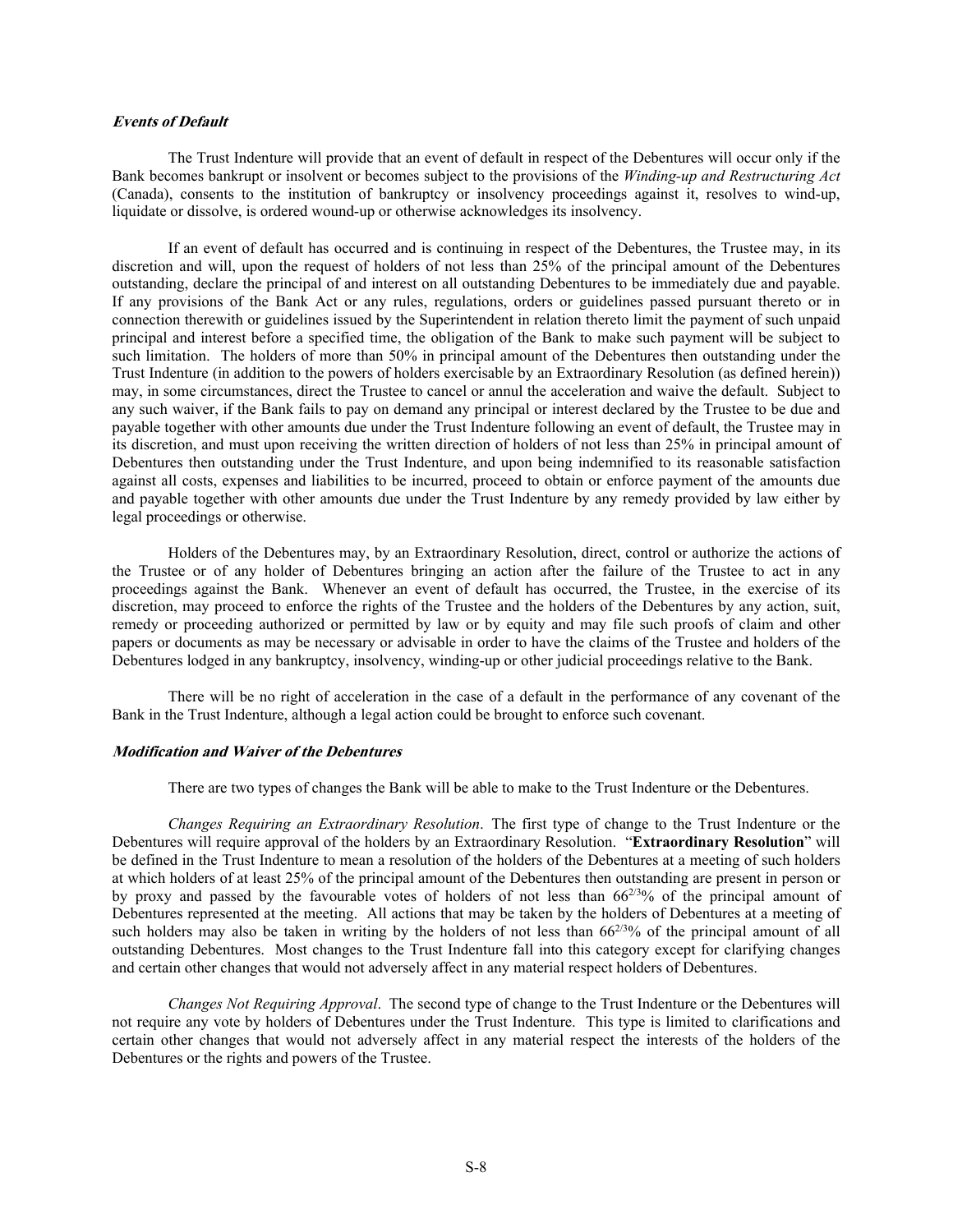Any deletion, addition or variation of the terms and conditions of the Debentures which might affect the classification afforded the Debentures under the capital adequacy requirements pursuant to the Bank Act and the regulations and guidelines thereunder will require the prior approval of the Superintendent.

The Debentures will not be considered outstanding, and therefore not eligible to vote, if the Bank has given a notice of redemption and deposited or set aside in trust for the holders money for the redemption of the Debentures.

The Bank will generally be entitled to set any day as a record date for the purpose of determining the holders of outstanding Debentures that are entitled to vote or take other action under the Trust Indenture. In certain limited circumstances, the Trustee will be entitled to set a record date for action by holders of Debentures. The Bank or the Trustee, as applicable, may shorten or lengthen this period from time to time.

### **Covenants**

Pursuant to the Trust Indenture, the Bank will covenant with the Trustee for the benefit of the Trustee and the holders of Debentures that, so long as any Debenture remains outstanding, the Bank (i) will duly and punctually pay all amounts as they become due; (ii) will, subject to certain exceptions, maintain its corporate existence and its right to carry on the business of banking; (iii) will keep proper books of account and, whenever it is required in writing by the Trustee, file with the Trustee copies of all annual and other periodic reports of the Bank furnished to its shareholders; and (iv) will not create any Junior Indebtedness which, pursuant to the terms of the instrument evidencing or creating the same, has a right attached thereto, in favour of the holders thereof (the "**Junior Right**"), to cause the principal amount thereof to become due and payable prior to the later of its stated maturity or the expiration of any applicable grace period, or otherwise than at the option of the Bank, unless and until such a right or remedy in respect of the Debentures is exercisable and unless and until the Trustee, in its discretion, or upon the direction of the holders of Debentures, has exercised any such right or remedy in respect of the Debentures prior to the exercise of the Junior Right.

## *NVCC Automatic Conversion*

Upon the occurrence of a Trigger Event (as defined herein), each outstanding Debenture will automatically and immediately be converted, on a full and permanent basis, without the consent of the holder thereof, into a number of fully-paid Common Shares equal to (Multiplier x Debenture Value) ÷ Conversion Price (an "**NVCC Automatic Conversion**"). For the purposes of the foregoing:

"**Conversion Price**" means the greater of (i) the Floor Price, and (ii) the Current Market Price.

"**Current Market Price**" means the volume weighted average trading price of the Common Shares on the Toronto Stock Exchange (the "**TSX**") or, if not then listed on the TSX, on another exchange or market chosen by the board of directors of the Bank on which the Common Shares are then traded, for the 10 consecutive trading days ending on the trading day immediately prior to the date on which the Trigger Event occurs (with the conversion occurring as of the start of business on the date on which the Trigger Event occurs). If no such trading prices are available, "Current Market Price" shall be the Floor Price.

"**Debenture Value**" means, in respect of each Debenture, \$1,000 plus accrued and unpaid interest on such Debenture as at the date of the Trigger Event.

"**Floor Price**" means \$5.00 subject to adjustment in the event of (i) the issuance of Common Shares or securities exchangeable for or convertible into Common Shares to all holders of Common Shares as a stock dividend, (ii) the subdivision, redivision or change of the Common Shares into a greater number of Common Shares, or (iii) the reduction, combination or consolidation of the Common Shares into a lesser number of Common Shares. The adjustment shall be calculated to the nearest one-tenth of one cent provided that no adjustment of the Floor Price shall be required unless such adjustment would require an increase or decrease of at least 1% of the Floor Price then in effect; provided, however, that in such case any adjustment that would otherwise be required to be made will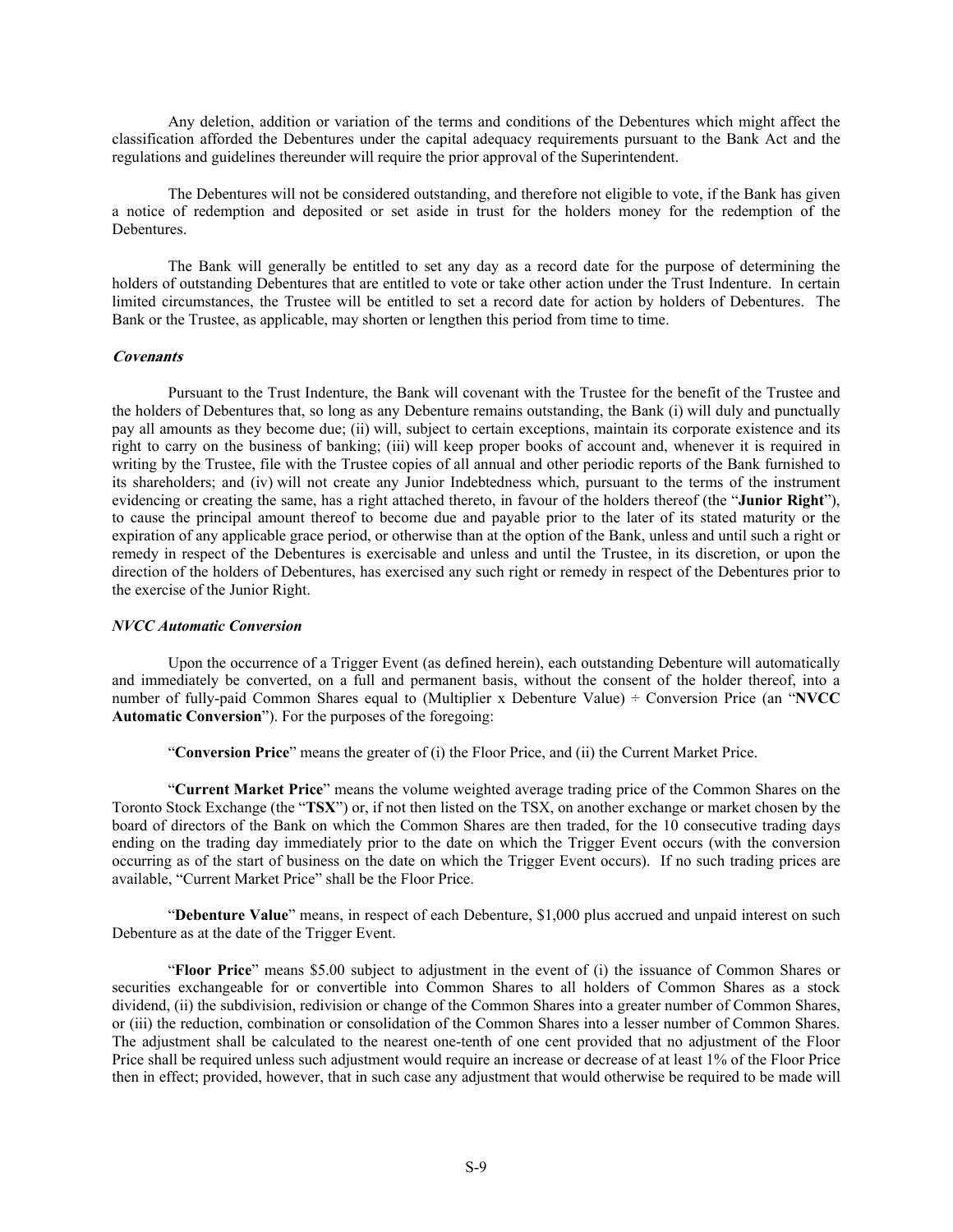be carried forward and will be made at the time of and together with the next subsequent adjustment which, together with any adjustments so carried forward, will amount to at least 1% of the Floor Price.

"**Multiplier**" means 1.5.

"**Trigger Event**" has the meaning set out in the Office of the Superintendent of Financial Institutions Canada ("**OSFI**"), Guideline for Capital Adequacy Requirements (CAR), Chapter 2 - Definition of Capital, effective November 2018, as such term may be amended or superseded by OSFI from time to time, which term currently provides that each of the following constitutes a Trigger Event:

(i) the Superintendent publicly announces that the Bank has been advised, in writing, that the Superintendent is of the opinion that the Bank has ceased, or is about to cease, to be viable and that, after the conversion or write-off, as applicable, of all contingent instruments (including the Debentures) and taking into account any other factors or circumstances that are considered relevant or appropriate, it is reasonably likely that the viability of the Bank will be restored or maintained; or

(ii) a federal or provincial government in Canada publicly announces that the Bank has accepted or agreed to accept a capital injection, or equivalent support, from the federal government or any provincial government or political subdivision or agent or agency thereof without which the Bank would have been determined by the Superintendent to be non-viable.

In any case where the aggregate number of Common Shares to be issued to a holder of Debentures pursuant to an NVCC Automatic Conversion includes a fraction of a Common Share, such number of Common Shares to be issued to such holder shall be rounded down to the nearest whole number of Common Shares and no cash payment shall be made in lieu of such fractional Common Share. Notwithstanding any other provision of the Debentures, the conversion of the Debentures shall not be an event of default and the only consequence of a Trigger Event under the provisions of the Debentures will be the conversion of such Debentures into Common Shares. Upon an NVCC Automatic Conversion, any accrued and unpaid interest, together with the principal amount of the Debentures, will be deemed paid in full by the issuance of Common Shares upon such conversion and the holders of Debentures shall have no further rights and the Bank shall have no further obligations under the Trust Indenture. If tax is required to be withheld from such payment of interest in the form of Common Shares, the number of Common Shares received by a holder will reflect an amount net of any applicable withholding tax.

In the event of a capital reorganization, consolidation, merger or amalgamation of the Bank or comparable transaction affecting the Common Shares, the Bank will take necessary action to ensure that holders of the Debentures receive, pursuant to an NVCC Automatic Conversion, the number of Common Shares or other securities that such holders would have received if the NVCC Automatic Conversion occurred immediately prior to the record date for such event.

# *Right Not to Deliver Common Shares upon NVCC Automatic Conversion*

 Upon an NVCC Automatic Conversion, the Bank reserves the right not to: (a) deliver some or all, as applicable, of the Common Shares issuable thereupon to any person whom the Bank or its transfer agent has reason to believe is an Ineligible Person (as defined herein) or any person who, by virtue of that delivery, would become a Significant Shareholder (as defined herein), or (b) record in its securities register a transfer or issue of Common Shares (issued upon a Trigger Event) to any person whom the Bank or its transfer agent has reason to believe is an Ineligible Government Holder (as defined herein) based on a declaration submitted to the Bank or its transfer agent by or on behalf of such person. In such circumstances, the Bank will hold, as agent for such persons, the Common Shares that would have otherwise been delivered to such persons and will attempt to facilitate the sale of such Common Shares to parties other than the Bank and its affiliates on behalf of such persons through a registered dealer to be retained by the Bank on behalf of such persons. Those sales (if any) may be made at any time and at any price. The Bank will not be subject to any liability for failure to sell such Common Shares on behalf of such persons or at any particular price on any particular day. The net proceeds received by the Bank from the sale of any such Common Shares will be divided among the applicable persons in proportion to the number of Common Shares that would otherwise have been delivered to them upon the NVCC Automatic Conversion after deducting the costs of sale and any applicable withholding taxes. For the purposes of the foregoing: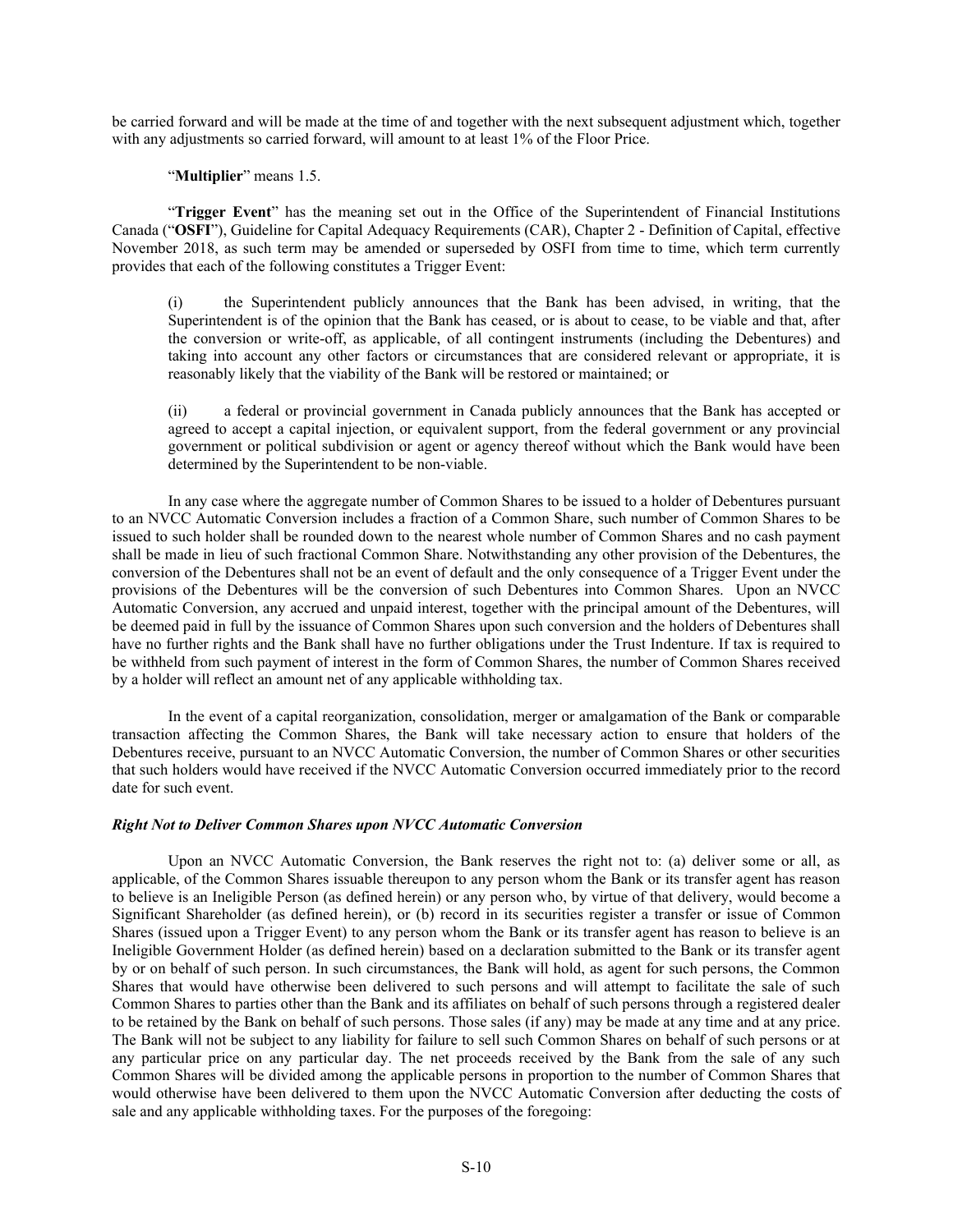"**Ineligible Government Holder**" means any person who is the federal or a provincial government in Canada or agent or agency thereof, or the government of a foreign country or any political subdivision of a foreign country, or any agent or agency of a foreign government, in each case to the extent that the recording in the Bank's securities register of a transfer or issue of any share of the Bank to such person would cause the Bank to contravene the Bank Act.

"**Ineligible Person**" means (i) any person whose address is in, or whom the Bank or its transfer agent has reason to believe is a resident of, any jurisdiction outside Canada to the extent that the issuance by the Bank of Common Shares or delivery of such shares by its transfer agent to that person, pursuant to an NVCC Automatic Conversion, would require the Bank to take any action to comply with securities, banking or analogous laws of that jurisdiction, and (ii) any person to the extent that the issuance by the Bank of Common Shares, or delivery of such shares by its transfer agent to that person, pursuant to an NVCC Automatic Conversion, would, at the time of the Trigger Event, cause the Bank to be in violation of any law to which the Bank is subject.

"**Significant Shareholder**" means any person who beneficially owns directly, or indirectly through entities controlled by such person or persons associated with or acting jointly or in concert with such person, a percentage of the total number of outstanding shares of a class of the Bank that is in excess of that permitted by the Bank Act.

## **Book-Entry Only Securities**

Except in limited circumstances, the Debentures will be issued in "book-entry only" form and must be purchased, transferred, redeemed or exchanged through participants in the depository service of CDS. Reference is made to "Book-Entry Only Securities" in the Prospectus.

#### **Ratings**

The Debentures are expected to be assigned a rating of "Baa1 (hyb)" by Moody's Canada Inc. ("**Moody's**"). Securities with an "Baa" rating are the fourth highest of the nine rating categories used by Moody's for long-term debt obligations, which range from Aaa to C. According to information made publicly available by Moody's, securities rated Baa are considered by Moody's to be of a medium-grade and are subject to moderate credit risk and as such may possess certain speculative characteristics. The modifier "1" indicates that the obligation ranks at the higher end of the "Baa" rating category. A "(hyb)" indicator is appended to all ratings by Moody's of hybrid securities issued by banks, insurers, finance companies, and securities firms.

The Debentures are expected to be assigned a rating of "A (low)" by DBRS Limited ("**DBRS**"). "A" is the third highest of DBRS's ten rating categories for long-term debt obligations which range from AAA to D. According to information made publicly available by DBRS, under the DBRS rating system debt securities rated A are of good credit quality. The capacity for the payment of financial obligations is considered by DBRS to be substantial, but of lesser credit quality than AA. The obligor may be vulnerable to future events, but qualifying negative factors are considered manageable. Each rating category from "AA" to "C" is subject to a "high" and "low" designation to indicate the relative standing of the securities being rated within a particular rating category.

The Debentures are expected to be assigned a rating of "BBB+" by S&P Global Ratings, acting through S&P Global Ratings Canada, a business unit of S&P Global Canada Corp. ("**S&P**") using their global scale for long-term debt obligations. The "BBB" rating is the fourth highest of the ten rating categories used by S&P for long-term debt, which range from AAA to D. According to information made publicly available by S&P, under the S&P rating system debt securities rated BBB indicate an adequate capacity to meet financial commitments, but that the obligations are more subject to adverse economic conditions or changing circumstances than obligations in higher rated categories. S&P uses the "+" or "−" designations to reflect the relative strength within the rating category.

The Bank pays annual standardized fees to each of the rating agencies to provide ratings of the Bank's securities (including the Debentures) from time to time. In addition, the Bank has or may have made customary payments in respect of certain other services provided to the Bank by each of DBRS, S&P or Moody's during the last two years.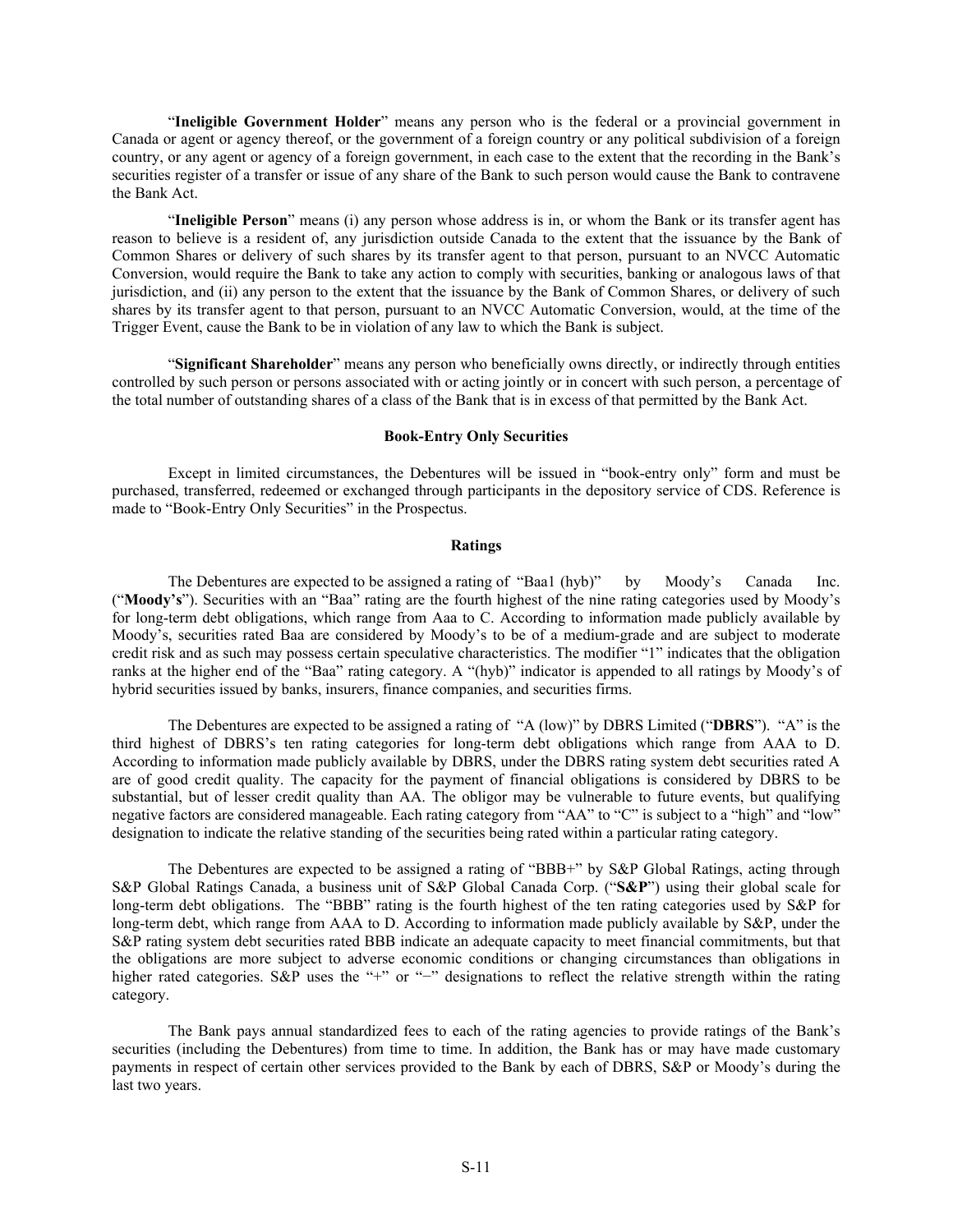Prospective purchasers of Debentures should consult the relevant rating organization for further details with respect to the interpretation and implications of the foregoing expected ratings. The foregoing expected ratings should not be construed as recommendations to buy, sell or hold the Debentures. Ratings may be revised or withdrawn at any time by the respective rating organizations. The credit ratings do not address the market price or suitability of the Debentures for a particular investor. The credit ratings assigned to the Debentures may not reflect the potential impact of all risks on the value of the Debentures. In addition, real or anticipated changes in the credit ratings assigned to the Debentures will generally affect the market value of the Debentures. There can be no assurance that these ratings will remain in effect for any given period of time or that the ratings will not be revised or withdrawn entirely in the future by DBRS, S&P or Moody's if in their judgment circumstances so warrant. Prospective investors should consult DBRS, S&P or Moody's with respect to the interpretation and implications of the ratings.

#### **Earnings Coverage Ratios**

 The Bank's dividend requirements on all of its preferred shares and other equity instruments amounted to: (i) \$300 million for the 12 months ended October 31, 2021, adjusted to a before-tax equivalent using an income tax rate of 22.38% and (ii) \$303 million for the 12 months ended January 31, 2022, adjusted to a before-tax equivalent using an income tax rate of 22.75%. The Bank's interest requirements for subordinated debentures amounted to: (i) \$217 million for the 12 months ended October 31, 2021 and (ii) \$215 million for the 12 months ended January 31, 2022. The Bank's earnings before interest on subordinated indebtedness and income tax for the 12 months ended October 31, 2021 of \$12,675 million after deducting non-controlling interest, was 24.54 times the Bank's aggregate dividend and interest requirements, and 58.52 times the Bank's interest requirements for such period. The Bank's earnings before interest on subordinated indebtedness and income tax for the 12 months ended January 31, 2022 of \$13,179 million after deducting non-controlling interest, was 25.46 times the Bank's aggregate dividend and interest requirements, and 61.41 times the Bank's interest requirements for such period. The foregoing figures have been calculated after giving effect to this offering and the 2.58% Debenture Redemption, as appropriate for each of the periods presented.

All amounts appearing under this heading, "Earnings Coverage Ratios", for the 12 months ended October 31, 2021 are derived from financial information which is audited and prepared in accordance with International Financial Reporting Standards ("**IFRS**") as issued by the International Accounting Standards Board ("**IASB**") except for the adjustment of the effect of this offering and the 2.58% Debenture Redemption, as appropriate. All amounts appearing under this heading, "Earnings Coverage Ratios", for the 12 months ended January 31, 2022 are derived from financial information which is unaudited and prepared in accordance with IFRS as issued by the IASB except for the adjustment in respect of the effect of this offering and the 2.58% Debenture Redemption. The information in this "Earnings Coverage Ratios" section is disclosed in accordance with Item 6 of Form 44-101F1 – *Short Form Prospectus*.

### **Certain Canadian Federal Income Tax Considerations**

In the opinion of Osler, Hoskin & Harcourt LLP and Torys LLP, the following is a summary of the principal Canadian federal income tax considerations under the *Income Tax Act* (Canada) (the "**Tax Act**") and the regulations thereunder generally applicable as of the date hereof to a purchaser of the Debentures who acquires the Debentures pursuant to this prospectus supplement or Common Shares issuable on an NVCC Automatic Conversion, and who, at all relevant times, within the meaning of the Tax Act, is resident in Canada or deemed to be a resident of Canada, deals at arm's length with the Bank, is not affiliated with the Bank and holds the Debentures and will hold Common Shares issuable on an NVCC Automatic Conversion as capital property (a "**Holder**").

Generally, the Debentures and the Common Shares will be capital property to a Holder provided the Holder does not acquire the Debentures or the Common Shares in the course of carrying on a business or as part of an adventure or concern in the nature of trade. Certain Holders whose Debentures or Common Shares would not otherwise qualify as capital property may, in certain circumstances, be entitled to have them and all other "Canadian securities", as defined in the Tax Act, treated as capital property by making the irrevocable election permitted by subsection 39(4) of the Tax Act. Holders should consult their own tax advisors concerning this election.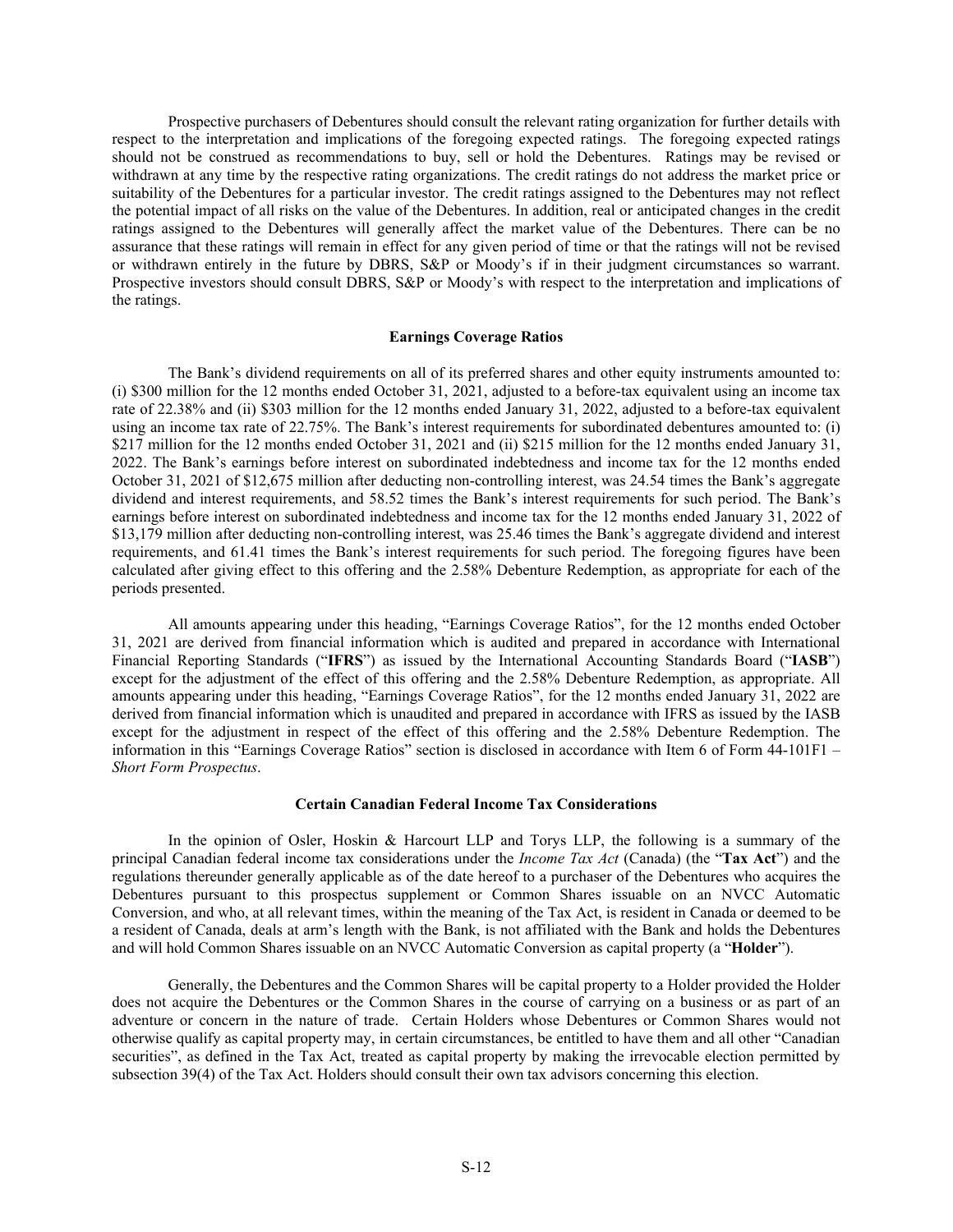This summary is not applicable to a purchaser (i) an interest in which is a "tax shelter investment", (ii) who is a "financial institution" for purposes of the "mark-to-market" rules, (iii) who is a "specified financial institution", (iv) who enters into a "derivative forward agreement" or "synthetic disposition arrangement" with respect to the Debentures or Common Shares, (v) who makes or has made a "functional currency" reporting election, (vi) who receives dividends on Common Shares under or as part of a "dividend rental agreement", or (vii) that is a corporation resident in Canada that is or becomes (or does not deal at arm's length with a corporation resident in Canada that is or becomes), as part of a transaction or event or series of transactions or events that includes the acquisition of Common Shares, controlled by a non-resident person (or a group of non-resident persons not dealing with each other at arm's length) for the purposes of the "foreign affiliate dumping" rules, each for purposes of the Tax Act.

This summary is based upon the current provisions of the Tax Act, the regulations thereunder, all specific proposals to amend the Tax Act and the regulations publicly announced by or on behalf of the Minister of Finance prior to the date hereof (the "**Proposals**") and counsel's understanding of the current administrative practices and assessing policies published in writing by the Canada Revenue Agency (the "**CRA**") prior to the date hereof. This summary does not otherwise take into account any changes in law or in the CRA's administrative practices or assessing policies, whether by legislative, administrative or judicial decision or action, nor does it take into account or consider any provincial, territorial or foreign income tax considerations, which may be different from those discussed herein. No assurance can be given that the Proposals will be enacted as proposed or at all.

**This summary is of a general nature only and is not intended to be, nor should it be construed to be, legal or tax advice to any particular purchaser. This summary is not exhaustive of all Canadian federal income tax considerations. Accordingly, prospective purchasers are urged to consult their own tax advisors with respect to their particular circumstances.** 

## **Interest on Debentures**

A Holder of a Debenture that is a corporation, partnership, unit trust or trust of which a corporation or partnership is a beneficiary will be required to include in computing its income for a taxation year any interest on the Debenture that accrued to, or was deemed to accrue to, the Holder to the end of the taxation year or became receivable or was received by the Holder before the end of the taxation year, to the extent that such interest was not included in computing its income for a preceding taxation year.

A Holder of a Debenture (other than a Holder referred to in the previous paragraph) will be required to include in computing the Holder's income for a taxation year any amount received or receivable (depending upon the method regularly followed by the Holder in computing income) by the Holder as interest in the taxation year on the Debenture, to the extent that such amount was not included in computing the Holder's income for a preceding taxation year.

## **Dispositions**

On a disposition or deemed disposition of a Debenture (including a purchase or redemption by the Bank prior to maturity or a repayment by the Bank upon maturity) other than a disposition as the result of an NVCC Automatic Conversion, a Holder of the Debenture will generally be required to include in computing its income for the taxation year in which the disposition occurs the amount of interest (including any amount considered to accrue as interest) that has accrued on such Debenture to the date of disposition to the extent that such amount has not otherwise been included in computing the Holder's income for the year in which the disposition occurred or a preceding taxation year.

On a disposition of a Debenture as the result of an NVCC Automatic Conversion, the fair market value of any Common Shares issued in satisfaction of accrued and unpaid interest owing on the Debenture at the time of the NVCC Automatic Conversion will be included in the income of a Holder of the Debenture in the taxation year in which the NVCC Automatic Conversion takes place to the extent such amount was not otherwise included in the Holder's income for that or a preceding taxation year. A Holder that has previously included an amount in income in respect of such interest which exceeds the fair market value of the Common Shares issued in satisfaction thereof may be entitled to an offsetting deduction in the year of disposition in an amount equal to the amount of such excess.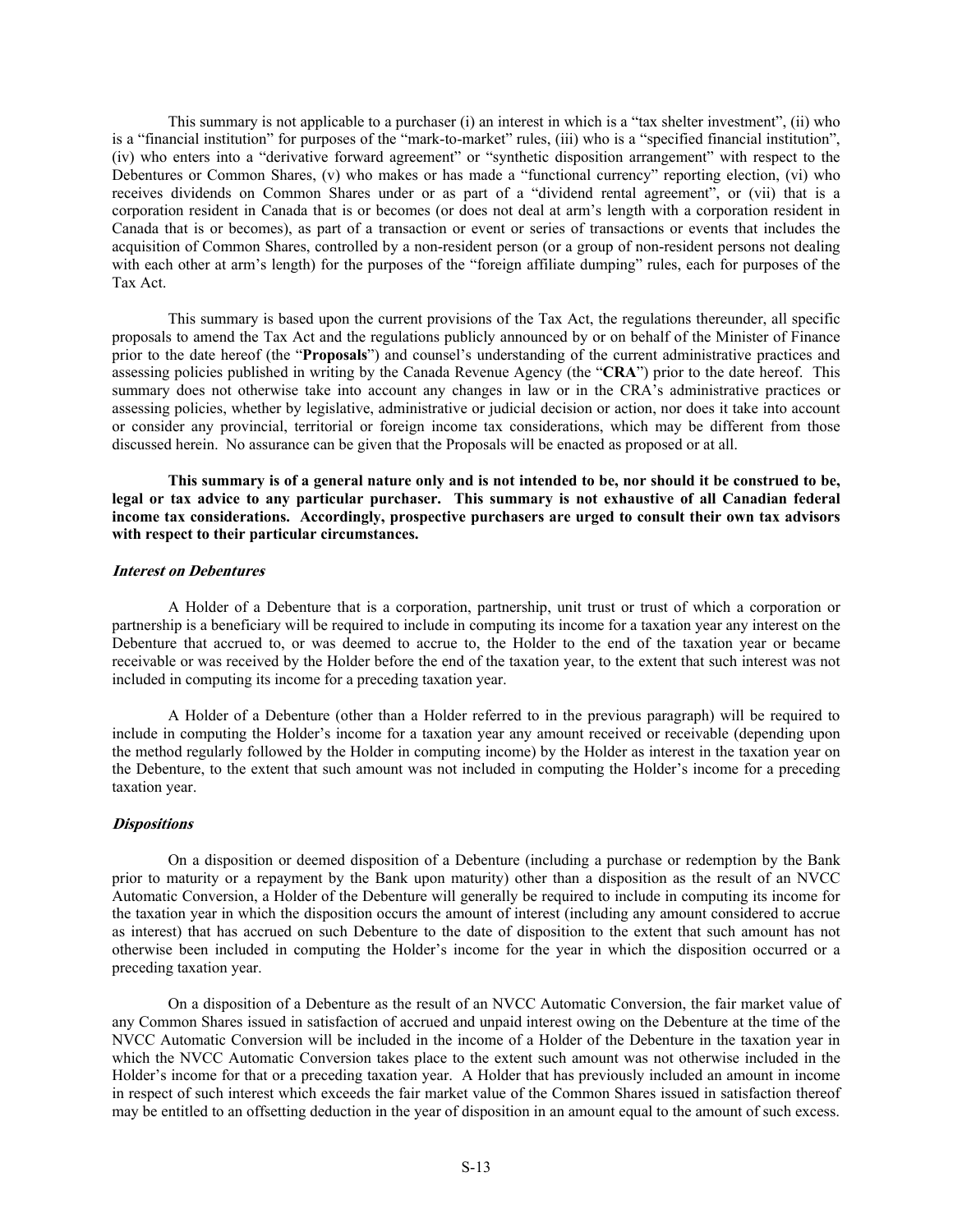In general, on a disposition or deemed disposition of a Debenture, a Holder of the Debenture will realize a capital gain (or a capital loss) equal to the amount, if any, by which the proceeds of disposition, net of any amount included in the Holder's income as interest and any reasonable costs of disposition, exceed (or are less than) the adjusted cost base of such Debenture to the Holder immediately before the disposition or deemed disposition. Where the Debentures are converted into Common Shares as the result of an NVCC Automatic Conversion, the proceeds of disposition will be equal to the fair market value of the Common Shares received on the conversion (other than any Common Shares issued in satisfaction of accrued and unpaid interest on the Debentures). The cost to a Holder of Common Shares acquired pursuant to an NVCC Automatic Conversion will generally equal the fair market value of such Common Shares on the date of acquisition. The adjusted cost base to the Holder of the Common Shares acquired at the time of an NVCC Automatic Conversion will be determined by averaging the cost of such Common Shares with the adjusted cost base of all other Common Shares held by such Holder as capital property immediately before that time.

### *Dividends on Common Shares*

A Holder of Common Shares will be required to include in computing its income for a taxation year, any taxable dividends received or deemed to be received on the Common Shares. In the case of a Holder of Common Shares who is an individual (other than certain trusts), such taxable dividends will be subject to the gross-up and dividend tax credit rules in the Tax Act applicable to taxable dividends received from "taxable Canadian corporations" as defined in the Tax Act. Taxable dividends received which are designated by the Bank as "eligible dividends" as defined in the Tax Act will be subject to an enhanced gross-up and dividend tax credit regime in accordance with the rules in the Tax Act. In the case of a Holder of Common Shares that is a corporation, the amount of any such taxable dividend that is included in its income for a taxation year will generally be deductible in computing its taxable income for that taxation year.

A Holder of Common Shares that is a "private corporation" or a "subject corporation" (each as defined in the Tax Act) will generally be liable under Part IV of the Tax Act to pay a refundable tax on dividends received on the Common Shares in a taxation year to the extent that such dividends are deductible in computing the corporation's taxable income for the year.

#### *Disposition of Common Shares*

A Holder of Common Shares who disposes of or is deemed to dispose of the Common Shares (other than to the Bank unless purchased by the Bank in the open market in the manner in which shares are normally purchased by members of the public in the open market) will generally realize a capital gain (or a capital loss) to the extent that the proceeds of disposition, net of any reasonable costs of disposition, exceed (or are less than) the adjusted cost base of such shares to that Holder. If the Holder is a corporation, any such capital loss realized on a disposition of a Common Share may, in certain circumstances, be reduced by the amount of any dividends which have been received or which are deemed to have been received on such Common Share or a share which has been converted into or exchanged for such Common Share. Analogous rules apply to a partnership or trust of which a corporation, trust or partnership is a member or beneficiary.

### *Taxation of Capital Gains and Capital Losses*

Generally, one-half of any capital gain (a "taxable capital gain") realized by a Holder in a taxation year must be included in the Holder's income in that year. A Holder is required to deduct one-half of any capital loss (an "allowable capital loss") realized in a taxation year from taxable capital gains realized in the year. Allowable capital losses in excess of taxable capital gains realized in a taxation year may be carried back and deducted in any of the three preceding taxation years, or carried forward and deducted in any subsequent year, from net taxable capital gains realized in such years to the extent and under the circumstances described in the Tax Act.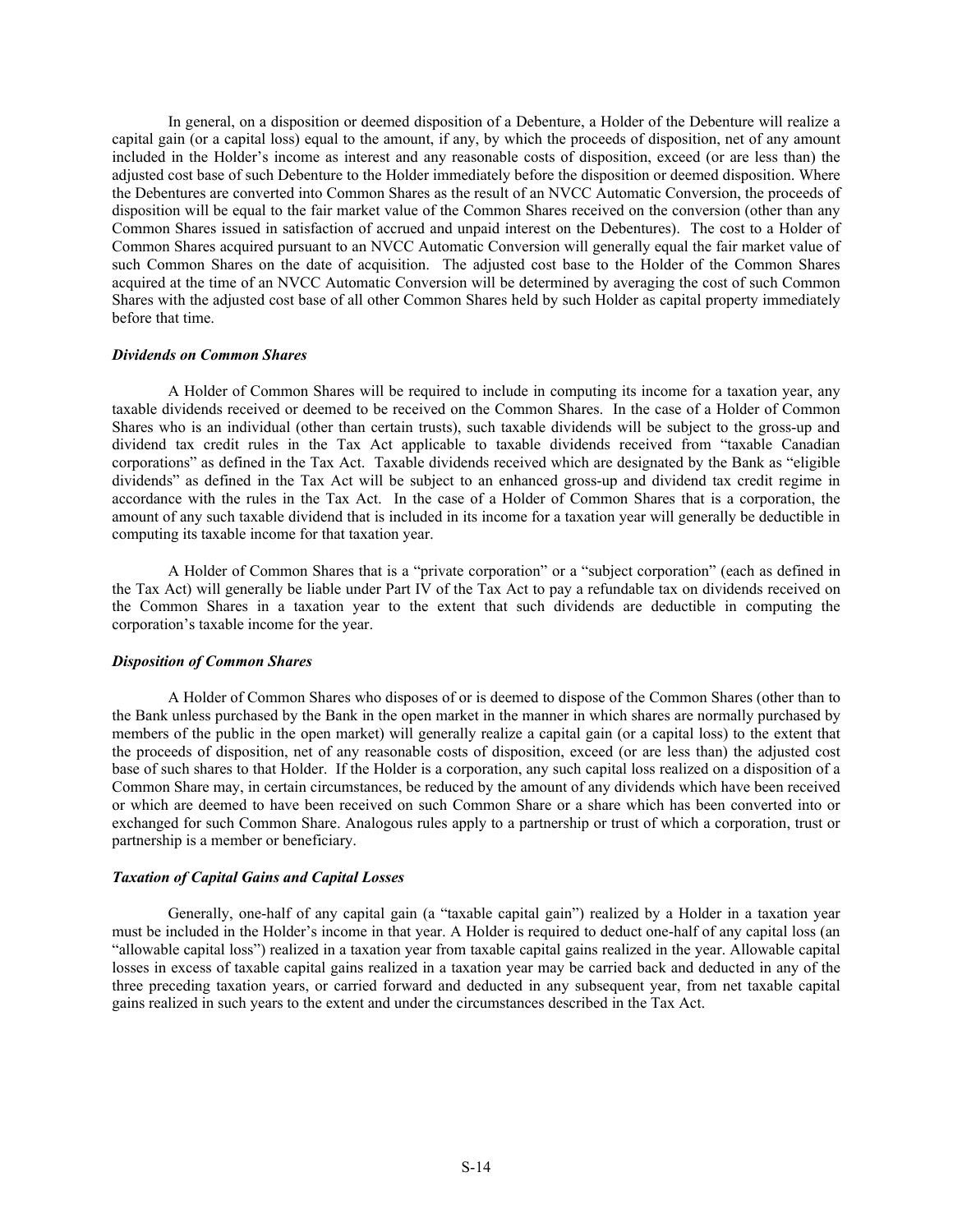## **Refundable Tax**

A Holder that is throughout the year a "Canadian-controlled private corporation" (as defined in the Tax Act) may be liable to pay an additional refundable tax on certain investment income including amounts in respect of interest and taxable capital gains.

### **Eligibility for Investment**

The Debentures and Common Shares issuable on an NVCC Automatic Conversion would be qualified investments under the Tax Act and the regulations thereunder for trusts governed by a registered retirement savings plan ("**RRSP**"), registered retirement income fund ("**RRIF**"), registered education savings plan ("**RESP**"), registered disability savings plan ("**RDSP**"), deferred profit sharing plan (other than in respect of the Debentures, trusts governed by a deferred profit sharing plan for which any of the employers is the Bank, or an employer with which the Bank does not deal at arm's length within the meaning of the Tax Act) and tax-free savings account ("**TFSA**"), each as defined in the Tax Act, provided that the Common Shares are listed on a designated stock exchange for purposes of the Tax Act (which currently includes the TSX) at the time that the Debentures or Common Shares, as the case may be, are acquired by such trusts.

Notwithstanding that the Debentures and Common Shares issuable on an NVCC Automatic Conversion may be qualified investments as discussed above, if the Debentures or Common Shares are "prohibited investments" for purposes of the Tax Act, the holder of a TFSA or RDSP, the subscriber of an RESP, or the annuitant under an RRSP or RRIF which holds such Debentures or Common Shares will be subject to a penalty tax under the Tax Act. The Debentures will not be a "prohibited investment" under the Tax Act for a TFSA, RDSP, RESP, RRSP or RRIF on the date of this prospectus supplement provided that, for purposes of the Tax Act, the holder of the TFSA or RDSP, the subscriber of the RESP, or the annuitant under the RRSP or RRIF, as applicable, deals at arm's length with the Bank and does not have a "significant interest" in the Bank. Purchasers of Debentures who intend to hold Debentures or Common Shares issuable on an NVCC Automatic Conversion in a TFSA, RDSP, RESP, RRSP or RRIF should consult their own tax advisors in this regard.

### **Plan of Distribution**

Pursuant to an agreement (the "**Agency Agreement**") dated March 14, 2022 between the Bank and the Agents, the Bank has agreed to sell and the Agents have agreed to use their reasonable best efforts to obtain purchasers to purchase on March 21, 2022, or on such other date not later than March 28, 2022 as may be agreed upon, subject to the terms and conditions contained therein, up to \$1,750,000,000 principal amount of Debentures at a price of \$999.94 per \$1,000 principal amount for a total consideration of up to \$1,749,895,000 plus accrued interest, if any, from March 21, 2022 to the date of delivery, payable in cash to the Bank against delivery of the Debentures. The Agency Agreement provides that the Agents will be paid an agency fee per \$1,000 principal amount of Debentures equal to \$3.50 on account of services rendered. In the event the full amount of the Debentures is not sold, the fee paid to the Agents will be pro-rated accordingly.

The obligations of the Agents under the Agency Agreement may be terminated at their discretion upon the occurrence of certain stated events.

While the Agents have agreed to use their reasonable best efforts to sell the Debentures offered hereby, they are not obligated to purchase any Debentures which are not sold.

The offering is being made concurrently in all provinces and territories of Canada. The Debentures have not been and will not be registered under the *Securities Act of 1933* of the United States of America, as amended (the "**1933 Act**") or any state securities laws and may not be offered or sold, directly or indirectly, within the United States, its territories or possessions, or to, or for the account or benefit of, U.S. persons (as defined in Regulation S under the 1933 Act) except in transactions exempt from the registration requirements of the 1933 Act.

Pursuant to policy statements of certain securities regulators, the Agents may not, throughout the period of distribution under this prospectus supplement, bid for or purchase the Debentures. The policy statements allow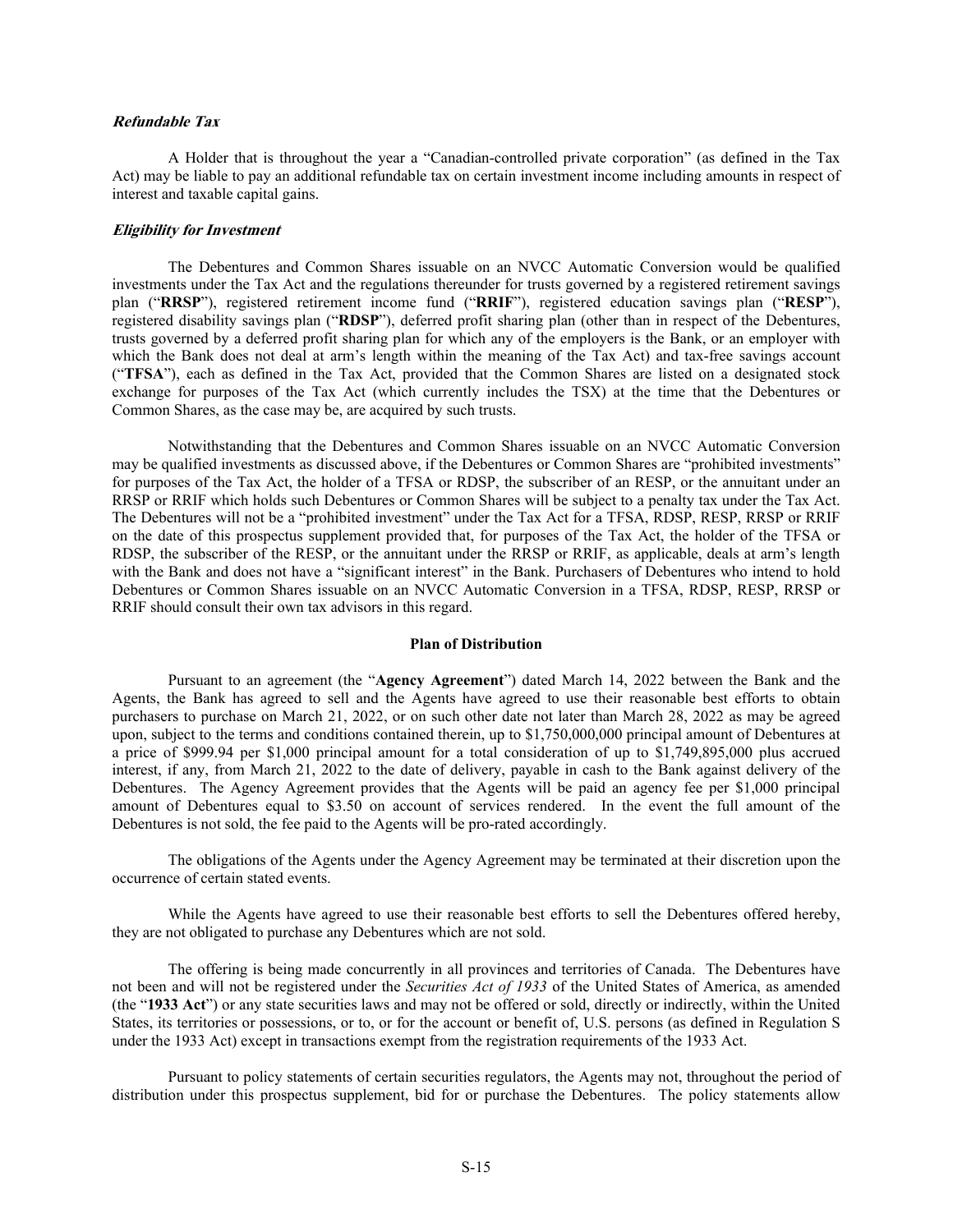certain exceptions to the foregoing prohibitions. The Agents may only avail themselves of such exceptions on the condition that the bid or purchase not be engaged for the purpose of creating actual or apparent active trading in, or raising the price of, the Debentures. These exceptions include a bid or purchase permitted under the Universal Market Integrity Rules for Canadian Marketplaces of Investment Industry Regulatory Organization of Canada, relating to market stabilization and passive market making activities and a bid or purchase made for and on behalf of a customer where the order was not solicited during the period of distribution. Subject to the foregoing, in connection with this offering, the Agents may over-allot or effect transactions which stabilize or maintain the market price of the Debentures at levels other than those which otherwise might prevail on the open market. Such transactions, if commenced, may be discontinued at any time.

**Scotia Capital Inc., one of the Agents, is an indirect wholly owned subsidiary of the Bank. As a result, the Bank is a related and connected issuer of Scotia Capital Inc. under applicable securities legislation. The decision to distribute the Debentures and the determination of the terms of the offering were made through negotiations between the Bank on the one hand and the Agents on the other hand. CIBC World Markets Inc., an Agent, in respect of which the Bank is not a related or connected issuer, has participated in the structuring and pricing of the offering and in the due diligence activities performed by the Agents for the offering. Scotia Capital Inc. will not receive any benefit from the Bank in connection with this offering other than a portion of the Agents' fee payable by the Bank.** 

The Debentures will not be listed on any securities exchange and do not have an established trading market. Each of the Agents may from time to time purchase and sell Debentures in the secondary market, but no Agent is obligated to do so, and there is no assurance that there will be a secondary market for the Debentures or liquidity in the secondary market if one develops. From time to time, each of the Agents may make a market in the Debentures, but the Agents are not obligated to do so and may discontinue any market-making activity at any time.

The TSX has conditionally approved the listing of the Common Shares into which the Debentures will be converted upon the occurrence of an NVCC Automatic Conversion, subject to the Bank fulfilling all of the listing requirements of the TSX on or before June 14, 2022. The Bank has applied to list the Common Shares into which the Debentures will be converted upon the occurrence of an NVCC Automatic Conversion on the New York Stock Exchange ("**NYSE**"). Listing is subject to the Bank fulfilling all of the listing requirements of the NYSE and final approval is expected to be received prior to the anticipated closing date of March 21, 2022.

### **Use of Proceeds**

The net proceeds to the Bank from the sale of the Debentures, after deducting the estimated expenses of the issue and the Agents' fee, will amount to \$1,743,070,000. Such net proceeds will be added to the Bank's funds and will be used for general banking purposes.

## **Trading Price and Volume**

The following table sets out the price range and trading volume of the Bank's Common Shares on the TSX (as reported by Bloomberg) for the periods indicated.

|                    | <b>Common Shares</b> |
|--------------------|----------------------|
| March 2021         |                      |
| -High Price $(\$)$ | \$80.30              |
| -Low Price $(\$)$  | \$74.57              |
| -Volume $('000)$   | 157,604              |
| April 2021         |                      |
| -High Price $(\$)$ | \$80.50              |
| -Low Price $(\$)$  | \$76.45              |
| -Volume $('000)$   | 123,298              |
| <b>May 2021</b>    |                      |
| -High Price (\$)   | \$81.65              |
| -Low Price $(\$)$  | \$78.06              |
| -Volume $(000)$    | 92,126               |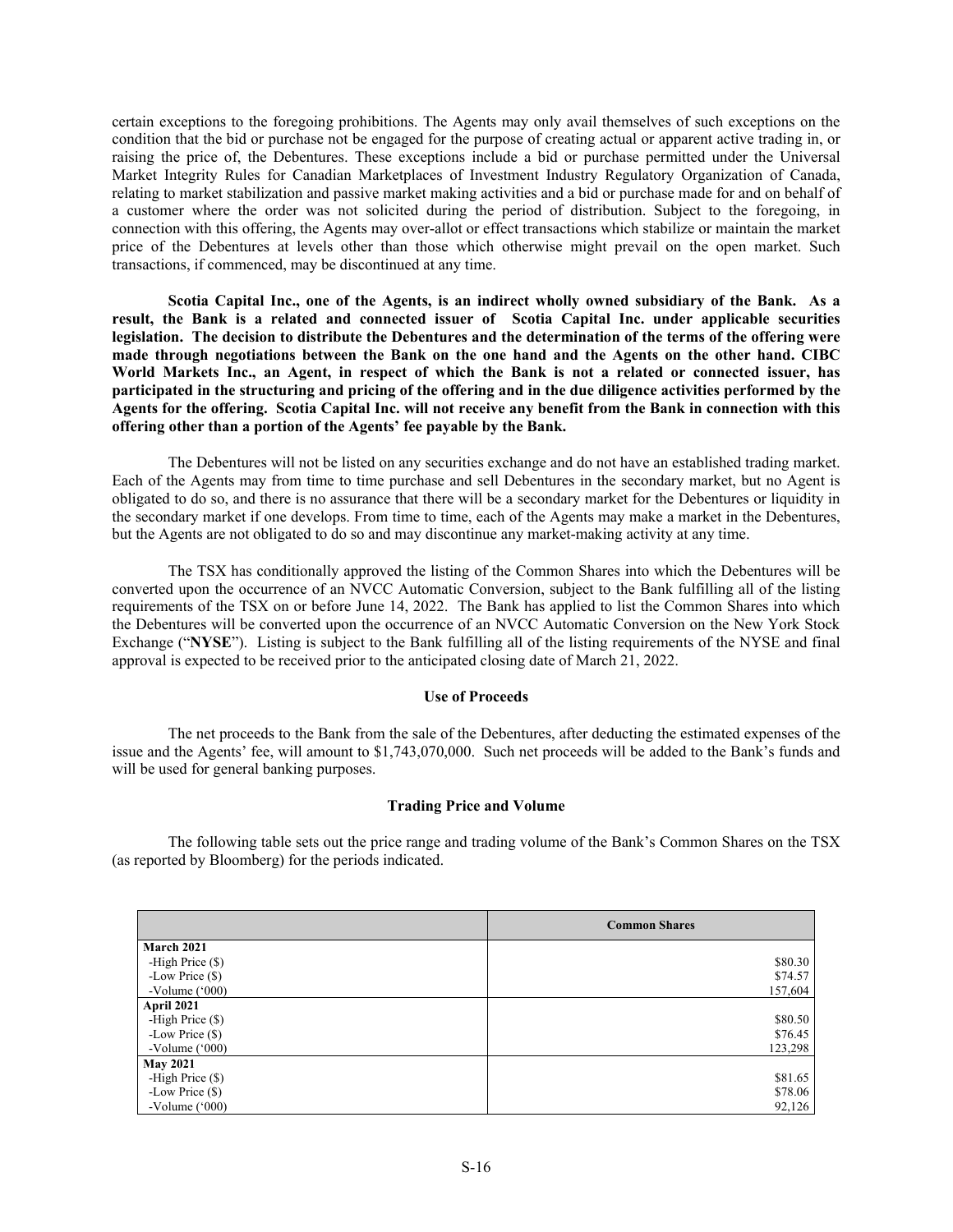|                    | <b>Common Shares</b> |
|--------------------|----------------------|
| <b>June 2021</b>   |                      |
| -High Price (\$)   | \$82.37              |
| -Low Price (\$)    | \$79.20              |
| -Volume $(900)$    | 126,233              |
| <b>July 2021</b>   |                      |
| -High Price (\$)   | \$81.48              |
| -Low Price (\$)    | \$76.53              |
| -Volume $(900)$    | 128,537              |
| August 2021        |                      |
| -High Price (\$)   | \$81.31              |
| -Low Price (\$)    | \$77.46              |
| -Volume $(000)$    | 86,243               |
| September 2021     |                      |
| -High Price (\$)   | \$81.95              |
| -Low Price (\$)    | \$75.84              |
| -Volume $(900)$    | 132,696              |
| October 2021       |                      |
| -High Price (\$)   | \$83.11              |
| -Low Price (\$)    | \$76.86              |
| -Volume $(900)$    | 128,027              |
| November 2021      |                      |
| -High Price (\$)   | \$83.99              |
| -Low Price $(\$)$  | \$79.61              |
| -Volume $(900)$    | 96,699               |
| December 2021      |                      |
| -High Price (\$)   | \$91.77              |
| -Low Price $(\$)$  | \$80.76              |
| -Volume ('000)     | 138,700              |
| January 2022       |                      |
| -High Price $(\$)$ | \$93.34              |
| -Low Price (\$)    | \$87.18              |
| -Volume $('000)$   | 136,680              |
| February 2022      |                      |
| -High Price (\$)   | \$95.00              |
| -Low Price (\$)    | \$87.47              |
| -Volume $(000)$    | 86,979               |
| March 1 - 15, 2022 |                      |
| -High Price (\$)   | \$94.33              |
| -Low Price (\$)    | \$90.19              |
| -Volume ('000)     | 64,567               |

(1) For any periods for which no information is provided, the related Preferred Shares were not then outstanding.

## **Risk Factors**

An investment in Debentures of the Bank is subject to certain risks including those set out in this prospectus supplement and the Prospectus. Before deciding whether to invest in any Debentures, purchasers should consider carefully the risks set out herein and incorporated by reference in this prospectus supplement and in the Prospectus (including subsequently filed documents incorporated by reference). Prospective purchasers should also consider the categories of risks identified and discussed in the 2021 Annual MD&A, as updated by quarterly reports, which are incorporated by reference herein, including credit risk, market risk, liquidity risk, operational risk, reputational risk, environmental risk, strategic risk and insurance risk. For a discussion of the recent COVID-19 pandemic and its impact on the Bank's business, please refer to the Bank's 2021 Annual Report under the heading "Overview of Performance — Impact of COVID-19".

#### *Creditworthiness of the Bank*

The value of Debentures will be affected by the general creditworthiness of the Bank. The 2021 Annual MD&A, which is incorporated by reference in this prospectus supplement, discusses, among other things, known material trends and events, and risks or uncertainties, that are reasonably expected to have a material effect on the Bank's business, financial condition or results of operations.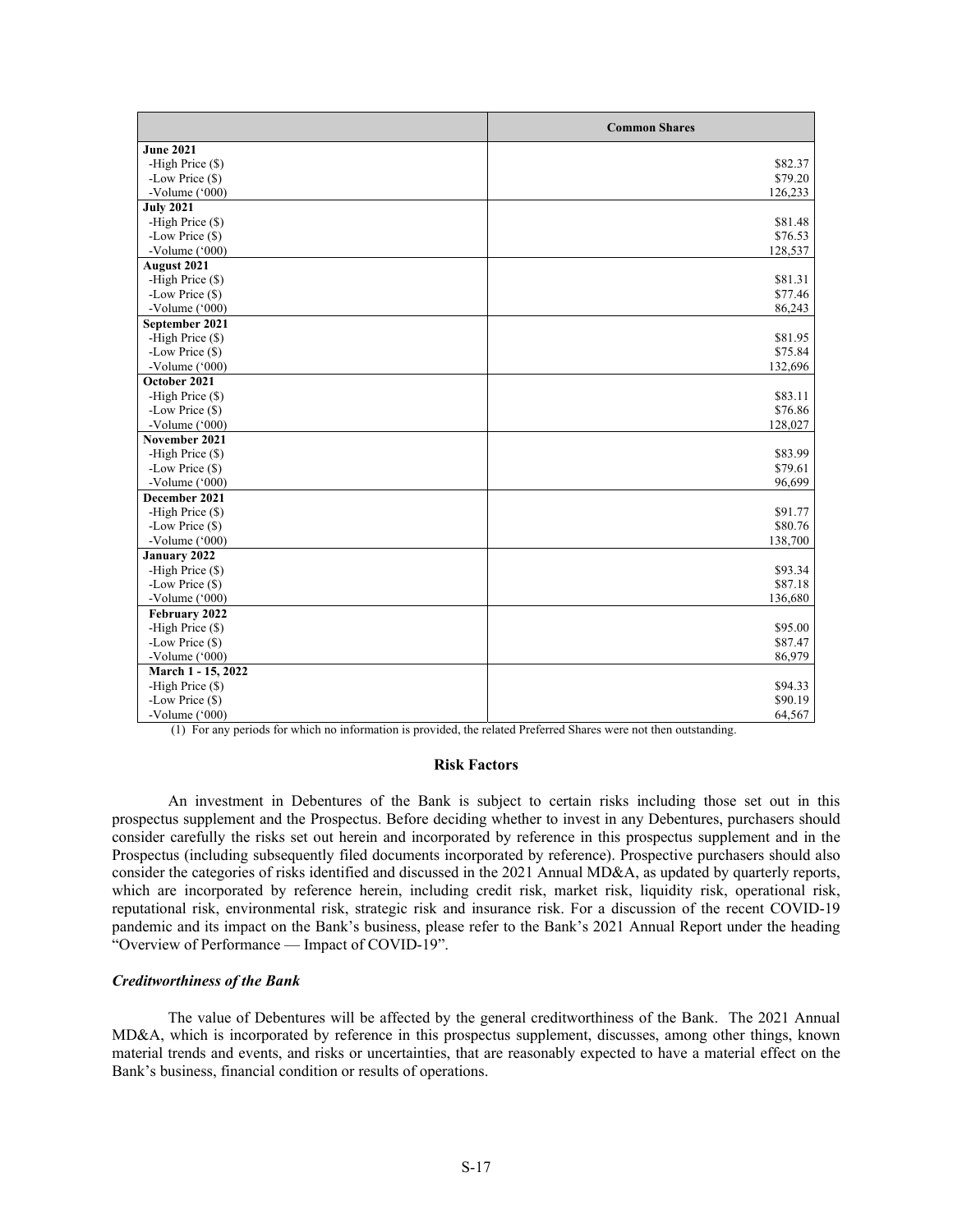### *Subordination*

Debentures will be direct unsecured obligations of the Bank which rank equally with other subordinated indebtedness of the Bank in the event of an insolvency or winding-up (other than subordinated indebtedness which by its terms ranks subordinate to the Debentures). If the Bank becomes insolvent or is wound-up while the Debentures remain outstanding, and provided that an NVCC Automatic Conversion has not occurred, the Bank's assets must be used to pay deposit liabilities and prior and senior ranking debt before payments may be made on the Debentures and other subordinated indebtedness (other than subordinated indebtedness which by its terms ranks subordinate to the Debentures). Except to the extent regulatory capital requirements affect the Bank's decisions to issue subordinated or more senior debt, there is no limit on the Bank's ability to incur additional subordinated or more senior debt.

Upon an NVCC Automatic Conversion of the Debentures, the terms of the Debentures with respect to priority and rights upon liquidation will not be relevant as such securities will have been converted to Common Shares ranking on parity with all other outstanding Common Shares. If the Bank were to become insolvent or wound-up after the occurrence of a Trigger Event, the holders of the Common Shares may receive, if anything, substantially less than the holders of the Debentures might have received had the Debentures not been converted into Common Shares.

#### *Change in credit ratings*

Real or anticipated changes in credit ratings on the Debentures may affect the market value of the Debentures. In addition, real or anticipated changes in credit ratings can affect the cost at which the Bank can transact or obtain funding, and thereby affect the Bank's liquidity, business, financial condition or results of operations and, therefore, the Bank's ability to make payments on the Debentures could be adversely affected.

#### *Market and interest rate fluctuations*

The value of the Debentures may be affected by market value fluctuations resulting from factors which influence the Bank's operations, including legal and regulatory developments, competition and global market activity. Such changes in law may include changes in statutory, tax and regulatory regimes during the life of the Debentures.

Prevailing interest rates will affect the market value of Debentures, which have a fixed interest rate until May 3, 2027. Assuming all other factors remain unchanged, the market value of the Debentures, which carry a fixed interest rate until May 3, 2027, will decline as prevailing interest rates for similar debt instruments rise, and increase as prevailing interest rates for comparable debt instruments decline.

#### *Reinvestment risk*

The Debentures may be redeemed, in the sole discretion of the Bank but with the prior approval of the Superintendent and on not less than 10 nor more than 60 days' prior notice, (i) in whole or in part, at any time on or after May 3, 2027, at a redemption price which is equal to par, (ii) in whole but not in part, prior to May 3, 2027, at any time following a Regulatory Event Date, at a redemption price equal to the greater of the Canada Yield Price and par, and (iii) in whole but not in part, prior to May 3, 2027, at any time following the occurrence of a Tax Event, at a redemption price equal to the greater of the Canada Yield Price and par, together in each case with accrued and unpaid interest to, but excluding, the date fixed for redemption.

An optional redemption feature is likely to limit the market value of the Debentures. During any period when the Bank may elect to redeem the Debentures, the market value of the Debentures generally will not rise substantially above the price at which they can be redeemed. This may also be true prior to any redemption period. In addition, investors will not receive a make-whole amount or any other compensation in the event of any redemption of Debentures.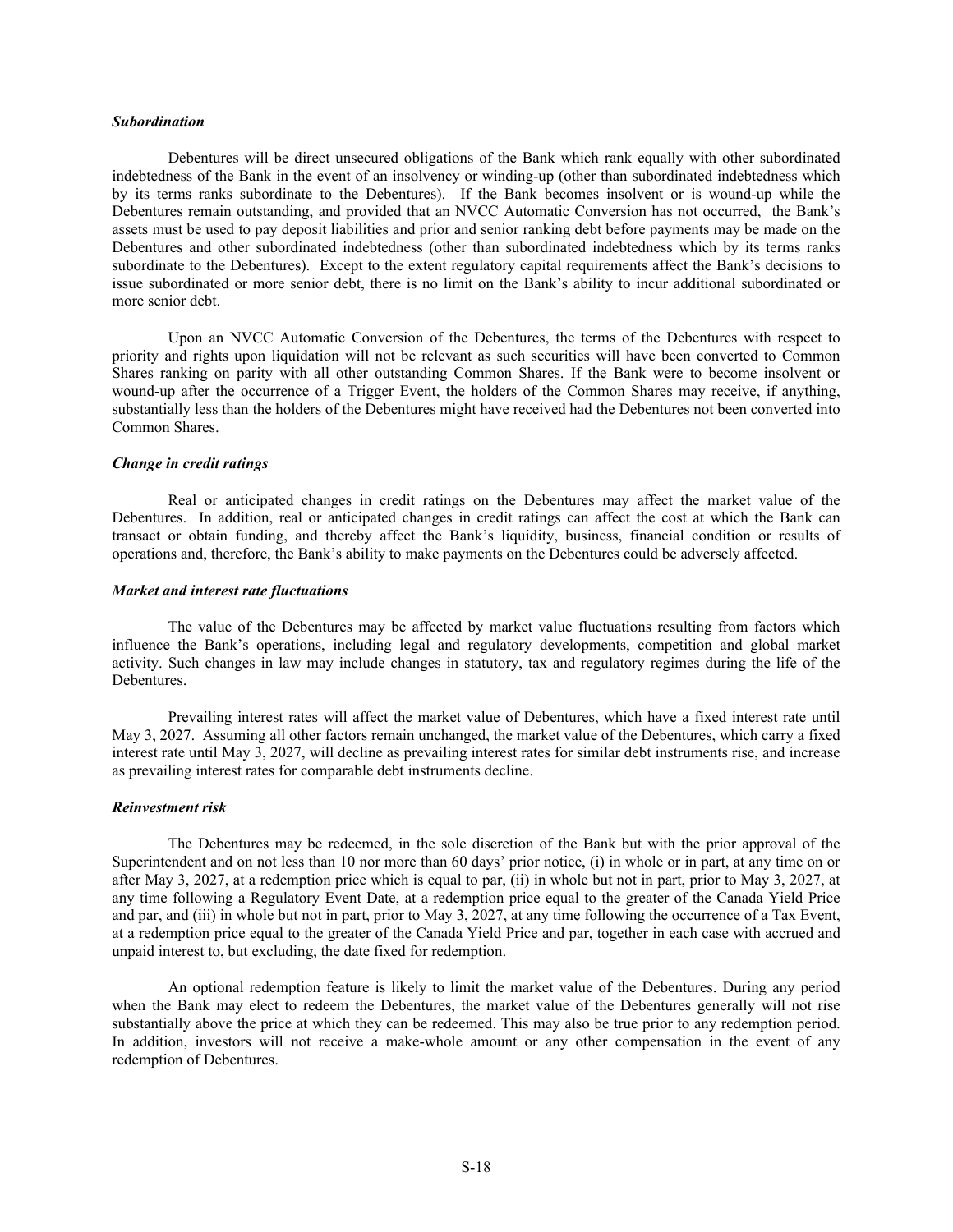It is not possible to predict whether any of the circumstances mentioned above will occur and so lead to the circumstances in which the Bank is able to elect to redeem the Debentures, and if so, whether or not the Bank will elect to exercise such option to redeem the Debentures. Additionally, although the terms of the Debentures have been established to satisfy the criteria to be eligible as Tier 2 capital within the meaning of the regulatory capital adequacy requirements to which the Bank is subject, it is possible that the Debentures may not satisfy the criteria in future rulemaking or interpretations. If the Bank redeems the Debentures in any of the circumstances mentioned above, there is a risk that the Debentures may be redeemed at times when the redemption proceeds are less than the current market value of the Debentures or when prevailing interest rates may be relatively low, in which latter case investors may only be able to reinvest the redemption proceeds in securities with a lower yield.

If the Debentures are not redeemed on May 3, 2027, investors will thereafter be subject to uncertainty with respect to both the rate of interest payable on the Debentures, which will fluctuate quarterly based on the applicable Three-month Bankers' Acceptance Rate, and with respect to the length of the remaining term of the Debentures, which will be dependent upon whether or not the Debentures are redeemed prior to their maturity date. If the Debentures are not redeemed prior to their maturity date, the principal amount on the Debentures will not be payable until the maturity date of May 3, 2032.

Potential investors should consider reinvestment risk in light of other investments available at that time.

#### *No established trading market*

It is not currently anticipated that the Debentures will be listed on any stock exchange or quotation system and, consequently, there may be no market through which the Debentures may be sold and purchasers may therefore be unable to resell such Debentures. This may affect the pricing of the Debentures in any secondary market, the transparency and availability of trading prices and the liquidity of the Debentures. In addition, holders of Debentures should be aware of the prevailing and widely reported global credit market conditions, whereby there is at times a general lack of liquidity in the secondary market. As a result, the Bank may face additional risks in some of its global operations. Please refer to "Risk Management – Liquidity Risk" in the 2021 Annual Report for a discussion of the Bank's liquidity risk.

There can be no assurance that an active trading market will develop for the Debentures after this offering, or if developed, that such a market will be sustained at the offering price of the Debentures.

### *Regulatory consents*

The redemption of the Debentures is subject to the consent of the Superintendent and other restrictions contained in the Bank Act. Reference is made to "Bank Act Restrictions and Restrictions on Payments of Dividends" in the Prospectus.

#### *Automatic conversion into Common Shares upon a Trigger Event*

Upon the occurrence of a Trigger Event and an NVCC Automatic Conversion, an investment in the Debentures will become an investment in Common Shares without the consent of the holder. Prior to the conversion of the Debentures to Common Shares pursuant to an NVCC Automatic Conversion, the holders of Debentures are not entitled to any rights of holders of Common Shares, including any rights of shareholders to receive notice, to attend or to vote at any meeting of the shareholders of the Bank. The claims of holders of Debentures have certain priority of payment over the claims of holders of Common Shares. After an NVCC Automatic Conversion, a holder of Debentures will no longer have any rights as a holder of Debentures and will only have rights as a holder of Common Shares and, as a result, the terms and conditions of the Debentures, including with respect to priority and subordination, will no longer be relevant. Given the nature of a Trigger Event, a holder of Debentures will become a holder of Common Shares, rather than a holder of Debentures, at a time when the Bank's financial condition has deteriorated. If the Bank were to become insolvent or wound-up after the occurrence of a Trigger Event, as a result of an NVCC Automatic Conversion, the holders of Common Shares may receive, if anything, substantially less than the holders of the Debentures might have received had the Debentures not been converted into Common Shares. An NVCC Automatic Conversion may also occur at a time when a federal or provincial government or other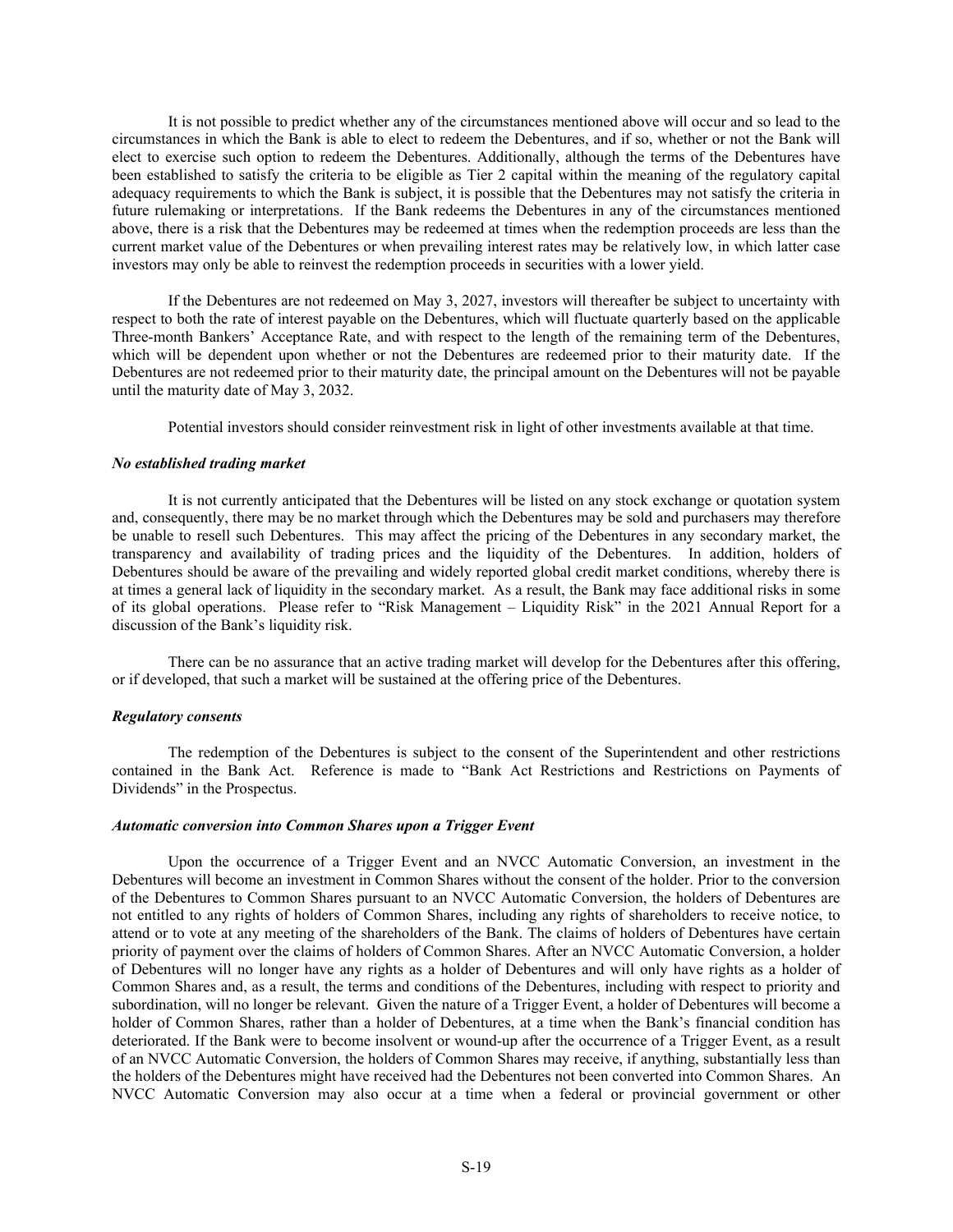government agency in Canada has provided, or will provide, a capital injection or equivalent support, the terms of which may rank in priority to the Common Shares with respect to the payment of dividends, rights on liquidation or other terms.

# *The Canadian Dollar Offered Rate and other benchmark indices are the subject of recent regulatory guidance and proposals for reform*

The Canadian Dollar Offered Rate ("**CDOR**") and other indices which are deemed "benchmarks" are the subject of recent national, international, and other regulatory guidance and proposals for reform. Some of these reforms are already effective while others are still to be implemented or formulated. These reforms may cause such benchmarks to perform differently than in the past or to be discontinued entirely and may have other consequences which cannot be predicted. At this time, it is not possible to predict the effect of any such changes, any establishment of alternative reference rates or any other reforms to CDOR that may be implemented. Uncertainty as to the nature of such potential changes, alternative reference rates or other reforms may adversely affect the trading market for debentures on which the interest is determined by reference to CDOR, including the Debentures issued pursuant to this prospectus supplement. More generally, any consequential changes to CDOR or any other "benchmark" as a result of international, national, or other proposals for reform or other initiatives or investigations, or any further uncertainty in relation to the timing and manner of implementation of such changes, could have a material adverse effect on the value of and return on any debentures based on or linked to a "benchmark". If the Bank, a relevant regulatory supervisor or relevant administrator determines that the Three-month Bankers' Acceptance Rate has been permanently or indefinitely discontinued, the Bank, in its sole discretion, may appoint a calculation agent to assist in determining an appropriate alternative rate and adjustments thereto, and the decisions of such calculation agent shall be binding on the Bank, trustee, and the holders of the Debentures. In so acting, neither the Bank nor the calculation agent would assume any obligations or relationship of agency or trust, including, but not limited to, any fiduciary duties or obligations, for or with any of the holders of the Debentures. Any of the outcomes noted above may result in different than expected distributions and could materially affect the value of the **Debentures** 

## *A Trigger Event involves a subjective determination outside the Bank's control*

The decision as to whether a Trigger Event will occur is a subjective determination by the Superintendent that the Bank has ceased, or is about to cease, to be viable and that the conversion of all contingent instruments is reasonably likely, taking into account any other factors or circumstances that are considered relevant or appropriate by the Superintendent, to restore or maintain the viability of the Bank. Such determination may be beyond the control of the Bank. A Trigger Event will also occur if a federal or provincial government in Canada publicly announces that the Bank has accepted or agreed to accept a capital injection, or equivalent support, from the federal government or any provincial government or political subdivision or agent or agency thereof without which the Bank would have been determined by the Superintendent to be non-viable. See the definition of Trigger Event under "Details of the Offering – NVCC Automatic Conversion".

OSFI has stated that the Superintendent will consult with the Canada Deposit Insurance Corporation (the "**CDIC**"), the Bank of Canada, the Department of Finance and the Financial Consumer Agency of Canada prior to making a non-viability determination. The conversion of contingent instruments alone may not be sufficient to restore an institution to viability and other public sector interventions, including liquidity assistance, would likely be used along with the conversion of contingent instruments to maintain an institution as a going concern.

In assessing whether the Bank has ceased, or is about to cease, to be viable and that, after the conversion of all contingent instruments, it is reasonably likely that the viability of the Bank will be restored or maintained, OSFI has stated that the Superintendent will consider, in consultation with the authorities referred to above, all relevant facts and circumstances. Those facts and circumstances may include, in addition to other public sector interventions, a consideration of whether, among other things:

• the assets of the Bank are, in the opinion of the Superintendent, sufficient to provide adequate protection to the Bank's depositors and creditors;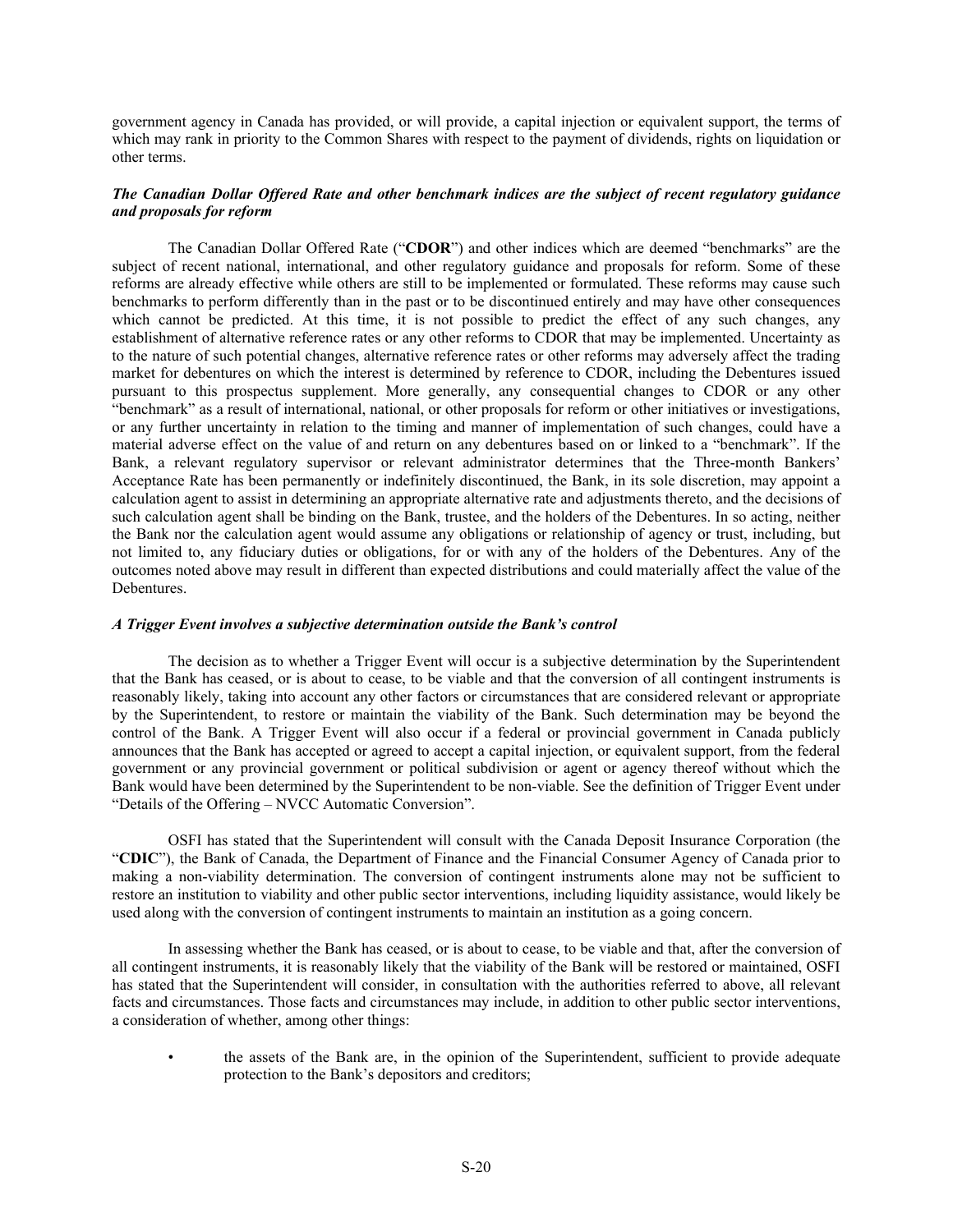- the Bank has lost the confidence of depositors or other creditors and the public (for example, ongoing increased difficulty in obtaining or rolling over short-term funding);
- the Bank's regulatory capital has, in the opinion of the Superintendent, reached a level, or is eroding in a manner, that may detrimentally affect its depositors and creditors;
- the Bank has failed to pay any liability that has become due and payable or, in the opinion of the Superintendent, the Bank will not be able to pay its liabilities as they become due and payable;
- the Bank failed to comply with an order of the Superintendent to increase its capital;
- in the opinion of the Superintendent, any other state of affairs exists in respect of the Bank that may be materially prejudicial to the interests of the Bank's depositors or creditors or the owners of any assets under the Bank's administration; and
- the Bank is unable to recapitalize on its own through the issuance of Common Shares or other forms of regulatory capital (for example, no suitable investor or group of investors exists that is willing or capable of investing in sufficient quantity and on terms that will restore the Bank's viability, nor is there any reasonable prospect of such an investor emerging in the near-term in the absence of conversion or write-off of contingent instruments).

Upon the occurrence of a Trigger Event and an NVCC Automatic Conversion the interests of depositors, other creditors of the Bank, and holders of securities of the Bank other than Common Shares that are not contingent instruments will all rank in priority to the holders that previously held contingent instruments, including the Debentures. The Superintendent retains full discretion to choose not to trigger non-viability contingent capital notwithstanding a determination that the Bank has ceased, or is about to cease, to be viable. Under such circumstances, the holders of Debentures may be exposed to losses through the use of other resolution tools or in liquidation.

### *Number and value of Common Shares to be received pursuant to an NVCC Automatic Conversion is variable*

The number of Common Shares to be received for each Debenture is calculated by reference to the Current Market Price of the Common Shares immediately prior to a Trigger Event, subject to the Floor Price. If there is an NVCC Automatic Conversion at a time when the Current Market Price of the Common Shares is below the Floor Price, investors may receive Common Shares with an aggregate market price less than the Debenture Value. Investors may also receive Common Shares with an aggregate market price less than the prevailing market price of the Debentures being converted if such shares are trading at a price above the product of the Multiplier and the Debenture Value.

The Bank is expected to have outstanding from time to time other subordinated debt, capital notes and preferred shares that will automatically convert into Common Shares upon a Trigger Event. Other subordinated debt, capital notes and preferred shares of the Bank that are convertible into Common Shares upon a Trigger Event may also use a lower effective floor price (for example, using a different multiplier) than that applicable to the Debentures to determine the maximum number of Common Shares to be issued to holders of such instruments pursuant to an NVCC Automatic Conversion. In such cases, holders of Debentures may receive Common Shares pursuant to an NVCC Automatic Conversion at a time when other subordinated debt or capital notes of the Bank are converted into Common Shares at a conversion rate that is more favourable to the holder of such instruments and preferred shares are converted into Common Shares at a conversion rate that may be more favourable to the holder of such instruments, in each case, than the rate applicable to the Debentures, thereby causing substantial dilution to holders of Common Shares, including the holders of Debentures, who will become holders of Common Shares pursuant to an NVCC Automatic Conversion.

In addition, fractions of Common Shares will not be issued or delivered pursuant to an NVCC Automatic Conversion and no cash payment will be made in lieu of a fractional Common Share.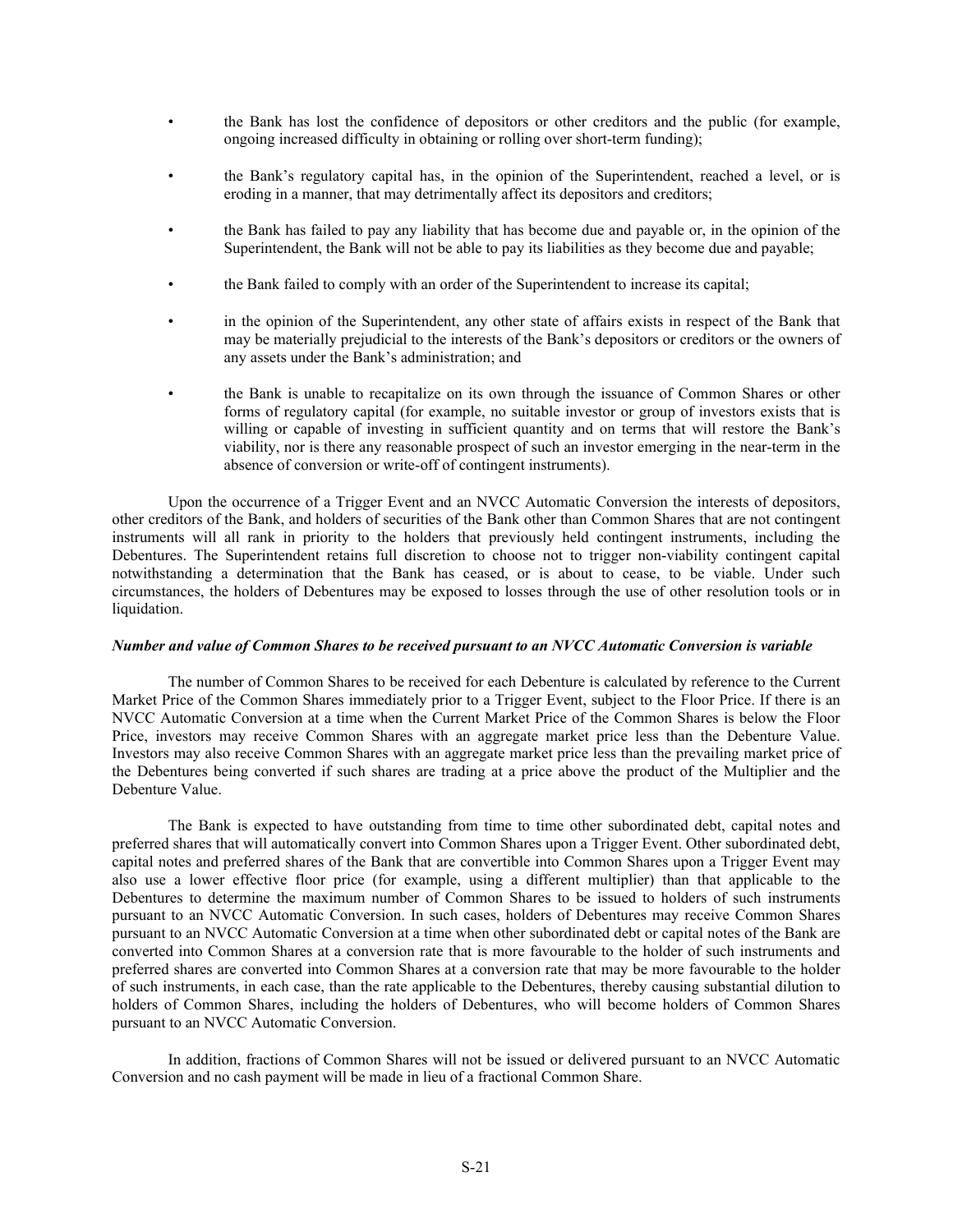## *Common Shares to be received pursuant to an NVCC Automatic Conversion may be subject to further dilution*

In the circumstances surrounding a Trigger Event, the Superintendent or other governmental authorities or agencies may also require other steps to be taken to restore or maintain the viability of the Bank under the Canadian bank resolution powers, such as a Bail-In Conversion (as defined in the Prospectus), the injection of new capital and the issuance of additional Common Shares or other securities.

Accordingly, holders of the Debentures may receive Common Shares pursuant to an NVCC Automatic Conversion at a time when other debt obligations of the Bank may be converted into Common Shares, possibly at a conversion rate that is more favourable to the holders of such obligations than the rate applicable to the Debentures, and additional Common Shares or other securities ranking in priority to the Common Shares may be issued, thereby causing substantial dilution to holders of Common Shares and the holders of the Debentures, who will become holders of Common Shares upon the occurrence of a Trigger Event and an NVCC Automatic Conversion.

In addition to any such dilution of the Common Shares issued to the holders of Debentures upon the occurrence of a Trigger Event and an NVCC Automatic Conversion, if a Bail-In Conversion of Eligible Shares and Liabilities (as defined in the Prospectus) were to occur concurrent with, or following, such Trigger Event and NVCC Automatic Conversion, such Common Shares could be further diluted as a result of such Bail-In Conversion. See "Other Material Facts" in the Prospectus.

Given that the Debentures are non-viability contingent capital, they are not subject to Bail-In Conversion. However, the bail-in regime provides that the CDIC must use its best efforts to ensure that the prescribed types of shares and liabilities are converted only if all subordinate prescribed shares and liabilities and any subordinate nonviability contingent capital (such as the Debentures) have previously been converted or are converted at the same time. Accordingly, in the case of a Bail-In Conversion, the Debentures would be subject to NVCC Automatic Conversion prior to, or at the same time as, a Bail-In Conversion. In addition, the bail-in regime prescribes that holders of unsubordinated or senior ranking instruments that are subject to Bail-In Conversion must receive more common shares per dollar amount converted than holders of any subordinate ranking instruments that are subject to Bail-In Conversion or non-viability contingent capital instruments converted, including the Debentures. The holders of senior ranking instruments that are subject to Bail-In Conversion would therefore receive Common Shares at a conversion rate that would be more favorable to the holders of such obligations than the rate applicable to the Debentures.

## *The terms and conditions of the Debentures will contain provisions that will provide the Bank with the right not to deliver Common Shares upon a Trigger Event*

The terms and conditions of the Debentures will contain provisions that will provide the Bank with the right not to (a) deliver some or all, as applicable, of the Common Shares issuable thereupon to any person whom the Bank or its transfer agent has reason to believe is an Ineligible Person or any person who, by virtue of that delivery, would become a Significant Shareholder, or (b) record in its securities register a transfer or issue of Common Shares (issued upon a Trigger Event) to any person whom the Bank or its transfer agent has reason to believe is an Ineligible Government Holder (as defined herein) based on a declaration submitted to the Bank or its transfer agent by or on behalf of such person. In such circumstances, the Bank will hold, as agent for such persons, the Common Shares that would have otherwise been delivered to such persons and will attempt to facilitate the sale of such Common Shares to parties other than the Bank and its affiliates on behalf of such persons through a registered dealer to be retained by the Bank on behalf of such persons. Those sales (if any) may be made at any time and at any price. The Bank will not be subject to any liability for failure to sell such Common Shares on behalf of such persons or at any particular price on any particular day. The net proceeds received by the Bank from the sale of any such Common Shares will be divided among the applicable persons in proportion to the number of Common Shares that would otherwise have been delivered to them upon the NVCC Automatic Conversion after deducting the costs of sale and any applicable withholding taxes.

#### *Circumstances surrounding a potential NVCC Automatic Conversion and effect on market price*

The occurrence of a Trigger Event is a subjective determination by the Superintendent that the conversion of all contingent instruments is reasonably likely to restore or maintain the viability of the Bank. As a result, an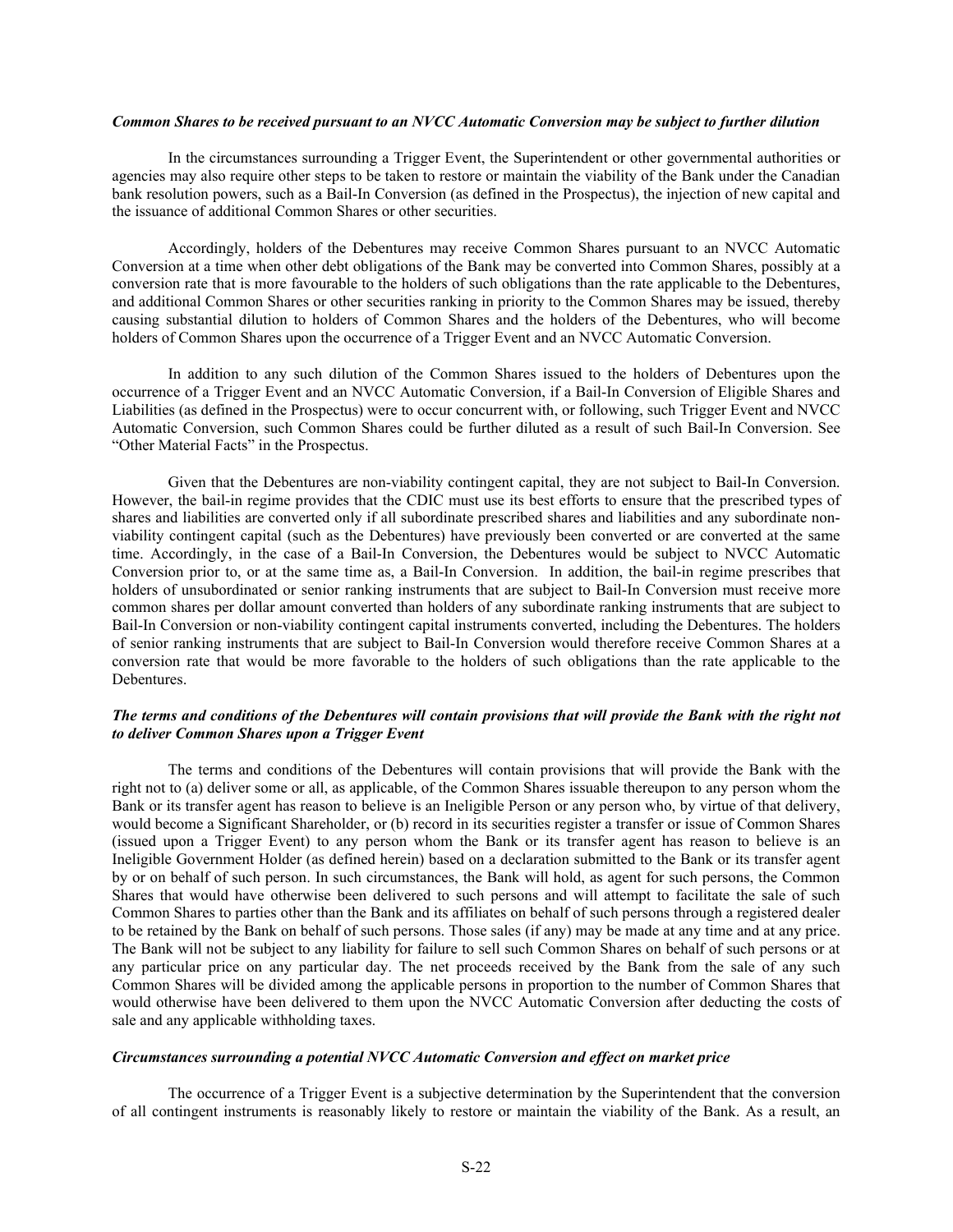NVCC Automatic Conversion may occur in circumstances that are beyond the control of the Bank. Also, even in circumstances where the market expects the Superintendent to cause an NVCC Automatic Conversion, the Superintendent may choose not to take that action. Because of the inherent uncertainty regarding the determination of when an NVCC Automatic Conversion may occur, it will be difficult to predict, when, if at all, the Debentures will be mandatorily converted into Common Shares. Accordingly, trading behavior in respect of the Debentures is not necessarily expected to follow trading behavior associated with other types of convertible or exchangeable securities. Any indication, whether real or perceived, that the Bank is trending towards a Trigger Event can be expected to have an adverse effect on the market price of the Debentures and the Common Shares, whether or not such Trigger Event actually occurs.

#### *The Bank has no limitation on issuing senior or pari passu securities*

The Trust Indenture will not contain any financial covenants and will contain only limited restrictive covenants. In addition, the Trust Indenture will not limit the Bank's or its subsidiaries' ability to incur additional indebtedness, issue or repurchase securities or engage in transactions with affiliates. The Bank's ability to incur additional indebtedness and use its funds for any purpose in the Bank's discretion may increase the risk that the Bank may be unable to service its debt, including paying its obligations under the Debentures.

## *The Debentures are not covered by deposit insurance*

The Debentures will not constitute deposits that are insured under the CDIC Act or any other deposit insurance regime designed to ensure the payment of all or a portion of a deposit upon the insolvency of a deposit taking institution. Therefore, you will not be entitled to insurance from the CDIC or other such protection, and as a result, you could lose all or a portion of your investment.

## **Transfer Agent and Registrar**

Computershare Trust Company of Canada, at its principal office in Toronto, will be the transfer agent and registrar for the Debentures and for any Common Shares issued upon an NVCC Automatic Conversion.

# **Legal Matters**

Legal matters in connection with the issue and sale of the Debentures will be passed upon, on behalf of the Bank, by Osler, Hoskin & Harcourt LLP and, on behalf of the Agents, by Torys LLP. As at March 16, 2022, the partners, associates and counsel of each of Osler, Hoskin & Harcourt LLP and Torys LLP beneficially owned, directly or indirectly, less than 1% of the issued and outstanding securities of the Bank or of any associate or affiliate of the Bank.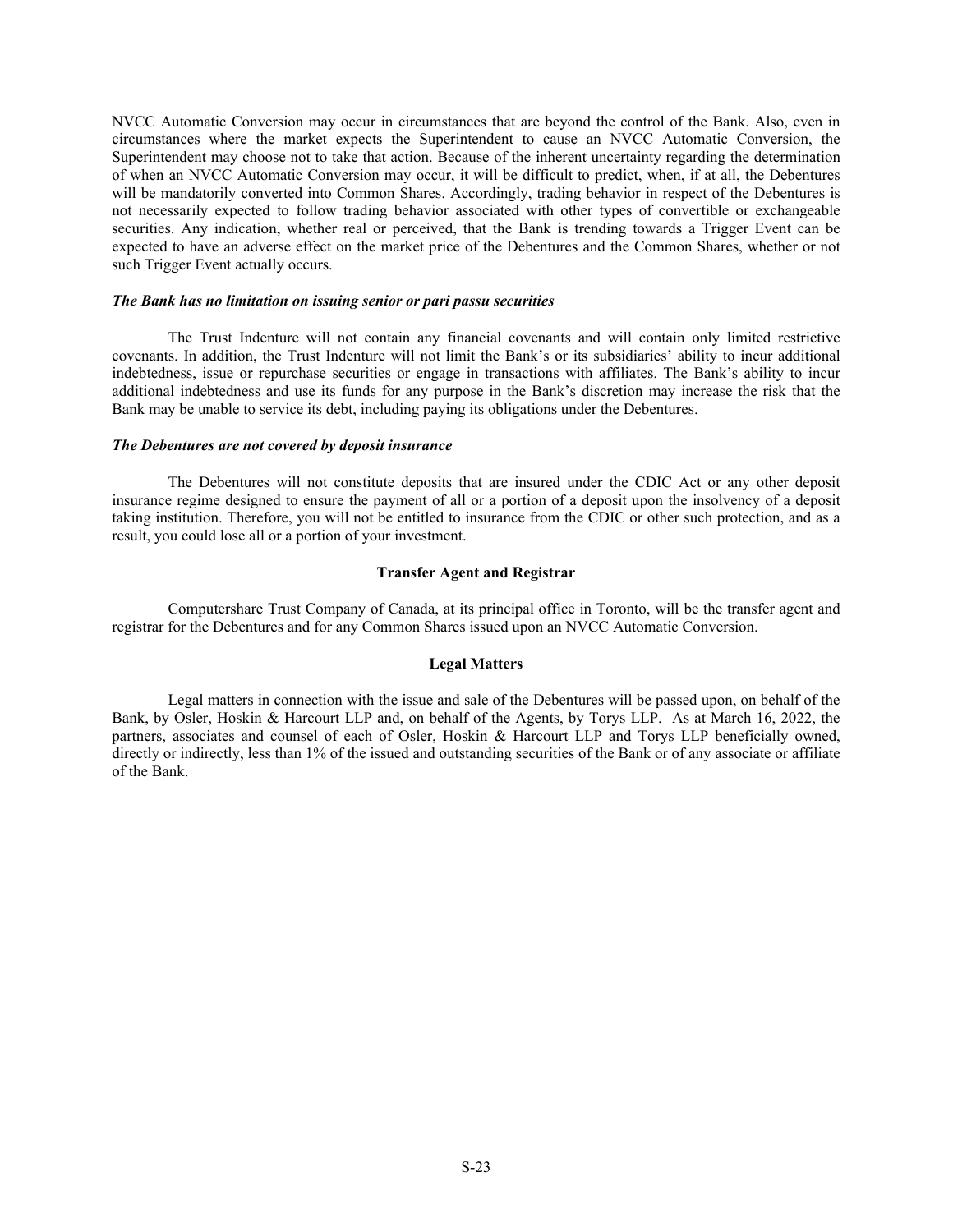## **Certificate of the Agents**

Dated: March 16, 2022

To the best of our knowledge, information and belief, the short form base shelf prospectus dated July 21, 2020 (the "**prospectus**"), together with the documents incorporated in the prospectus by reference, as supplemented by the foregoing, constitutes full, true and plain disclosure of all material facts relating to the securities offered by the prospectus and this supplement as required by the *Bank Act* (Canada) and the regulations thereunder and the securities legislation of all provinces and territories of Canada.

### SCOTIA CAPITAL INC.

By: (signed) "*Graham Fry*"

CIBC WORLD MARKETS INC.

By: (signed) "*Sean Gilbert*"

DESJARDINS SECURITIES INC.

By: (signed) "*Ryan Godfrey*"

| <b>BMO NESBITT</b><br>BURNS INC.                 | <b>IA PRIVATE</b><br>WEALTH INC.           | LAURENTIAN<br>BANK<br><b>SECURITIES INC.</b> | <b>MANULIFE</b><br><b>SECURITIES</b><br><b>INCORPORATED</b> | <b>NATIONAL</b><br>BANK<br>FINANCIAL INC. | <b>RBC DOMINION</b><br><b>SECURITIES INC.</b> | <b>TD SECURITIES</b><br>INC.       |
|--------------------------------------------------|--------------------------------------------|----------------------------------------------|-------------------------------------------------------------|-------------------------------------------|-----------------------------------------------|------------------------------------|
| By: (signed)<br>"Michael<br>$Clear$ <sup>"</sup> | By: (signed)<br><i>"Frank</i><br>Lachance" | By: (signed)<br><i>"Benoit</i><br>Lalonde"   | By: $(signed)$<br><i>William</i><br><i>Porter</i> "         | By: (signed)<br>"John"<br>Carrique"       | By: (signed)<br><i>"Peter</i> "<br>Hawkrigg"  | By: (signed)<br>"Greg<br>McDonald" |
|                                                  | HSBC SECURITIES (CANADA) INC.              |                                              | MERRILL LYNCH CANADA INC.                                   |                                           | WELLS FARGO SECURITIES CANADA, LTD.           |                                    |
|                                                  | By: (signed) "Michael Hughes"              |                                              | By: (signed) "Jamie Hancock"                                |                                           | By: (signed) "Darin E. Deschamps"             |                                    |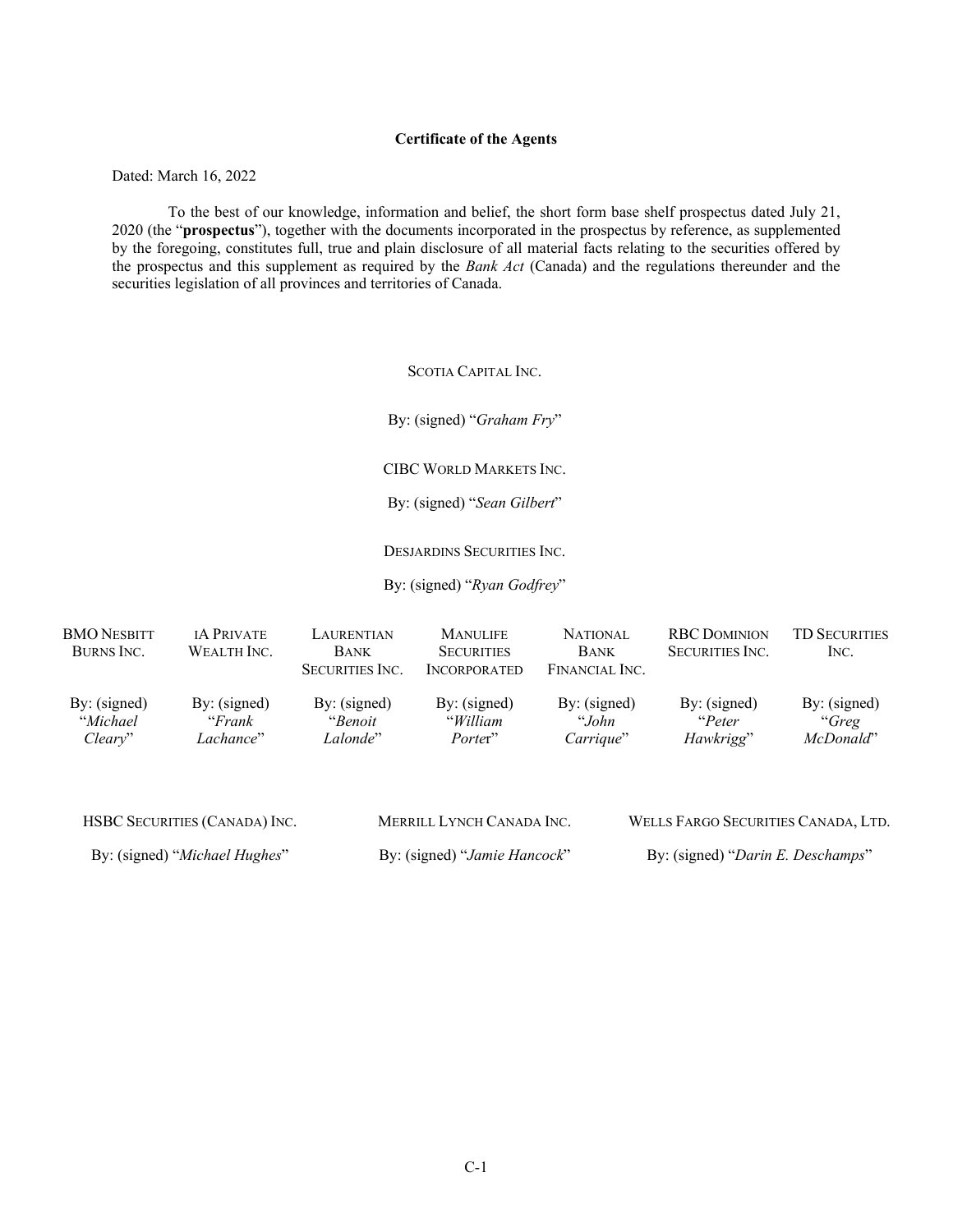#### **Short Form Base Shelf Prospectus**

*No securities regulatory authority has expressed an opinion about these securities and it is an offence to claim otherwise.* 

*This short form base shelf prospectus has been filed under legislation in each of the provinces and territories of Canada that permits certain information about these securities to be determined after this prospectus has become final and that permits the omission from this prospectus of that information. The legislation requires the delivery to purchasers of a prospectus supplement containing the omitted information within a specified period of time after agreeing to purchase any of these securities.* 

*This short form base shelf prospectus constitutes a public offering of these securities only in those jurisdictions where they may be lawfully offered for sale and therein only by persons permitted to sell such securities.* 

*Information has been incorporated by reference in this short form base shelf prospectus from documents filed with the securities commissions or similar authorities in Canada. Copies of the documents incorporated herein by reference may be obtained on request without charge from the Corporate Secretary of The Bank of Nova Scotia at the Corporate Governance Office, 44 King Street West, Toronto, Ontario M5H 1H1, telephone: (416) 866-3672, and are also available electronically at www.sedar.com.* 

#### **SHORT FORM BASE SHELF PROSPECTUS**

*New Issue* July 21, 2020



# **The Bank of Nova Scotia \$15,000,000,000**

## **Senior Debt Securities (Unsubordinated Indebtedness) Subordinated Debt Securities (Subordinated Indebtedness) Preferred Shares Common Shares**

The Bank of Nova Scotia (the "Bank") may from time to time offer and issue the following securities: (i) unsecured unsubordinated debt securities ("Senior Debt Securities"); (ii) unsecured subordinated debt securities ("Subordinated Debt Securities"); (iii) preferred shares in series ("Preferred Shares"); and (iv) common shares ("Common Shares"), or any combination thereof. The Senior Debt Securities, Subordinated Debt Securities, Preferred Shares and Common Shares (collectively, the "Securities") offered hereby may be offered separately or together, in amounts, at prices and on terms to be set forth in an accompanying shelf prospectus supplement (a "Prospectus Supplement"). All shelf information omitted from this short form base shelf prospectus (the "Prospectus") will be contained in one or more Prospectus Supplements that will be delivered to purchasers together with this Prospectus. The Bank may sell up to \$15,000,000,000 in aggregate initial offering price of Securities (or the Canadian dollar equivalent thereof if any of the Securities are denominated in a foreign currency or currency unit) during the 25 month period that this Prospectus, including any amendments thereto, remains valid.

The specific terms of the Securities in respect of which this Prospectus is being delivered will be set forth in the applicable Prospectus Supplement and may include, where applicable: (i) in the case of Senior Debt Securities or Subordinated Debt Securities, the specific designation, aggregate principal amount, the currency or the currency unit for which the Senior Debt Securities or Subordinated Debt Securities may be purchased, maturity, interest provisions, authorized denominations, offering price, any terms for redemption at the option of the Bank or the holder, any exchange or conversion terms and any other specific terms; and (ii) in the case of Preferred Shares, the designation of the particular series, aggregate principal amount, the number of shares offered, the issue price, the dividend rate, the dividend payment dates, any terms for redemption at the option of the Bank or the holder, any exchange or conversion terms and any other specific terms.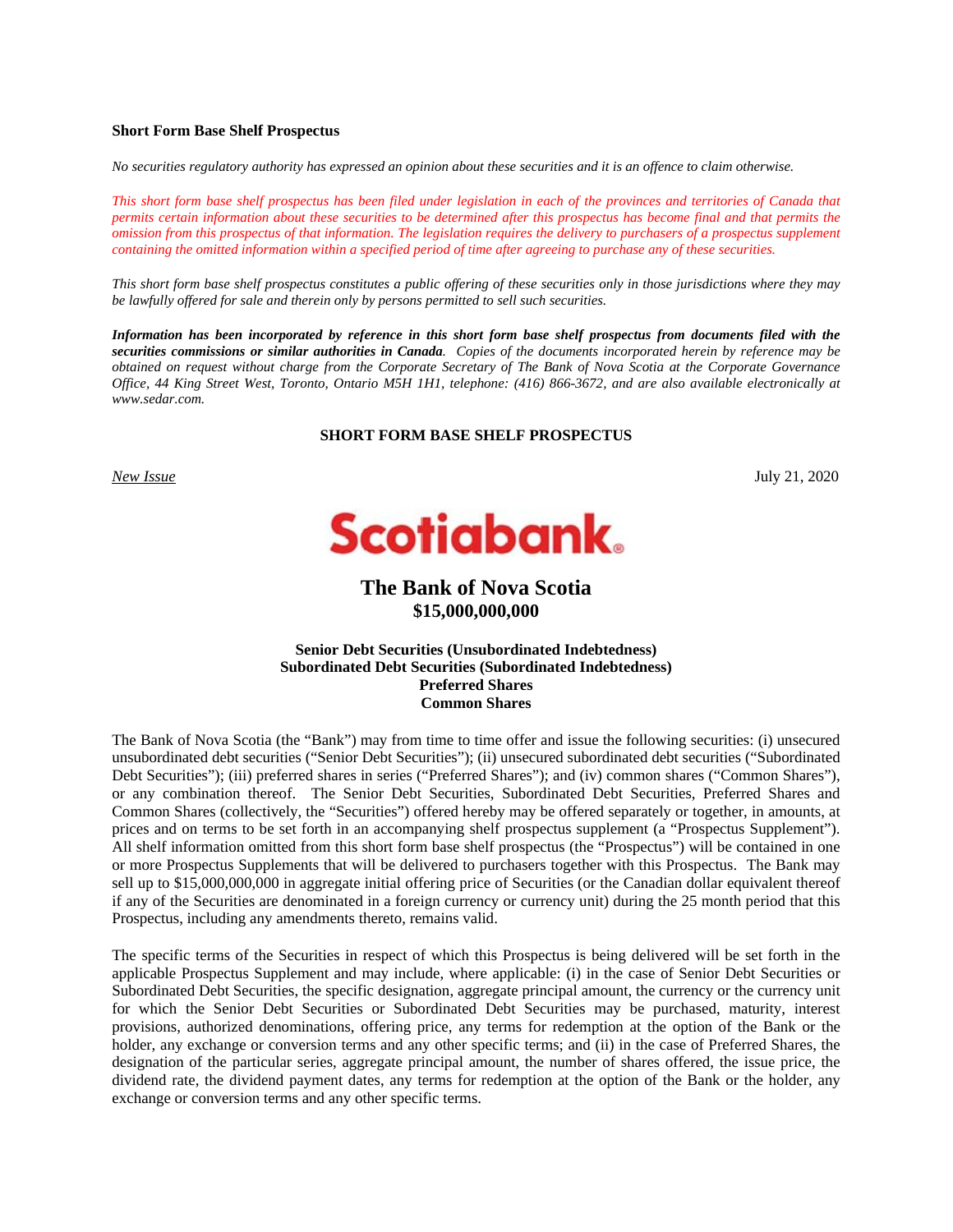Senior Debt Securities will be direct unsecured unsubordinated obligations of the Bank that rank equally and rateably with all of the Bank's other unsecured and unsubordinated debt, including deposit liabilities, other than certain governmental claims in accordance with applicable law. Effective September 23, 2018, Senior Debt Securities issued on or after that date may, depending on their terms, be subject to Bail-In Regulations (as defined below) and Bail-In Conversion (as defined below) as described below under "Other Material Facts". In the event any Senior Debt Securities issued under this Prospectus are subject to the Bail-In Regulations and Bail-In Conversion, the applicable Prospectus Supplement will provide further details.

Subordinated Debt Securities will be direct unsecured obligations of the Bank constituting subordinated indebtedness for the purposes of the *Bank Act* (Canada) (the "Bank Act") that rank equally and rateably with all of the Bank's other subordinated indebtedness from time to time outstanding (other than subordinated indebtedness which has been further subordinated in accordance with its terms).

# **Neither the Senior Debt Securities nor the Subordinated Debt Securities (collectively, "Debt Securities") will constitute deposits that are insured under the** *Canada Deposit Insurance Corporation Act* **or any other deposit insurance regime.**

This Prospectus does not qualify for issuance Debt Securities in respect of which the payment of principal and/or interest may be determined, in whole or in part, by reference to one or more underlying interests, including, for example, an equity or debt security, a statistical measure of economic or financial performance including, but not limited to, any currency, consumer price or mortgage index, or the price or value of one or more commodities, indices or other items, or any other item or formula, or any combination or basket of the foregoing items. For greater certainty, this Prospectus may qualify for issuance Debt Securities in respect of which the payment of principal and/or interest may be determined, in whole or in part, by reference to published rates of a central banking authority or one or more financial institutions, such as a prime rate or a bankers' acceptance rate, or to recognized market benchmark interest rates.

The outstanding Common Shares of the Bank are currently listed on the Toronto and New York stock exchanges and the outstanding Preferred Shares Series 32, 33, 34, 36, 38 and 40 are listed on the Toronto Stock Exchange.

Effective as of January 1, 2013, in accordance with capital adequacy requirements adopted by the Office of the Superintendent of Financial Institutions Canada ("OSFI"), non-common capital instruments issued after January 1, 2013, including subordinated debt securities or preferred shares, must include terms providing for the full and permanent conversion of such securities into common shares upon the occurrence of certain trigger events relating to financial viability (the "Non-Viability Contingent Capital Provisions") in order to qualify as regulatory capital. The specific terms of any Non-Viability Contingent Capital Provisions for any Subordinated Debt Securities and Preferred Shares that the Bank issues under this Prospectus will be described in one or more Prospectus Supplements relating to such Securities.

The Securities may be sold through underwriters or dealers purchasing as principals, through agents designated by the Bank (such underwriters, dealers and agents are collectively referred to in this Prospectus as "Investment Dealers" and individually as an "Investment Dealer") or by the Bank directly pursuant to applicable statutory exemptions, from time to time. See "Plan of Distribution". Each Prospectus Supplement will identify each Investment Dealer engaged in connection with the offering and sale of those Securities to which the Prospectus Supplement relates, and will also set forth the terms of the offering of such Securities, including the net proceeds to the Bank and, to the extent applicable, any fees payable to the Investment Dealers. The offerings are subject to approval of certain legal matters by the Bank's counsel.

Guillermo E. Babatz, Scott. B. Bonham, Charles H. Dallara and Susan L. Segal (each a director of the Bank resident outside of Canada), have appointed the Bank, at 44 King Street West, Toronto, Ontario M5H 1H1, Canada, as agent for service of process. Purchasers are advised that it may not be possible for investors to enforce judgments obtained in Canada against any person that resides outside of Canada, even if such person has appointed an agent for service of process.

The head office of the Bank is located at 1709 Hollis Street, Halifax, Nova Scotia B3J 1W1 and its executive offices are located at 44 King Street West, Toronto, Ontario M5H 1H1.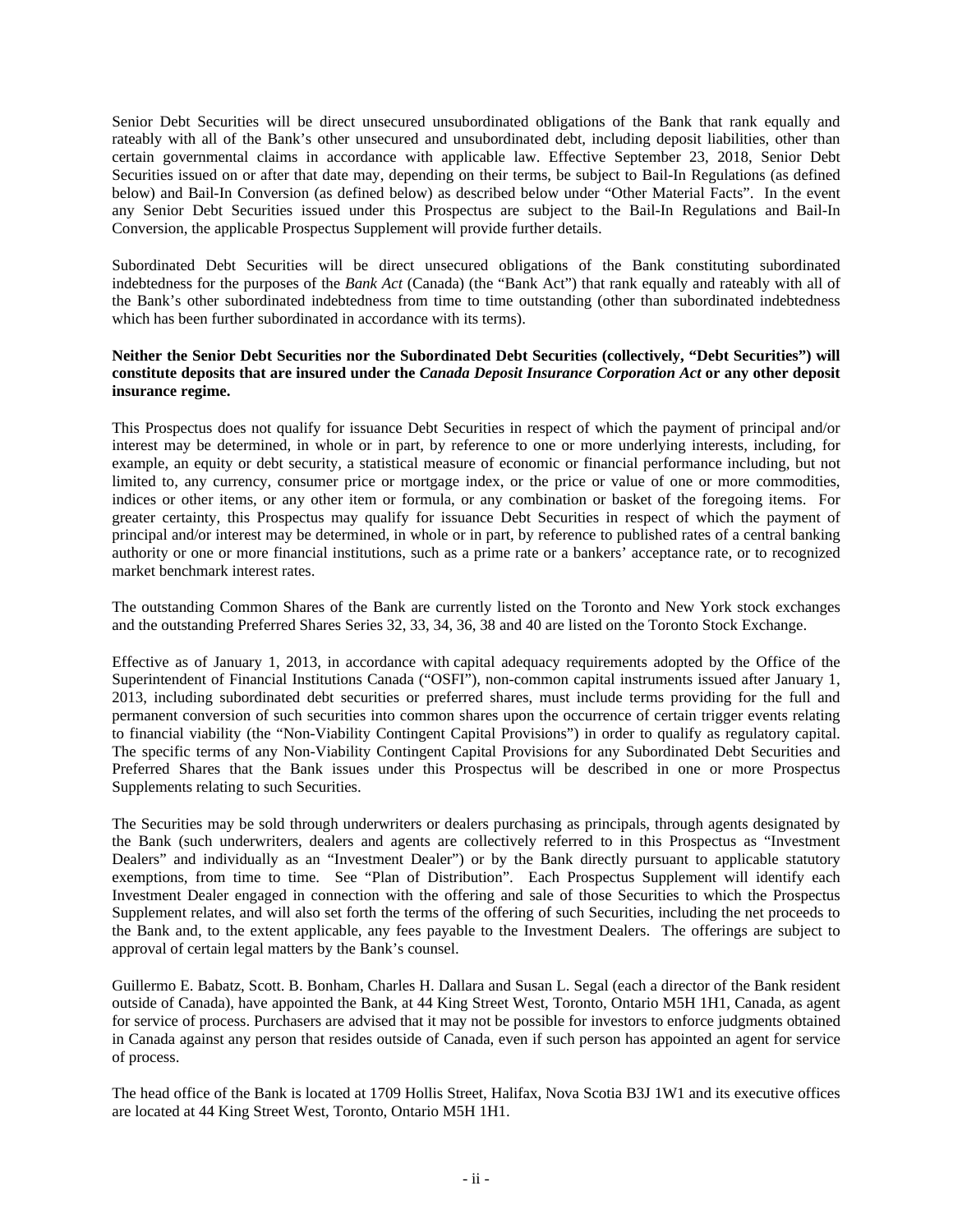## **TABLE OF CONTENTS**

#### **Page**

#### **Forward-looking Statements**

From time to time, the Bank's public communications often include oral or written forward-looking statements. Statements of this type may be included in this Prospectus, in the documents incorporated by reference in this Prospectus and in other filings with Canadian securities regulators or the U.S. Securities and Exchange Commission, or in other communications. In addition, representatives of the Bank may include forward-looking statements orally to analysts, investors, the media and others. All such statements are made pursuant to the "safe harbor" provisions of the U.S. Private Securities Litigation Reform Act of 1995 and any applicable Canadian securities legislation. Forward-looking statements may include, but are not limited to, statements made in this Prospectus, or incorporated by reference in this Prospectus, statements in the Management's Discussion and Analysis in the 2019 Annual Report (as defined below), as updated by quarterly reports, under the headings "Outlook" and in other statements regarding the Bank's objectives, strategies to achieve those objectives, the regulatory environment in which the Bank operates, anticipated financial results, and the outlook for the Bank's businesses and for the Canadian, U.S. and global economies. Such statements are typically identified by words or phrases such as "believe," "expect," "foresee," "forecast," "anticipate," "intend," "estimate," "plan," "goal," "project," and similar expressions of future or conditional verbs, such as "will," "may," "should," "would" and "could."

By their very nature, forward-looking statements require the Bank to make assumptions and are subject to inherent risks and uncertainties, which give rise to the possibility that the Bank's predictions, forecasts, projections, expectations or conclusions will not prove to be accurate, that the Bank's assumptions may not be correct and that the Bank's financial performance objectives, vision and strategic goals will not be achieved. The Bank cautions prospective investors not to place undue reliance on these statements as a number of risk factors, many of which are beyond the Bank's control and effects of which can be difficult to predict, could cause the Bank's actual results to differ materially from the expectations, targets, estimates or intentions expressed in such forward-looking statements. The future outcomes that relate to forward-looking statements may be influenced by many factors, including but not limited to: general economic and market conditions in the countries in which we operate; changes in currency and interest rates; increased funding costs and market volatility due to market illiquidity and competition for funding; the failure of third parties to comply with their obligations to the Bank and its affiliates; changes in monetary, fiscal or economic policy and tax legislation and interpretation; changes in laws and regulations or in supervisory expectations or requirements, including capital, interest rate and liquidity requirements and guidance, and the effect of such changes on funding costs; changes to the Bank's credit ratings; operational and infrastructure risks; reputational risks; the accuracy and completeness of information the Bank receives on customers and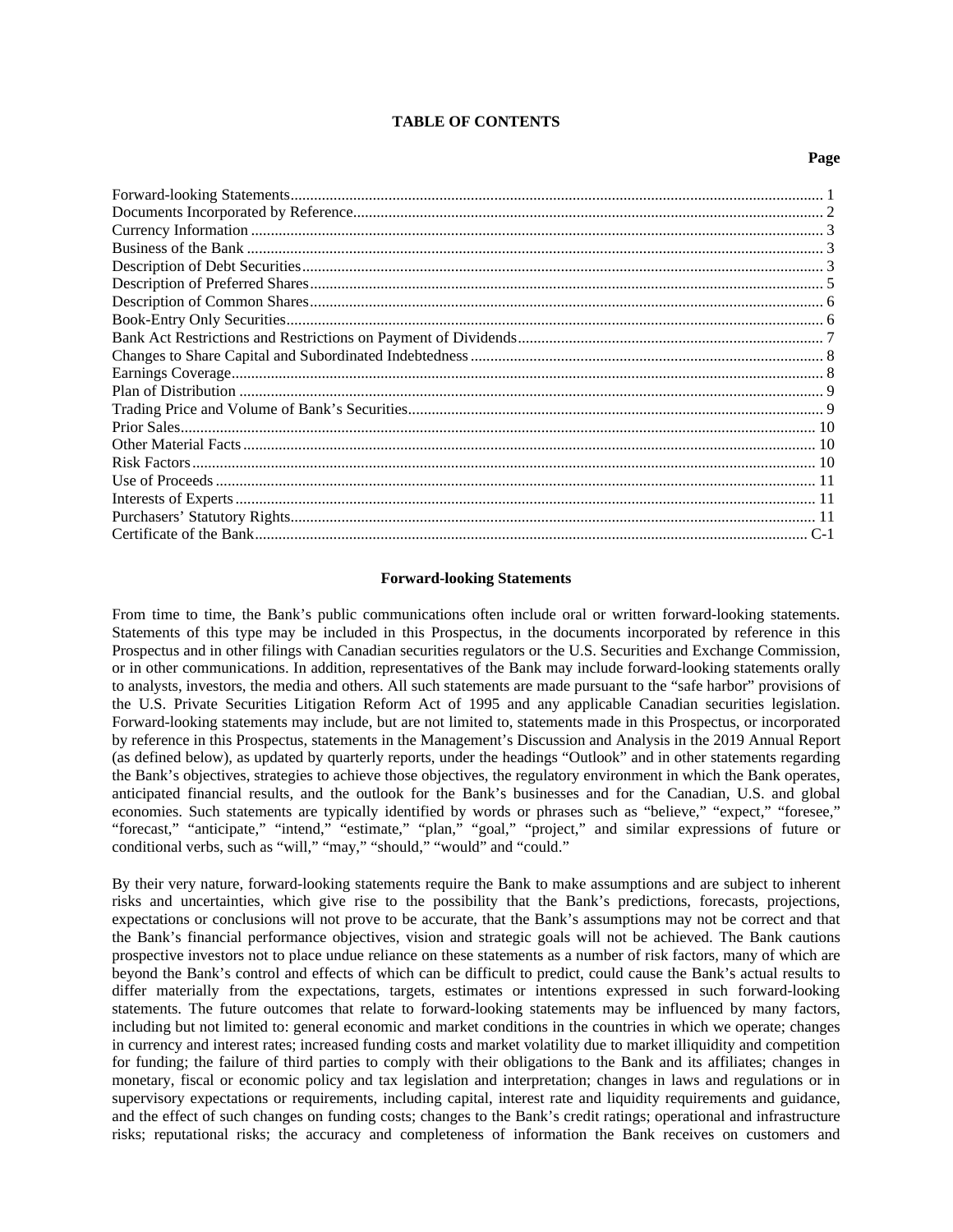counterparties; the timely development and introduction of new products and services; the Bank's ability to execute our strategic plans, including the successful completion of acquisitions and dispositions, including obtaining regulatory approvals; critical accounting estimates and the effect of changes to accounting standards, rules and interpretations on these estimates; global capital markets activity; the Bank's ability to attract, develop and retain key executives; the evolution of various types of fraud or other criminal behaviour to which the Bank is exposed; disruptions in or attacks (including cyber-attacks) on the Bank's information technology, internet, network access, or other voice or data communications systems or services; increased competition in the geographic and in business areas in which we operate, including through internet and mobile banking and non-traditional competitors; exposure related to significant litigation and regulatory matters; the occurrence of natural and unnatural catastrophic events and claims resulting from such events; the emergence of widespread health emergencies or pandemics, including the magnitude and duration of the COVID-19 pandemic and its impact on the global economy and financial market conditions and the Bank's business, results of operations, financial condition and prospects; and the Bank's anticipation of and success in managing the risks implied by the foregoing. A substantial amount of the Bank's business involves making loans or otherwise committing resources to specific companies, industries or countries. Unforeseen events affecting such borrowers, industries or countries could have a material adverse effect on the Bank's financial results, businesses, financial condition or liquidity. These and other factors may cause the Bank's actual performance to differ materially from that contemplated by forward-looking statements. The Bank cautions that the preceding list is not exhaustive of all possible risk factors and other factors could also adversely affect the Bank's results. For more information, please see the "Risk Management" section of the 2019 Annual Report, which is incorporated by reference herein, as may be updated by quarterly reports.

Material economic assumptions underlying the forward-looking statements contained in, or incorporated by reference in, this Prospectus are set out in the 2019 Annual Report under the headings "Outlook", as updated by quarterly reports. The "Outlook" sections are based on the Bank's views and the actual outcome is uncertain. Readers should consider the above-noted factors when reviewing these sections.

When relying on forward-looking statements to make decisions with respect to the Bank and its securities, investors and others should carefully consider the preceding factors, other uncertainties and potential events. Any forwardlooking statements contained in, or incorporated by reference in, this Prospectus represent the views of management only as of the date hereof or thereof and are presented for the purpose of assisting the holders or prospective holders of the Bank's securities and analysts in understanding the Bank's financial position, objectives and priorities, and anticipated financial performance as at and for the periods ended on the dates presented and may not be appropriate for other purposes. Except as required by law, the Bank does not undertake to update any forward-looking statements, whether written or oral, that may be made from time to time by or on its behalf.

# **Documents Incorporated by Reference**

The following documents have been filed with the securities regulatory authorities in each province and territory of Canada and are specifically incorporated by reference into, and form an integral part of, this Prospectus:

- (a) the Bank's annual information form dated November 26, 2019, for the year ended October 31, 2019 (the "Annual Information Form");
- (b) the Bank's management proxy circular attached to the notice of meeting dated February 11, 2020;
- (c) the Bank's consolidated interim financial statements (unaudited) and management's discussion and analysis for the three and six months ended April 30, 2020;
- (d) the Bank's consolidated statements of financial position as at October 31, 2019 and 2018 and the consolidated statements of income, comprehensive income, changes in equity and cash flows for each of the years in the three-year period ended October 31, 2019, together with the auditors' report thereon dated November 26, 2019; and
- (e) the Bank's management's discussion and analysis for the year ended October 31, 2019 (the "2019 Annual MD&A") as contained in the Bank's Annual Report as of October 31, 2019 (the "2019 Annual Report").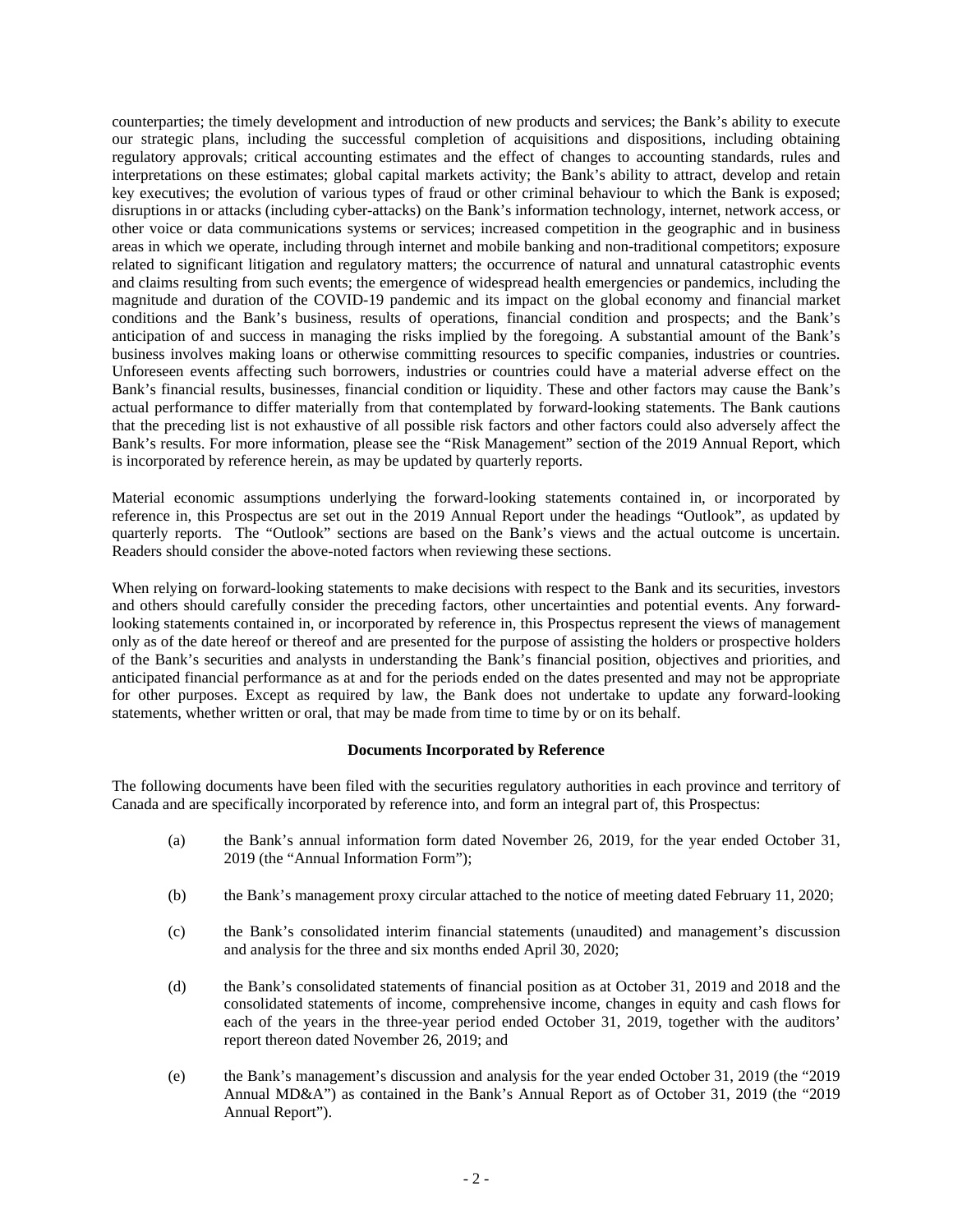Any documents of the type referred to in the preceding paragraph or required to be incorporated by reference herein pursuant to National Instrument 44-101 – *Short Form Prospectus Distributions*, including any material change reports (excluding confidential material change reports) and any other disclosure documents required to be incorporated by reference in this Prospectus, filed by the Bank with a securities regulatory authority in Canada after the date of this Prospectus and prior to the termination of the offering under any Prospectus Supplement, will be deemed to be incorporated by reference in this Prospectus.

**Any statement contained in this Prospectus or in a document incorporated or deemed to be incorporated by reference herein or contemplated in this Prospectus will be deemed to be modified or superseded for purposes of this Prospectus to the extent that a statement contained herein or in any other subsequently filed document which also is or is deemed to be incorporated by reference herein modifies or supersedes such statement. The modifying or superseding statement need not state that it has modified or superseded a prior statement or include any other information set forth in the document that it modifies or supersedes. The making of a modifying or superseding statement will not be deemed an admission for any purpose that the modified or superseded statement, when made, constituted a misrepresentation, an untrue statement of a material fact or an omission to state a material fact that is required to be stated or that is necessary to make a statement not misleading in light of the circumstances in which it was made. Any statement so modified or superseded will not be deemed, except as so modified or superseded, to constitute a part of this Prospectus.** 

A Prospectus Supplement containing the specific terms of an offering of Securities will be delivered to purchasers of such Securities together with this Prospectus and will be deemed to be incorporated into this Prospectus as of the date of the Prospectus Supplement solely for the purposes of the offering of the Securities covered by that Prospectus Supplement unless otherwise expressly provided therein.

Upon a new management proxy circular, annual information form or new annual financial statements, together with the auditors' report thereon and management's discussion and analysis contained therein, being filed by the Bank with the applicable securities regulatory authority during the term of this Prospectus, the previous annual information form, management proxy circular, or annual financial statements, as applicable and all interim financial statements, material change reports, and information circulars, as applicable filed prior to the commencement of the Bank's financial year in which the new management proxy circular, annual information form or annual financial statements are filed shall be deemed no longer to be incorporated into this Prospectus for purposes of future offers and sales of Securities hereunder. The Bank will file updated earnings coverage ratios quarterly with securities regulatory authorities in Canada, which updates will be deemed to be incorporated by reference into this Prospectus.

# **Currency Information**

Unless otherwise indicated, all dollar amounts appearing in this Prospectus are stated in Canadian dollars.

# **Business of the Bank**

The Bank is a Canadian chartered bank under the Bank Act. The Bank is a Schedule I Bank under the Bank Act and is regulated by OSFI.

The Bank is a leading bank in the Americas. The Bank helps its customers, their families and their communities achieve success through a broad range of advice, products and services, including personal and commercial banking, wealth management and private banking, corporate and investment banking and capital markets with a team of approximately 97,000 employees and assets of over \$1.2 trillion (as at April 30, 2020).

A list of the principal subsidiaries directly or indirectly owned or controlled by the Bank as at October 31, 2019 is incorporated by reference from the Bank's Annual Information Form.

# **Description of Debt Securities**

The following is a general description of the Debt Securities. The Debt Securities may be issued under one or more indentures (each, an "Indenture"), in each case between the Bank and a trustee (a "Trustee") determined by the Bank in accordance with applicable laws or pursuant to a fiscal agency or paying agency agreement, in each case between the Bank and an agent, which agent may be an affiliate of or otherwise non-arm's length to the Bank. Any series of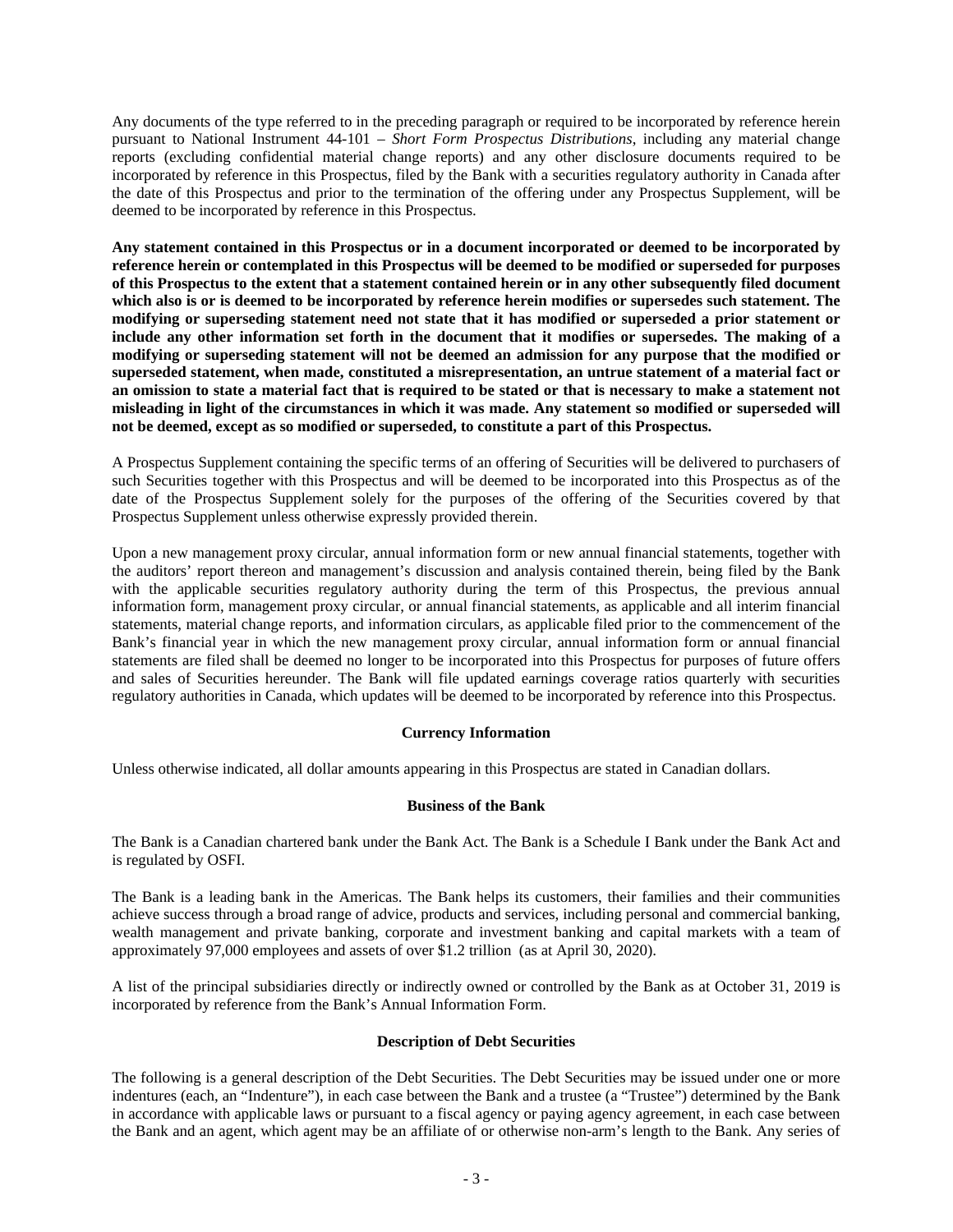Debt Securities may also be created and issued without an Indenture or a fiscal agency or paying agency agreement. The Bank may also appoint a calculation agent in connection with any Debt Securities issued under this Prospectus, which agent may be an affiliate or otherwise non-arm's length to the Bank. The statements made below relating to any Indenture and the Debt Securities to be issued thereunder are summaries of certain anticipated provisions thereof, are not complete and are subject to, and are qualified in their entirety by reference to, all provisions of the applicable Indenture and the applicable Prospectus Supplement to this Prospectus.

Senior Debt Securities will be direct unsubordinated obligations of the Bank that rank equally and rateably with other unsecured and unsubordinated debt of the Bank from time to time issued and outstanding, including deposit liabilities, other than certain governmental claims in accordance with applicable law. Effective as of September 23, 2018, Senior Debt Securities issued on or after that date may, depending on their terms, be subject to Bail-In Regulations (as defined below) and Bail-In Conversion (as defined below) as described below under "Other Material Facts". In the event any Senior Debt Securities issued under this Prospectus are subject to the Bail-In Regulations and Bail-In Conversion, the applicable Prospectus Supplement will provide further details.

Subordinated Debt Securities will be direct unsecured obligations of the Bank, constituting subordinated indebtedness for the purposes of the Bank Act, ranking at least equally with other subordinated indebtedness of the Bank from time to time issued and outstanding (other than subordinated indebtedness which has been further subordinated in accordance with its terms). In the event of the insolvency or winding-up of the Bank, the subordinated indebtedness of the Bank (including any Subordinated Debt Securities issued hereunder if a trigger event has not occurred as contemplated under the specific Non-Viability Contingent Capital Provisions as may be applicable to such Subordinated Debt Securities) will be subordinate in right of payment to the prior payment in full of the deposit liabilities of the Bank and other liabilities of the Bank, including Senior Debt Securities, except those liabilities which by their terms rank in right of payment equally with or subordinate to indebtedness evidenced by such debentures.

Subject to regulatory capital requirements applicable to the Bank, there is no limit on the amount of Senior Debt Securities or Subordinated Debt Securities that the Bank may issue.

If the Bank becomes insolvent, the Bank Act provides that priorities among payments of the Bank's deposit liabilities and payments of all of the Bank's other liabilities (including payments in respect of Senior Debt Securities and Subordinated Debt Securities) are to be determined in accordance with the laws governing priorities and, where applicable, by the terms of the indebtedness and liabilities. Because the Bank has subsidiaries, the Bank's right to participate in any distribution of the assets of such banking or non-banking subsidiaries, upon a subsidiary's dissolution, winding-up liquidation or reorganization or otherwise, and thus a purchaser's ability to benefit indirectly from such distribution, is subject to the prior claims of creditors of that subsidiary, except to the extent that the Bank may be a creditor of that subsidiary and the Bank's claims are recognized. There are legal limitations on the extent to which some of the Bank's subsidiaries may extend credit, pay dividends or otherwise supply funds to, or engage in transactions with, the Bank or some of the Bank's other subsidiaries.

## **Neither the Senior Debt Securities nor the Subordinated Debt Securities will constitute deposits that are insured under the** *Canada Deposit Insurance Corporation Act* **or any other deposit insurance regime.**

Each Indenture may provide that Debt Securities may be issued thereunder up to the aggregate principal amount which may be authorized from time to time by the Bank. Reference is made to any Prospectus Supplement which accompanies this Prospectus for the terms and other information with respect to the Debt Securities being offered thereby, including: (i) the designation, aggregate principal amount and authorized denominations of the Debt Securities; (ii) the currency for which the Debt Securities may be purchased and the currency in which the principal and any interest is payable (in either case, if other than Canadian dollars); (iii) the percentage of the principal amount at which the Debt Securities will be issued; (iv) the date or dates on which the Debt Securities will mature; (v) the rate or rates (if any); (vi) the dates on which such interest will be payable and the record dates for such payments; (vii) the Trustee under the Indenture pursuant to which the Debt Securities are to be issued; (viii) any extension or redemption term or terms under which such Debt Securities may be defeased; (ix) whether the Debt Securities are to be issued in registered form, "book-entry only" form, bearer form or in the form of temporary or permanent global securities and the basis of exchange, transfer and ownership thereof; (x) any exchange or conversion terms (including terms relating to any conversion of Debt Securities into Common Shares); (xi) the ratings, if any, issued by rating agencies in respect of the Debt Securities; and (xii) any other specific terms.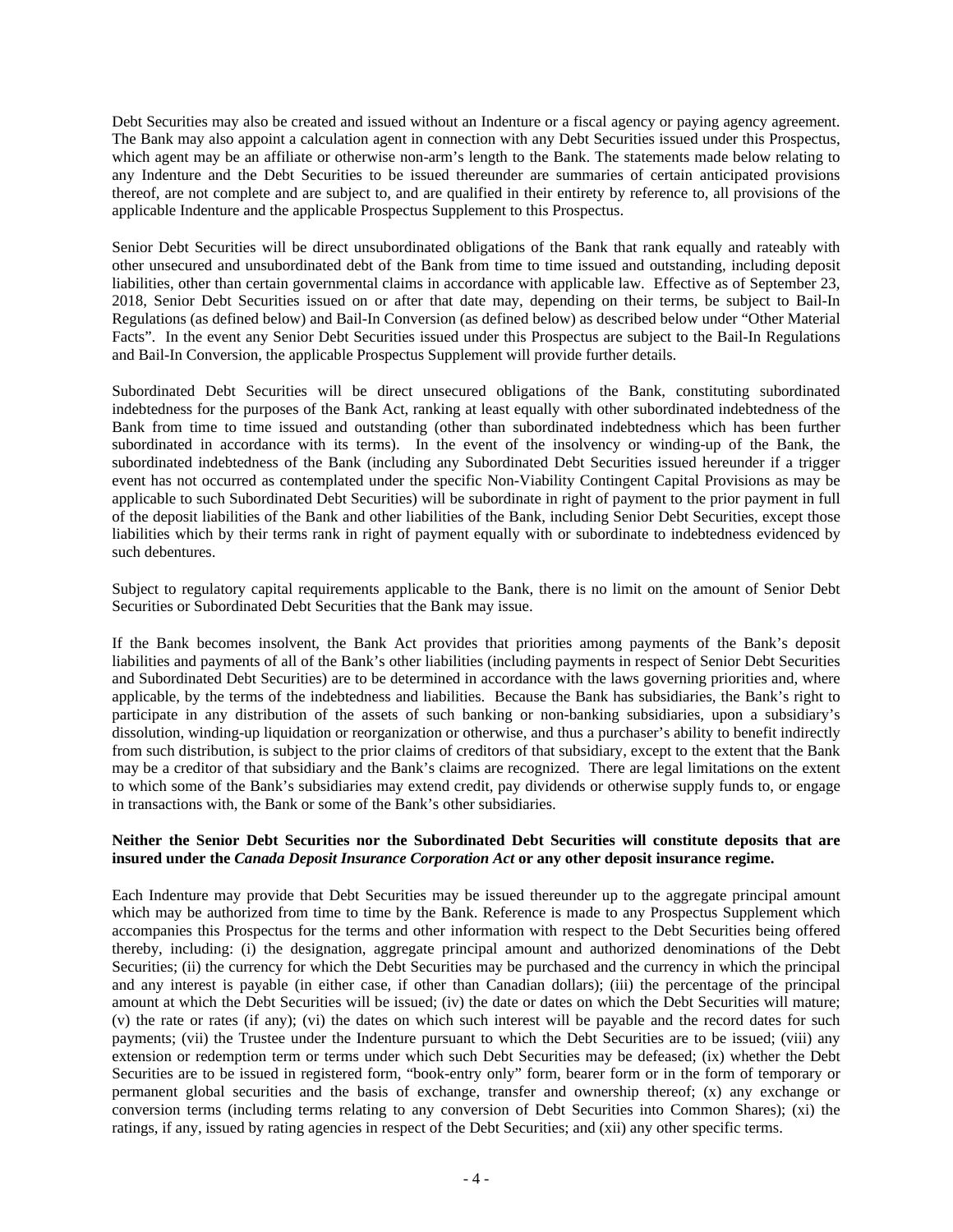This Prospectus does not qualify the issuance of Debt Securities in respect of which the payment of principal and/or interest may be determined or linked, in whole or in part, by reference to one or more underlying interests including, for example, an equity or debt security, a statistical measure of economic or financial performance including, but not limited to, a currency, consumer price or mortgage index, or the price or value of one or more commodities, indices, securities, financial ratios or other items, or other model or formula, or any combination or basket of the foregoing items. For greater certainty, this Prospectus may qualify for issuance Debt Securities in respect of which the payment of principal and/or interest may be determined, in whole or in part, by reference to published rates of a central banking authority or one or more financial institutions, such as a prime rate or a bankers' acceptance rate, or to recognized market benchmark interest rates. The specifics of any such provisions will be described in applicable Prospectus Supplement to this Prospectus. In compliance with applicable Canadian securities laws, the Bank has filed an undertaking with the applicable securities regulatory authorities that we will not distribute, among other things, any Debt Securities that are considered novel specified derivatives or asset-backed securities (as such terms are defined under applicable Canadian securities laws) at the time of distribution without preclearing with the applicable securities regulatory authorities the disclosure contained in the prospectus supplements pertaining to such Debt Securities in accordance with applicable Canadian securities laws.

Debt Securities may, at the option of the Bank, be issued in fully registered form, in bearer form or in "book-entry only" form. See "Book-Entry Only Securities" below. Debt Securities in registered form will be exchangeable for other Debt Securities of the same series and tenor, registered in the same name, for the same aggregate principal amount in authorized denominations and will be transferable at any time or from time to time at the corporate trust office of the Trustee for the Debt Securities. No charge will be made to the holder for any such exchange or transfer except for any tax or government charge incidental thereto.

Unless otherwise specified in the Prospectus Supplement which accompanies this Prospectus, principal, premium (if any) and interest payable on Debt Securities are to be payable at any branch in Canada of the Bank provided that such payments may also be made at the option of the Bank by electronic or wire transfer or, by cheque mailed, delivered or otherwise transferred to the persons in whose names the Debt Securities are registered.

# **Description of Preferred Shares**

The following describes certain general terms and provisions of the Preferred Shares. The particular terms and provisions of a series of Preferred Shares offered by a Prospectus Supplement, and the extent to which the general terms and provisions described below may apply thereto, will be described in such Prospectus Supplement.

The following is a summary of the rights, privileges, restrictions and conditions of or attaching to the Preferred Shares of the Bank as a class.

### *Issuable in Series*

The authorized preferred share capital of the Bank consists of an unlimited number of Preferred Shares without nominal or par value. The directors of the Bank may divide any unissued Preferred Shares into series and fix the number of shares in each series and the rights, privileges, restrictions and conditions thereof.

### *Priority*

The Preferred Shares of each series will rank on a parity with Preferred Shares of every other series (including any Preferred Shares issued hereunder if a trigger event has not occurred as contemplated under the specific Non-Viability Contingent Capital Provisions applicable to such Preferred Shares) and are entitled to preference over Common Shares and over any other shares of the Bank ranking junior to the Preferred Shares with respect to the payment of dividends and upon any distribution of assets in the event of liquidation, dissolution or winding-up of the Bank.

### *Restrictions*

The Bank may not, without the approval of the holders of Preferred Shares, create any other class of shares ranking prior to or on a parity with the Preferred Shares, increase the authorized number of Preferred Shares or amend the provisions attaching to the Preferred Shares.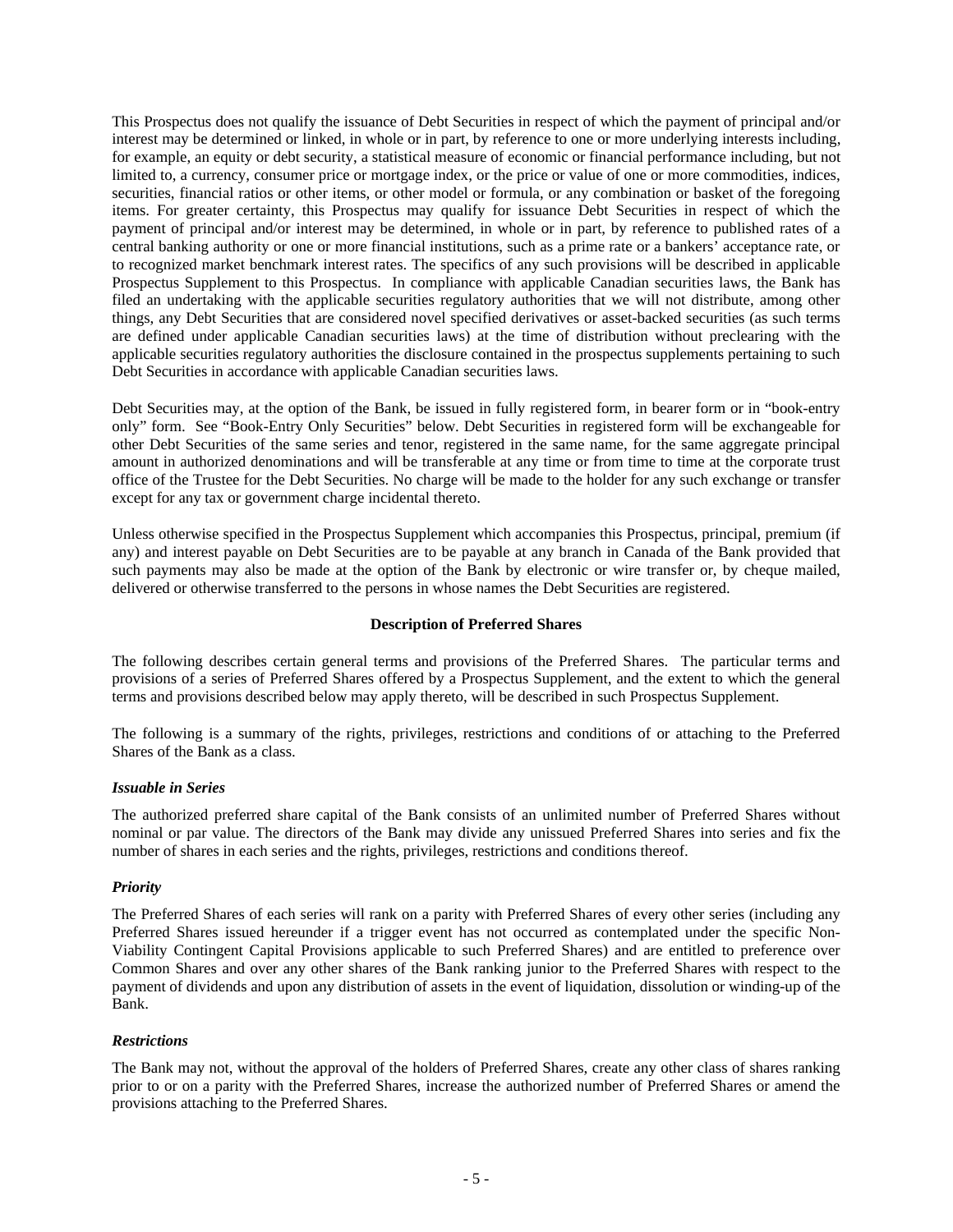#### *Shareholder Approval*

Any approval to be given by the holders of the Preferred Shares may be given by a resolution carried by the affirmative vote of not less than 66 2/3% of the votes cast at a meeting of holders of Preferred Shares at which a majority of the outstanding Preferred Shares is represented or, if no quorum is present at such meeting, at any adjourned meeting at which no quorum requirements would apply.

### **Description of Common Shares**

The authorized common share capital of the Bank consists of an unlimited number of Common Shares, without nominal or par value. Holders of Common Shares are entitled to vote at all meetings of the shareholders of the Bank except meetings at which only the holders of Preferred Shares are entitled to vote. Holders of Common Shares are entitled to receive dividends, as and when declared on Common Shares. After the payment to the holders of the Preferred Shares of the amount or amounts to which they may be entitled, the holders of Common Shares shall be entitled to receive the remaining property of the Bank upon liquidation, dissolution or winding-up thereof.

## **Book-Entry Only Securities**

### **CDS Clearing**

Securities issued in "book-entry only" form must be purchased, transferred or redeemed through participants ("CDS Participants") in the depository service of CDS Clearing and Depository Services Inc. or a successor or its nominee (collectively, "CDS"), as described below. Each of the Investment Dealers named in an accompanying Prospectus Supplement offering securities in "book-entry only" form will be a CDS Participant. On the closing of a book-entry only offering, the Bank will cause a global certificate or certificates representing the aggregate number of Securities subscribed for under such offering to be delivered to, and registered in the name of, CDS. Except as described below, no purchaser of Securities will be entitled to a certificate or other instrument from the Bank or CDS evidencing that purchaser's ownership thereof, and no purchaser will be shown on the records maintained by CDS except through a book-entry account of a CDS Participant acting on behalf of such purchaser. Each purchaser of Securities will receive a customer confirmation of purchase from the Investment Dealer from which the Securities are purchased in accordance with the practices and procedures of that Investment Dealer. The practices of Investment Dealers may vary, but generally customer confirmations are issued promptly after execution of a customer order. Reference in this Prospectus to a holder of Securities means, unless the context otherwise requires, the owner of the beneficial interest in the Securities.

CDS will be responsible for establishing and maintaining book-entry accounts for CDS Participants having interests in the Securities. If (i) the book-entry only system ceases to exist, (ii) the Bank determines that CDS is no longer willing or able to discharge properly its responsibilities as depository with respect to the Securities and the Bank is unable to locate a qualified successor, or (iii) the Bank at its option elects, or is required by applicable law or the rules of any securities exchange, to withdraw the Securities from the book-entry only system, then physical certificates representing the Securities will be issued to holders thereof or their nominees.

### *Transfer, Conversion and Redemption of Securities*

Transfers of ownership, conversions or redemptions of Securities will be effected only through records maintained by CDS for such Securities with respect to interests of CDS Participants and on the records of CDS Participants with respect to interests of persons other than CDS Participants. Holders of Securities who are not CDS Participants, but who desire to purchase, sell or otherwise transfer ownership of or other interests in the Securities, may do so only through CDS Participants. The ability of a holder to pledge Securities or otherwise take action with respect to such holder's interest in Securities (other than through a CDS Participant) may be limited due to the lack of a physical certificate.

### *Payments and Deliveries*

The Bank will make, or cause to be made, payments of principal, redemption price, if any, dividends and interest, as applicable, on Securities to CDS as the registered holder of the Securities and the Bank understands that the payment will be forwarded by CDS to CDS Participants in accordance with the customary practices and procedures of CDS. As long as CDS is the registered owner of the Securities, CDS will be considered the sole owner of the Securities for the purposes of receiving notices or payments on the Securities. As long as the Securities are held in the CDS book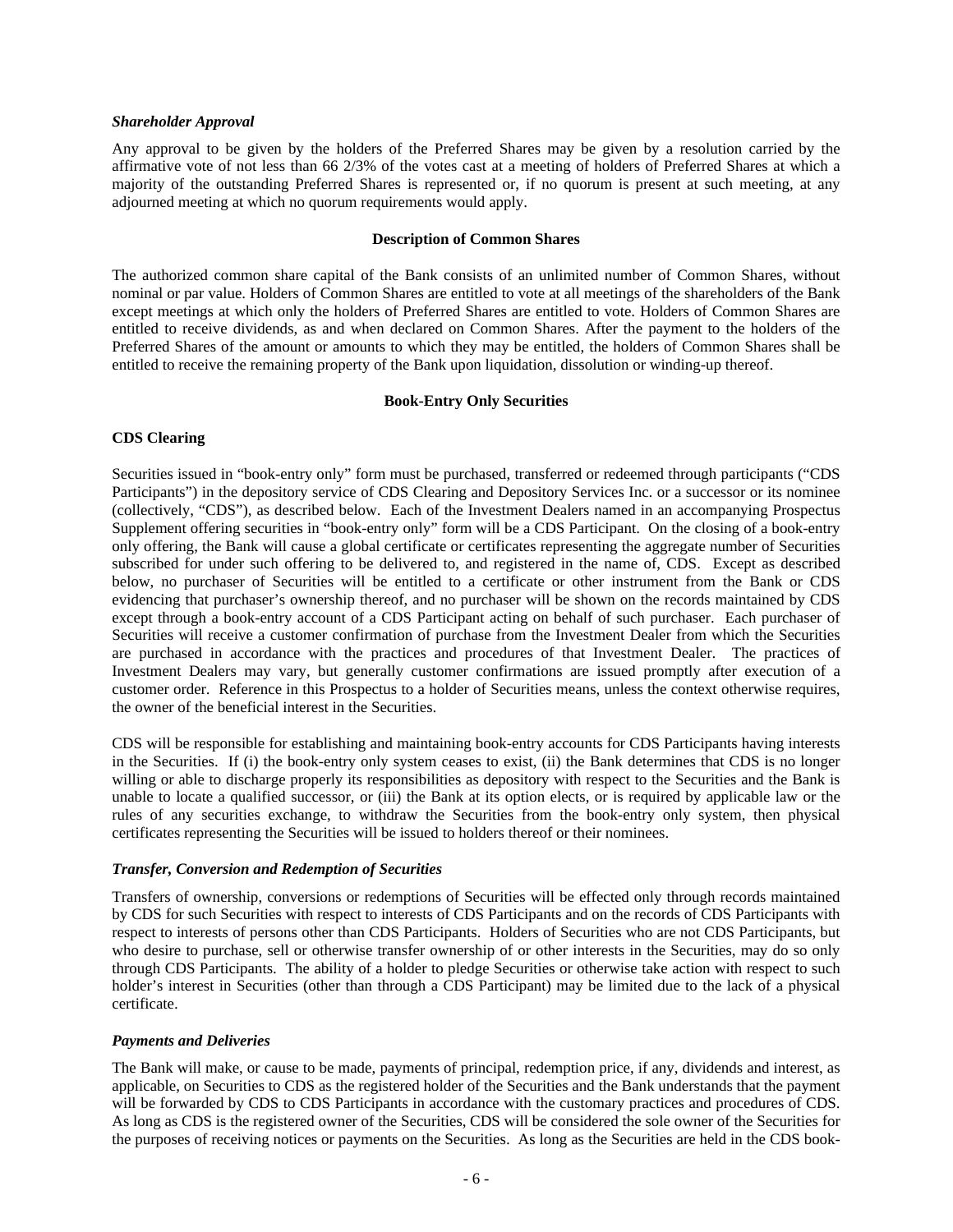entry only system, the responsibility and liability of the Bank in respect of the Securities is limited to making payments of principal, redemption price, if any, dividends and interest, as applicable, on the Securities to CDS, as registered holder of the Securities. The Bank expects that CDS, upon receipt of any payment in respect of Securities, will credit CDS Participants' accounts in amounts proportionate to their respective interests in the principal amount of such Securities as shown on the records of CDS in accordance with the customary practices and procedures of CDS. The Bank also expects that payments by CDS Participants to the owners of beneficial interests in Securities held through such CDS Participants will be governed by standing instructions and customary practices, and will be the responsibility of such CDS Participants. The rules governing CDS provide that it acts as the agent and depository for the CDS Participants. As a result, CDS Participants must look solely to CDS, and persons other than CDS Participants having an interest in Securities must look solely to CDS Participants, for payments or deliveries made by or on behalf of the Bank to CDS in respect of such Securities.

Each beneficial owner must rely on the procedures of CDS and, if such beneficial owner is not a CDS Participant, on the procedures of the CDS Participant through which such beneficial owner owns its interest, to exercise any rights with respect to the Securities. The Bank understands that under existing policies of CDS and industry practices, if the Bank requests any action of a beneficial owner or if a beneficial owner desires to give any notice or take any action which a registered holder is entitled to give or take with respect to the Securities, CDS would authorize the CDS Participant acting on behalf of the beneficial owner to give such notice or to take such action, in accordance with the procedures established by CDS or agreed to from time to time by the Bank, any Trustee and CDS. Any beneficial owner that is not a CDS Participant must rely on the contractual arrangement it has directly, or indirectly through its financial intermediary, with its CDS Participant to give such notice or take such action.

None of the Bank, the Investment Dealers, the Trustee or any other trustee (in the case of Debt Securities) will assume liability or responsibility for (i) any aspect of the records relating to the beneficial ownership of the Securities held by CDS or the payments or deliveries relating thereto, (ii) maintaining, supervising or reviewing any records relating to the Securities, or (iii) any advice or representation made by or with respect to CDS relating to the rules governing CDS or any action to be taken by CDS or at the direction of CDS Participants.

# **Bank Act Restrictions and Restrictions on Payment of Dividends**

The Bank Act restricts the beneficial ownership of shares of a bank. The following is a summary of such restrictions. No person may be a major shareholder of a bank if such bank has equity of \$12 billion or more, which applies to the Bank. A major shareholder is defined as a person, or group of persons under common control or acting jointly or in concert, that beneficially owns more than 20% of any class of voting shares or more than 30% of any class of nonvoting shares of a bank.

In addition, no person may have a significant interest in any class of shares of a bank, including the Bank, unless the person first receives the approval of the Minister of Finance (Canada). A person has a significant interest in a class of shares of a bank when the person, or group of persons under common control or acting jointly or in concert, beneficially owns more than 10% of any class of shares of a bank.

Governments and their agents are also restricted from acquiring shares of a bank, except for certain cases that require the Minister of Finance's consent.

Under the Bank Act, the Bank cannot redeem or purchase any of its shares, including the Preferred Shares and Common Shares, unless the consent of OSFI has been obtained. In addition, the Bank Act prohibits the Bank from purchasing or redeeming any shares or paying any dividends if there are reasonable grounds for believing that the Bank is, or the payment would cause the Bank to be, in contravention of the Bank Act requirement to maintain, in relation to the Bank's operations, adequate capital and appropriate forms of liquidity and to comply with any regulations or directions of OSFI in relation thereto.

If on any interest payment date (each, an "Interest Payment Date") for the Bank's US\$1,250,000,000 aggregate principal amount of 4.650% Fixed to Floating Rate Non-Cumulative Subordinated Additional Tier 1 Capital Notes (Non-Viability Contingent Capital (NVCC)) or the Bank's US\$1,250,000,000 aggregate principal amount of 4.900% Fixed Rate Resetting Perpetual Subordinated Additional Tier 1 Capital Notes (Non-Viability Contingent Capital (NVCC)) (collectively, the "Notes"), the Bank does not pay in full the applicable interest on the Notes that is due and payable on each such Interest Payment Date (whether as a result of cancellation or otherwise), the Bank will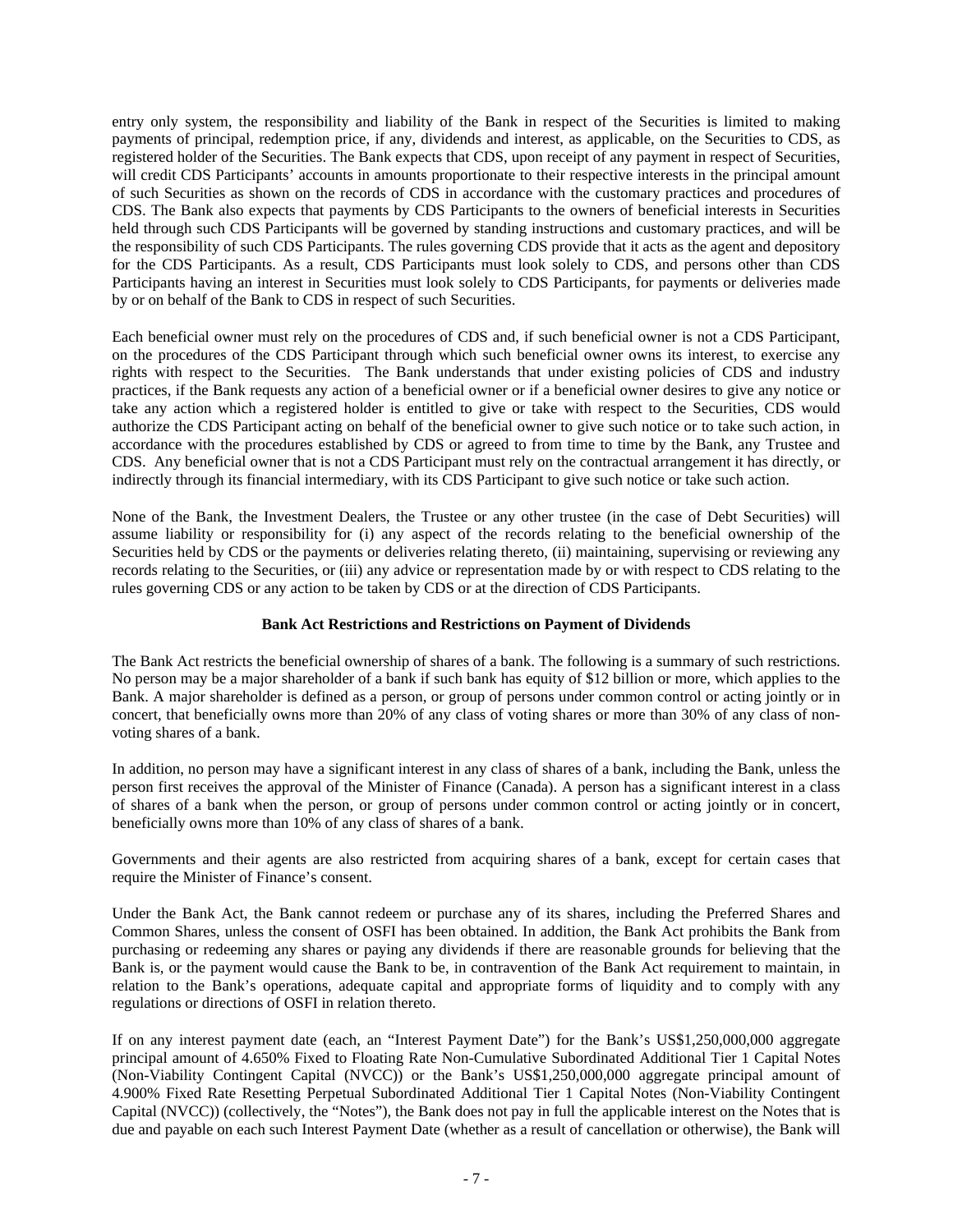not (a) declare dividends on the Common Shares or the Preferred Shares or (b) redeem, purchase or otherwise retire any Common Shares or Preferred Shares (except pursuant to any purchase obligation, retraction privilege or mandatory redemption provisions attaching to the Preferred Shares), in each case, until the month commencing immediately after the Bank makes an interest payment in full on such Notes.

The Bank has covenanted that, if a distribution is not paid when due on any outstanding Scotiabank Trust Securities (also known as "Scotia BaTS") issued by Scotiabank Capital Trust, the Bank will not pay dividends on its Common Shares and Preferred Shares, until the twelfth month following the failure to pay the required distribution in full, unless the required distribution is paid to the holders of Scotia BaTS.

## **Changes to Share Capital and Subordinated Indebtedness**

On June 4, 2020, the Bank issued US\$1,250,000,000 aggregate principal amount of 4.900% Fixed Rate Resetting Perpetual Subordinated Additional Tier 1 Capital Notes (Non-Viability Contingent Capital (NVCC)) (the "Additional Tier 1 Capital Issuance").

## **Earnings Coverage**

The consolidated financial ratios for the Bank set forth in the table below are calculated for the 12 months ended October 31, 2019 and April 30, 2020, respectively, are presented on a *pro forma* as adjusted basis, which gives effect to the redemption on April, 27, 2020 by the Bank of all of its outstanding Non-cumulative 5-Year Rate Reset Preferred Shares Series 30 and Non-cumulative Floating Rate Preferred Shares Series 31 at their par values of \$154 million and \$111 million, respectively, together with declared and unpaid dividends (the "Preferred Shares Series 30 and Series 31 Redemption") and the Additional Tier 1 Capital Issuance, as appropriate for each of the periods presented.

| <b>Twelve months ended</b>                                                                                                         | October 31, 2019 <sup>(1)</sup> | April 30, 2020 <sup>(2)</sup> |
|------------------------------------------------------------------------------------------------------------------------------------|---------------------------------|-------------------------------|
| Grossed up dividend coverage on Preferred Shares<br>Series 30, 31, 32, 33, 34, 36, 38 and 40 and other<br>equity instruments $(3)$ | 32.92 times                     | 29.48 times                   |
| Interest coverage on subordinated indebtedness                                                                                     | 37.95 times                     | 34.35 times                   |
| Grossed up dividend and interest coverage on<br>preferred shares, subordinated indebtedness and<br>other equity instruments        | 17.88 times                     | $16.12 \text{ times}$         |

Notes:

(2) As adjusted to give effect to the Additional Tier 1 Capital Issuance.

<sup>(1)</sup> As adjusted to give effect to the Preferred Shares Series 30 and Series 31 Redemption and the Additional Tier 1 Capital Issuance.

<sup>(3)</sup> The Preferred Shares Series 30 and the Preferred Shares Series 31 were redeemed on April 27, 2020.

The Bank's dividend requirements on all of its outstanding Preferred Shares and other equity instruments amounted to: (i) \$330 million for the 12 months ended October 31, 2019, adjusted to a before-tax equivalent using an effective income tax rate of 21.93% for the 12 months ended October 31, 2019, and (ii) \$336 million for the 12 months ended April 30, 2020, adjusted to a before-tax equivalent using an effective income tax rate of 22.02% for the 12 months ended April 30, 2020. The Bank's interest requirements for subordinated debentures amounted to (i) \$294 million for the 12 months ended October 31, 2019, and (ii) \$297 million for the 12 months ended April 30, 2020. The Bank's earnings before interest on subordinated indebtedness and income tax for (i) the 12 months ended October 31, 2019 were \$11,156 million after deducting non-controlling interest, which was 17.88 times the Bank's aggregate dividend and interest requirements for that period, and (ii) the 12 months ended April 30, 2020 were \$10,201 million, which was 16.12 times the Bank's aggregate dividend and interest requirements for that period. The foregoing figures have been calculated after giving effect to the Preferred Shares Series 30 and Series 31 Redemption and the Additional Tier 1 Capital Issuance, as appropriate for each of the periods presented.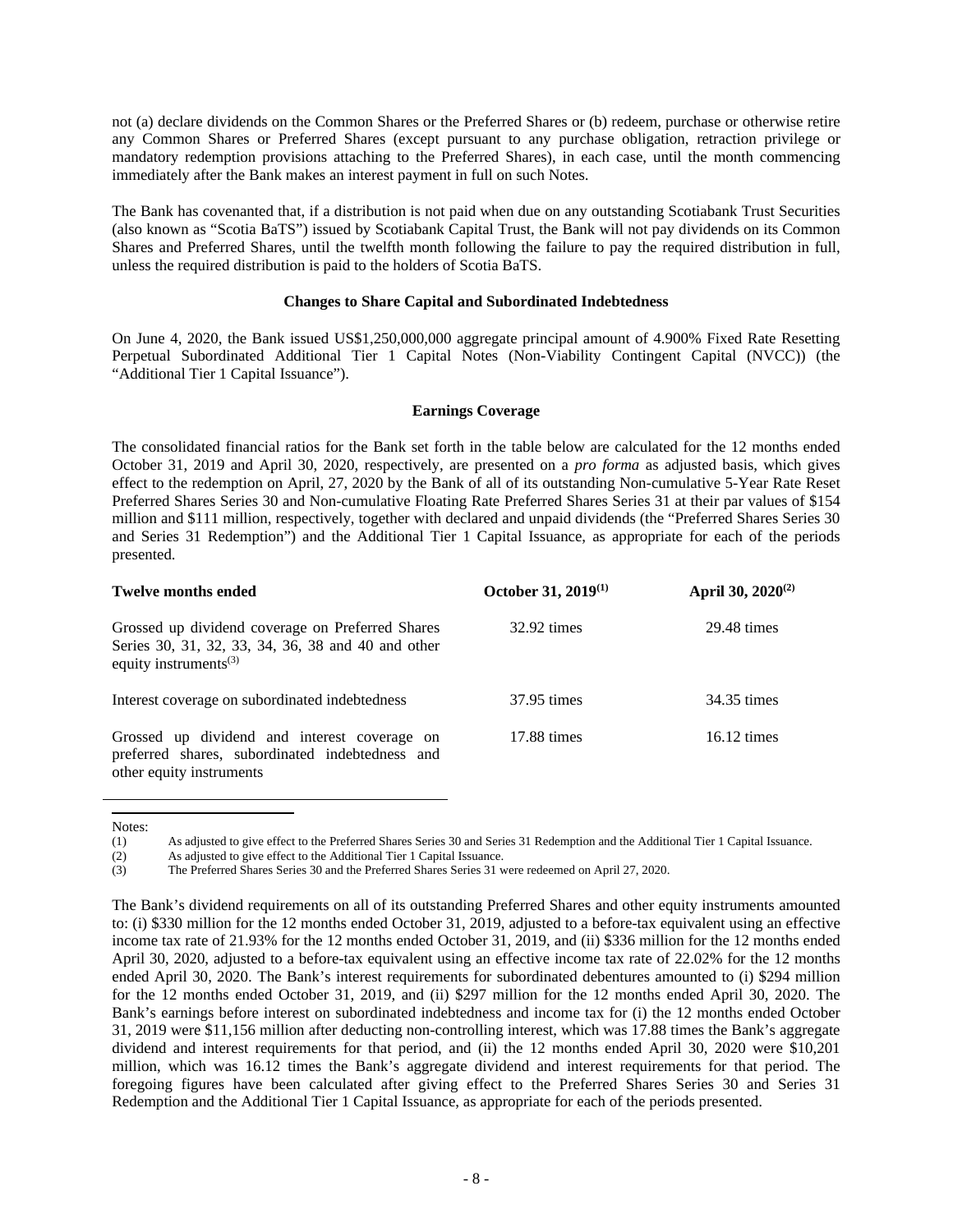In calculating the dividend and interest coverages, foreign currency amounts have been converted to Canadian dollars using a October 31, 2019 and April 30, 2020 average rate of exchange for each of the October 31, 2019 and April 30, 2020 calculations, respectively.

All amounts presented under this heading, "Earnings Coverage" are derived from financial information which is unaudited and prepared in accordance with International Financial Reporting Standards (IFRS).

# **Plan of Distribution**

The Bank may sell Securities to or through underwriters or dealers purchasing as principal, and also may sell Securities to one or more purchasers directly or through agents. Securities may be sold from time to time in one or more transactions at a fixed price or prices which may be changed, at market prices prevailing at the time of sale, at prices related to such prevailing market prices or at prices to be negotiated with purchasers.

A Prospectus Supplement will set forth the terms of any offering of Securities, including the name or names of any Investment Dealers, the initial public offering price, the proceeds to the Bank, any underwriting discount or commission to be paid to any Investment Dealers and any discounts, concessions or commissions allowed or reallowed or paid by any Investment Dealers to other investment dealers.

The Securities may be sold directly by the Bank at such prices and upon such terms as agreed to by the Bank and the purchaser or through agents designated by the Bank from time to time. Any agent involved in the offering and sale of the Securities in respect of which this Prospectus is delivered will be named, and any commissions payable by the Bank to such agent will be set forth, in the applicable Prospectus Supplement. Unless otherwise indicated in the applicable Prospectus Supplement, any agent is acting on a best efforts basis for the period of its appointment.

If underwriters are used in the sale, the Securities will be acquired by the underwriters for their own account and may be resold from time to time in one or more transactions, including negotiated transactions, at a fixed public offering price or at varying prices determined at the time of sale, at market prices prevailing at the time of sale or at prices related to such prevailing market prices. The obligations of the underwriters to purchase such Securities will be subject to certain conditions precedent, and the underwriters will be obligated to purchase all the Securities offered by the Prospectus Supplement if any of such Securities are purchased.

Any public offering price and any discounts or concessions allowed or re-allowed or paid to Investment Dealers may be changed from time to time. The Bank may agree to pay the Investment Dealers a commission for various services relating to the issue and sale of any Securities offered hereby. Any such commission will be paid out of the general corporate funds of the Bank. Investment Dealers who participate in the distribution of the Securities may be entitled under agreements to be entered into with the Bank to indemnification by the Bank against certain liabilities, including liabilities under securities legislation, or to contribution with respect to payments which such Investment Dealers may be required to make in respect thereof.

In connection with any offering of the Securities (unless otherwise specified in a Prospectus Supplement), the Investment Dealers may over-allot or effect transactions which stabilize or maintain the market price of the Securities offered at a higher level than that which might exist in the open market. These transactions may be commenced, interrupted or discontinued at any time.

This Prospectus and related Prospectus Supplement may be used by direct or indirect wholly-owned subsidiaries of the Bank in connection with offers and sales related to secondary market transactions in the Securities in the United States. Those subsidiaries may act as principal or agent in those transactions. Secondary market sales will be made at prices related to prevailing market prices at the time of sale.

### **Trading Price and Volume of Bank's Securities**

Trading prices and volume of the Bank's Securities will be provided for all of the Bank's issued and outstanding Common Shares and Preferred Shares in each Prospectus Supplement to this Prospectus.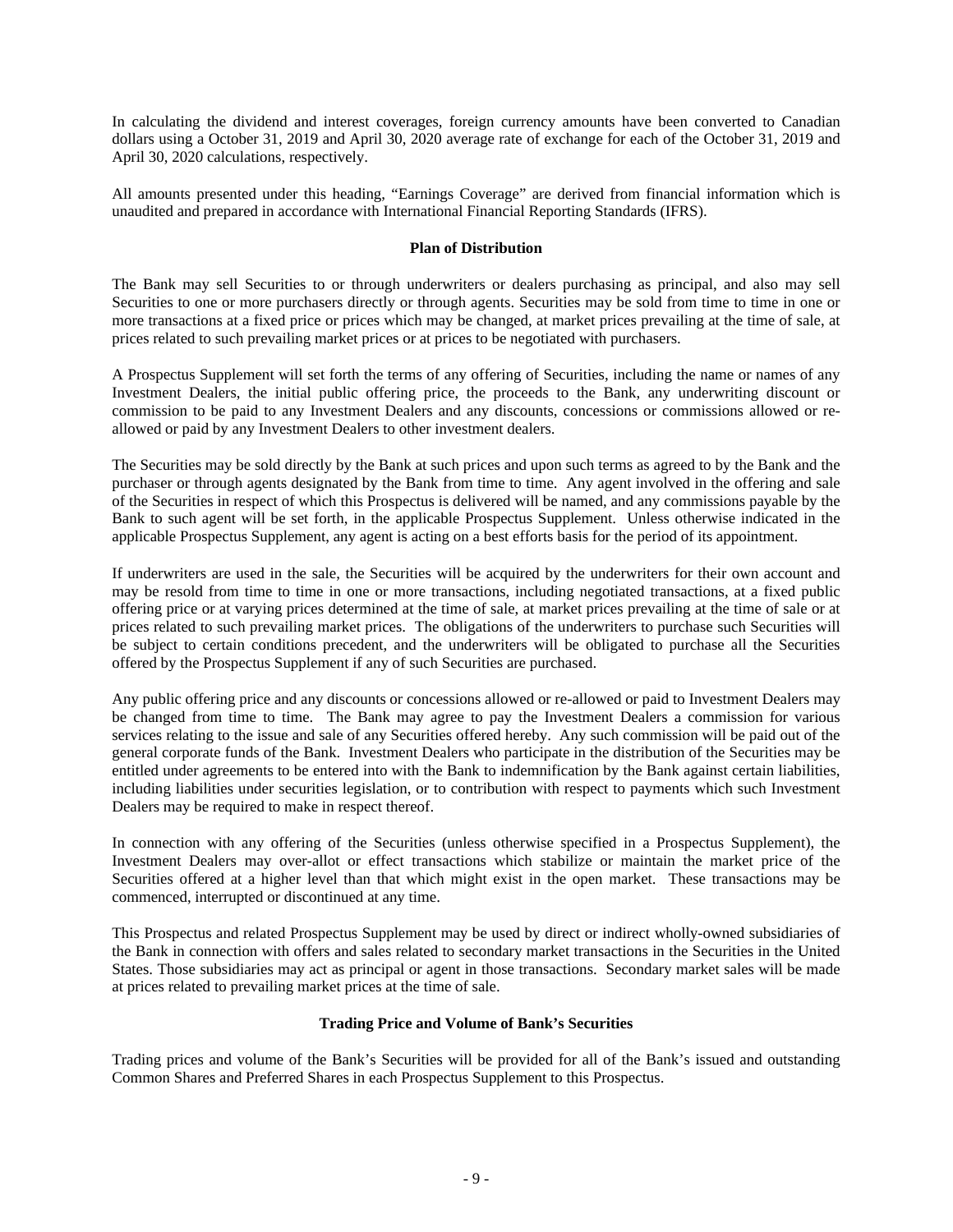## **Prior Sales**

Prior sales will be provided as required in a Prospectus Supplement with respect to the issuance of Securities pursuant to such Prospectus Supplement.

#### **Other Material Facts**

On June 22, 2016, legislation came into force amending the Bank Act, the Canada Deposit Insurance Corporation Act ("CDIC Act") and certain other federal statutes pertaining to banks to create a bail-in regime for Canada's domestic systemically important banks, which include the Bank. On April 18, 2018, the Government of Canada published the final regulations under the CDIC Act and the Bank Act providing the final details of the conversion, issuance and compensation regimes for bail-in instruments issued by domestic systemically important banks, including the Bank (collectively, the "Bail-In Regulations"). Pursuant to the CDIC Act, in circumstances where the Superintendent of Financial Institutions has determined that the Bank has ceased, or is about to cease, to be viable, the Governor in Council may, upon a recommendation of the Minister of Finance that he or she is of the opinion that it is in the public interest to do so, grant an order directing CDIC to convert all or a portion of certain shares and liabilities of the Bank into common shares of the Bank (a "Bail-In Conversion").

The Bail-In Regulations prescribe the types of shares and liabilities ("Eligible Shares and Liabilities") that will be subject to a Bail-In Conversion. In general, any senior debt with an initial or amended term to maturity (including explicit or embedded options) greater than 400 days, that is unsecured or partially secured and has been assigned a CUSIP or ISIN or similar identification number would be prescribed liabilities subject to a Bail-In Conversion. Shares, other than Common Shares, and subordinated debt would also be prescribed liabilities subject to a Bail-In Conversion, unless they are non-viability contingent capital. Holders of Common Shares, and holders of Debt Securities or Preferred Shares who receive Common Shares following the occurrence of a trigger event under the Non-Viability Contingent Capital Provisions, may sustain substantial dilution following a Bail-In Conversion of the Eligible Shares and Liabilities.

Notwithstanding the above, any shares and liabilities issued before the date the Bail-In Regulations came into force would not be subject to a Bail-In Conversion, unless, in the case of a liability, the terms of such liability are, on or after that day, amended to increase its principal amount or to extend its term to maturity and the liability, as amended, meets the requirements to be subject to a Bail-In Conversion. The Bail-In Regulations came into force on September 23, 2018 and the related compensation regime came into force on March 26, 2018.

In the event that any Securities issued under this Prospectus are subject to the Bail-In Regulations and Bail-In Conversion, the applicable Prospectus Supplement will provide further details.

For a description of Canadian bank resolution powers and the consequent risk factors, reference is made to the disclosure set out under the heading "Description of the Bank's Business" – Bank Recapitalization (Bail-In) Regime" contained in the Annual Information Form, which disclosure is incorporated by reference herein.

## **Risk Factors**

Investment in the Securities is subject to various risks including those risks inherent in conducting the business of a diversified financial institution. Before deciding whether to invest in any Securities, investors should consider carefully the risks set out herein and incorporated by reference in this Prospectus (including filed and subsequently filed documents incorporated by reference) and, if applicable, those described in a Prospectus Supplement relating to a specific offering of Securities. Prospective investors should consider the categories of risks identified and discussed in the Annual Information Form and the 2019 Annual MD&A, as updated by quarterly reports, which are incorporated herein by reference, including credit risk, market risk, liquidity risk, operational risk, information technology & cybersecurity risk, data risk, compliance risk, money laundering & terrorist financing and sanctions risks, reputational risk, environmental risk, strategic risk and other risks.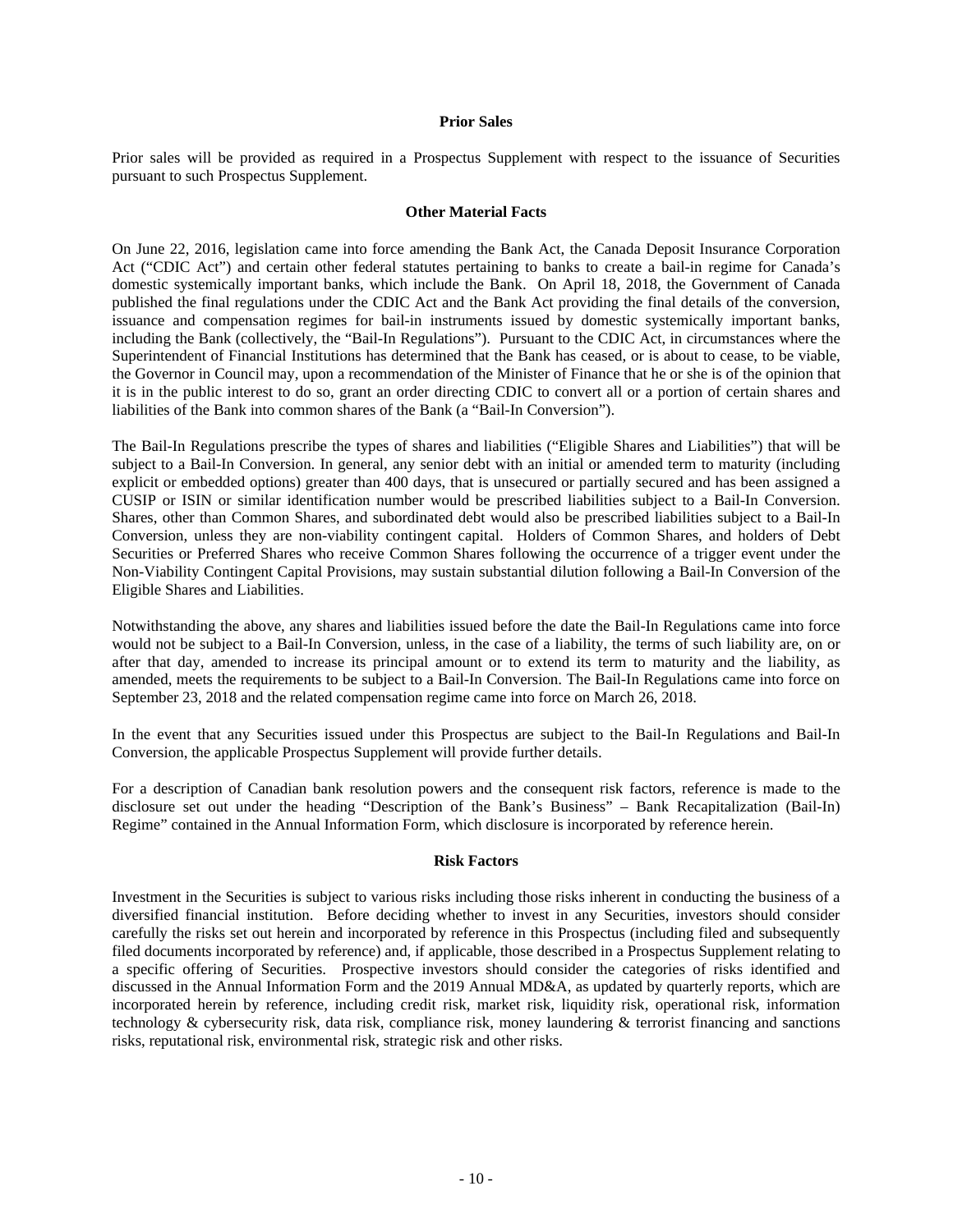#### **Use of Proceeds**

Unless otherwise specified in a Prospectus Supplement, the net proceeds to the Bank from the sale of the Securities will be added to the general funds of the Bank and utilized for general banking purposes.

#### **Interests of Experts**

KPMG LLP, Chartered Professional Accountants, Toronto, Ontario, is the external auditor who prepared the Independent Auditors' Report with respect to the consolidated statements of financial position of the Bank as at October 31, 2019 and 2018 and the consolidated statements of income, comprehensive income, changes in equity and cash flows for each of the years in the three-year period ended October 31, 2019. KPMG LLP has confirmed with respect to the Bank that it is independent within the meaning of the relevant rules and related interpretations prescribed by the relevant professional bodies in Canada and any applicable legislation or regulations.

## **Purchasers' Statutory Rights**

Securities legislation in certain of the provinces and territories of Canada provides purchasers with the right to withdraw from an agreement to purchase securities. This right may be exercised within two business days after receipt or deemed receipt of a prospectus and any amendment. In several of the provinces and territories, the securities legislation further provides a purchaser with remedies for rescission or, in some jurisdictions, revisions of the price or damages if the prospectus and any amendment contains a misrepresentation or is not delivered to the purchaser, provided that the remedies for rescission, revisions of the price or damages are exercised by the purchaser within the time limit prescribed by the securities legislation of the purchaser's province or territory. The purchaser should refer to any applicable provisions of the securities legislation of the purchaser's province or territory for the particulars of these rights or consult with a legal adviser.

Original Canadian purchasers of Debt Securities or Preferred Shares that are convertible or exchangeable into other securities of the Bank will have a contractual right of rescission against the Bank in respect of the conversion, exchange or exercise of such convertible, exchangeable or exercisable securities. The contractual right of rescission will entitle such original purchasers to receive from the Bank, upon surrender of the underlying securities acquired upon the conversion, exchange or exercise of such Debt Securities or Preferred Shares, the amount paid for the Debt Securities or Preferred Shares (and any additional amount paid upon conversion, exchange or exercise), in the event that this Prospectus, the applicable Prospectus Supplement or any amendment contains a misrepresentation, provided that: (i) the conversion, exchange or exercise takes place within 180 days of the date of the purchase of the Debt Securities or Preferred Shares that are convertible, exercisable or exchangeable under this Prospectus and the applicable Prospectus Supplement; and (ii) the right of rescission is exercised within 180 days of the date of the purchase of the Debt Securities or Preferred Shares that are convertible, exercisable or exchangeable under this Prospectus and the applicable Prospectus Supplement. This contractual right of rescission will be consistent with the statutory right of rescission described under section 130 of the *Securities Act* (Ontario), and is in addition to any other right or remedy available to original purchasers under section 130 of the *Securities Act* (Ontario) or otherwise at law. Original Canadian purchasers are further advised that in certain provinces and territories the statutory right of action for damages in connection with a prospectus misrepresentation is limited to the amount paid for the convertible or exchangeable security that was purchased under a prospectus and, therefore, a further payment at the time of conversion, exchange or exercise may not be recoverable in a statutory action for damages. The purchaser should refer to any applicable provisions of the securities legislation of the province or territory in which the purchaser resides for the particulars of these rights, or consult with a legal adviser.